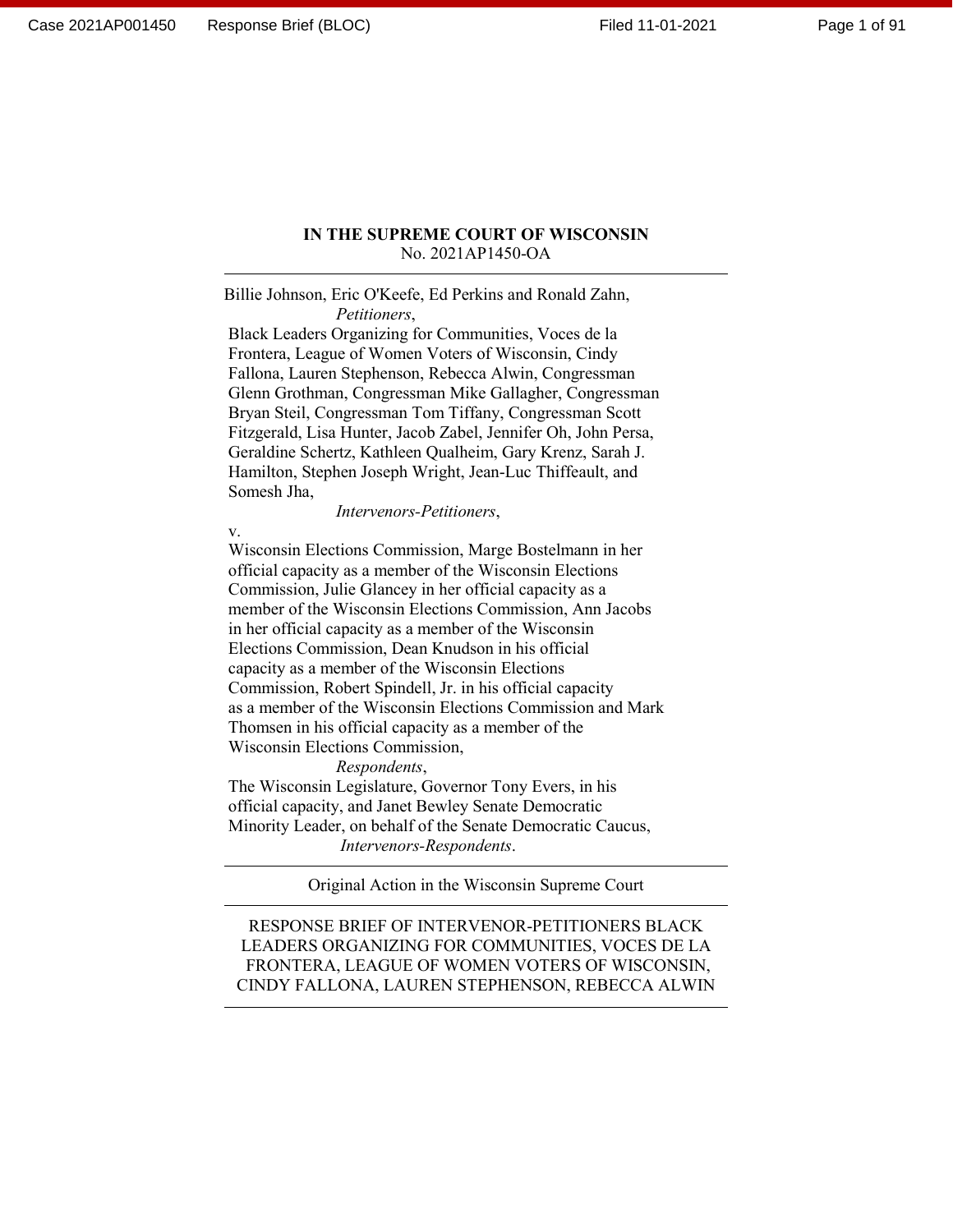Mark P. Gaber\* Christopher Lamar\* CAMPAIGN LEGAL CENTER 1101 14th St. NW Suite 400 Washington, DC 20005 mgaber@campaignlegal.org clamar@campaignlegal.org 202.736.2200

Annabelle Harless\* CAMPAIGN LEGAL CENTER 55 W. Monroe St., Ste. 1925 Chicago, IL 60603 aharless@campaignlegal.org 312.312.2885

*Counsel for Intervenor-Petitioners, Black Leaders Organizing for Communities, Voces de la Frontera, the League of Women Voters of Wisconsin, Cindy Fallona, Lauren Stephenson, and Rebecca Alwin* 

\*Admitted *pro hac vice*

 State Bar No. 1100406 Rachel E. Snyder State Bar No. 1090427 Richard A. Manthe State Bar No. 1099199 Carly Gerads State Bar No. 1106808 STAFFORD ROSENBAUM LLP 222 West Washington Ave., #900 P.O. Box 1784 Madison, WI 53701-1784 dpoland@staffordlaw.com jmandell@staffordlaw.com rsnyder@staffordlaw.com rmanthe@staffordlaw.com cgerads@staffordlaw.com 608.256.0226

Douglas M. Poland State Bar No. 1055189 Jeffrey A. Mandell

Mel Barnes State Bar No. 1096012 LAW FORWARD, INC. P.O. Box 326 Madison, WI 53703-0326 mbarnes@lawforward.org 608.535.9808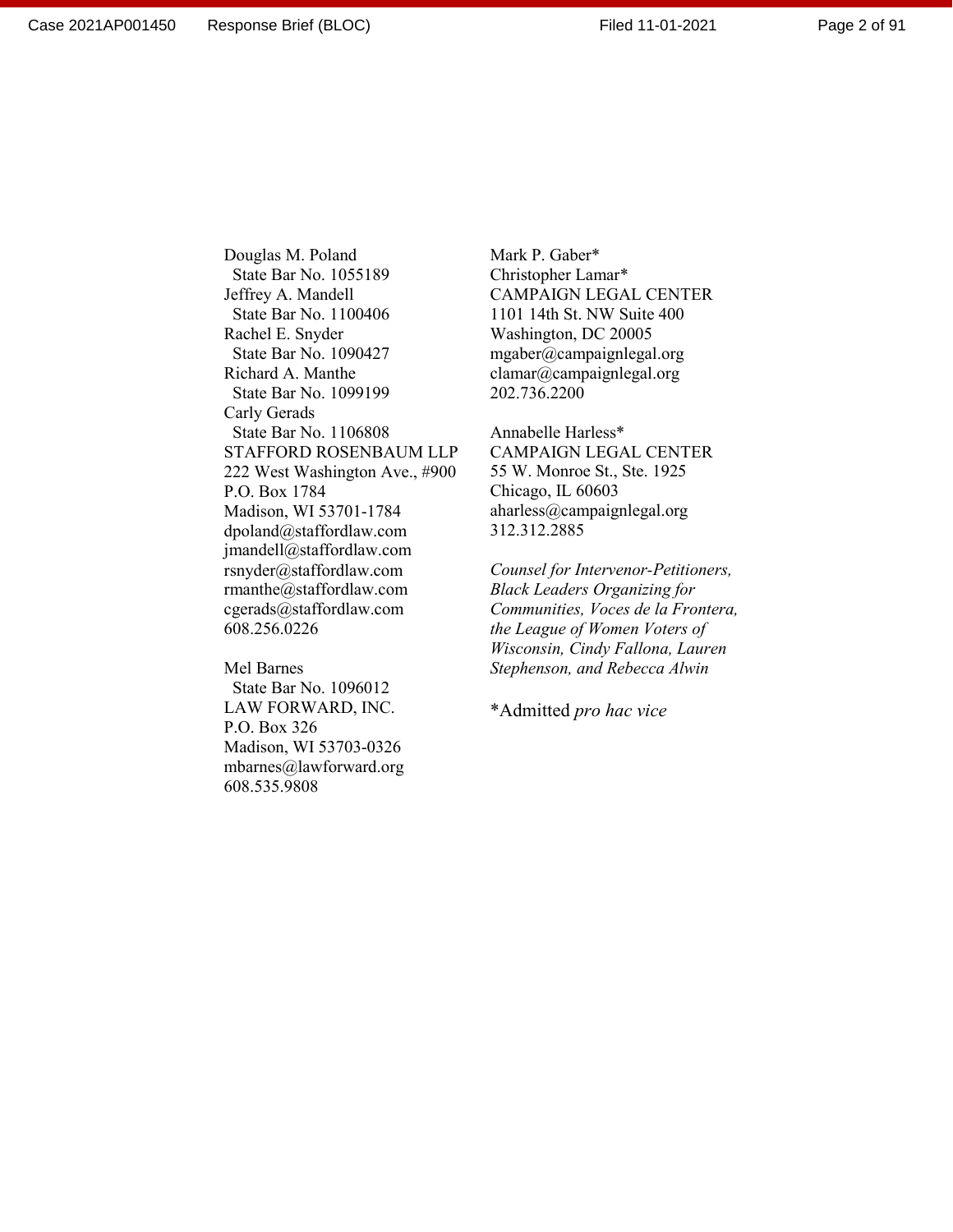# *TABLE OF CONTENTS*

| I.  | THE COURT SHOULD APPLY MANDATORY<br>APPORTIONMENT REQUIREMENTS AND<br>TRADITIONAL DISTRICTING CRITERIA1        |    |                                                                                                                                                      |  |  |
|-----|----------------------------------------------------------------------------------------------------------------|----|------------------------------------------------------------------------------------------------------------------------------------------------------|--|--|
|     | A.                                                                                                             |    | The Legislature Does Not Have Supreme<br>Authority To Establish Wisconsin's Maps3                                                                    |  |  |
|     | B.                                                                                                             |    | "Core Retention" of Prior Districts Is a                                                                                                             |  |  |
| II. | THE LEAST-CHANGE APPROACH HAS NO<br>BASIS IN WISCONSIN LAW AND IS AT ODDS<br>WITH THE ROLE OF THE JUDICIARY 19 |    |                                                                                                                                                      |  |  |
|     | A.                                                                                                             |    | Wisconsin law does not support a least-change<br>approach, and that approach's use in other states<br>is both limited in scope and inapposite here20 |  |  |
|     |                                                                                                                | 1. | Judicial review of duly enacted maps is<br>distinct from this Court's role to apportion<br>new districts in the absence of an adopted                |  |  |
|     |                                                                                                                | 2. | The limited examples of least-change or<br>core-retention-focused approaches in other<br>state and federal court decisions are                       |  |  |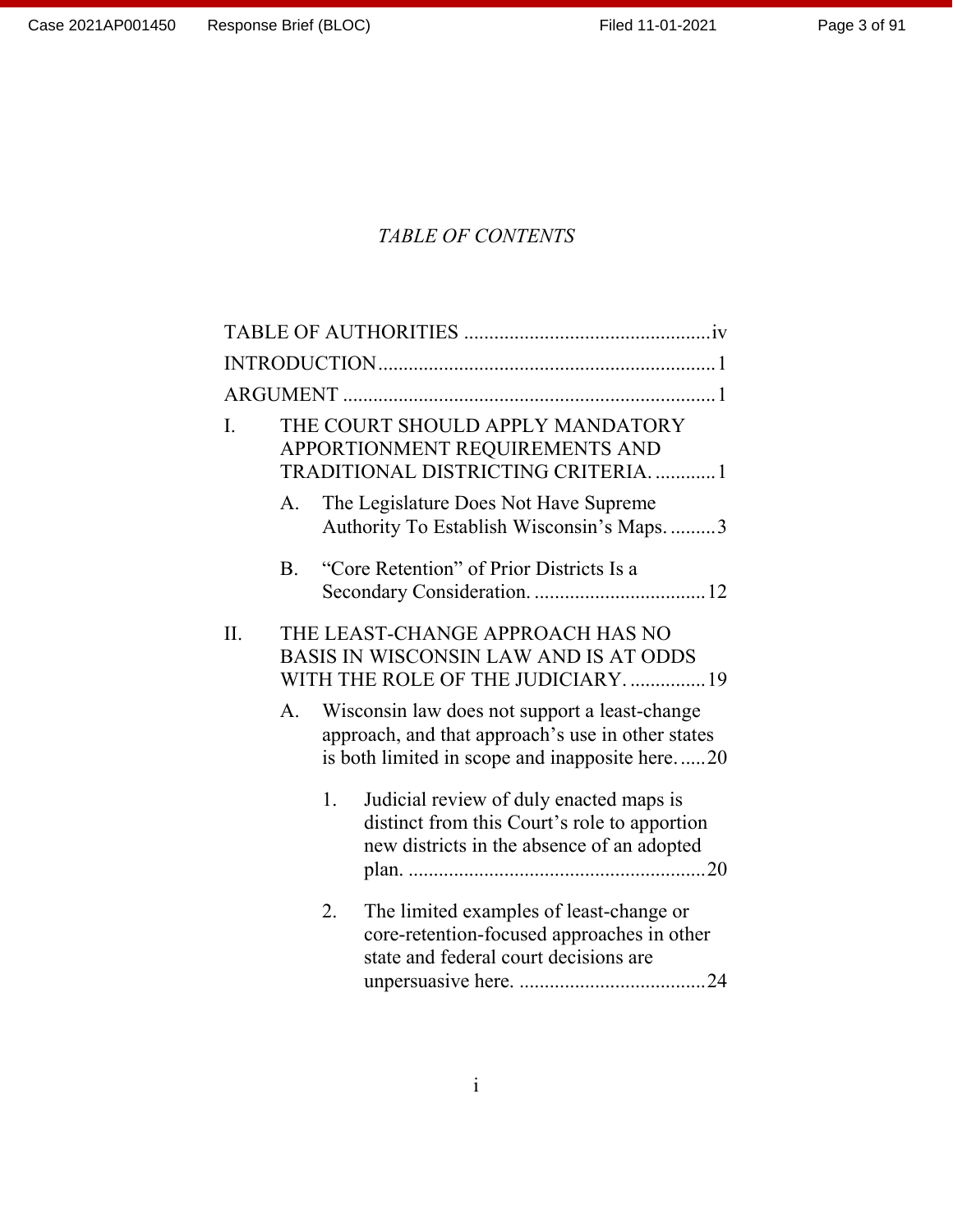[defer to state political actors based on](#page-35-0)  [federalism concerns, which do not apply](#page-35-0)  here. [...........................................................27](#page-35-0) B. [Other considerations cited by the Legislature and](#page-38-0)  [the Johnson Petitioners do not compel or justify a](#page-38-0)  [least-change approach........................................30](#page-38-0) 1. ["Continuity of Representation" is a policy](#page-38-1)  [choice not prioritized by Wisconsin law](#page-38-1) [certainly not above constitutional criteria.](#page-38-1) 30 2. [Concern over disenfranchisement of state](#page-41-0)  [Senate voters moved to new districts does](#page-41-0)  [not justify a least-change approach.](#page-41-0) ..........33 C. [Employing a Least-Change Approach would](#page-43-0)  [Improperly and Unnecessarily Politicize this](#page-43-0)  Court. [.................................................................35](#page-43-0) III. [THE COURT MUST CONSIDER PARTISAN](#page-46-0)  [METRICS TO MEET ITS OBLIGATION TO AVOID](#page-46-0)  [IMPOSING—INTENTIONALLY OR](#page-46-0)  [OTHERWISE—A PARTISAN GERRYMANDER.](#page-46-0) 38 A. *Rucho*['s Holding that Federal Courts Lack](#page-49-0)  [Jurisdiction over Partisan Gerrymandering](#page-49-0)  [Claims Did Not Render Partisan Gerrymandering](#page-49-0)  [Constitutional.....................................................41](#page-49-0) B. [Wisconsin's Political Geography Does Not](#page-53-0)  [Compel an Extreme Partisan Gerrymander](#page-53-0)  Favoring Republicans. [.......................................45](#page-53-0)

3. [Federal courts engaging in apportionment](#page-35-0)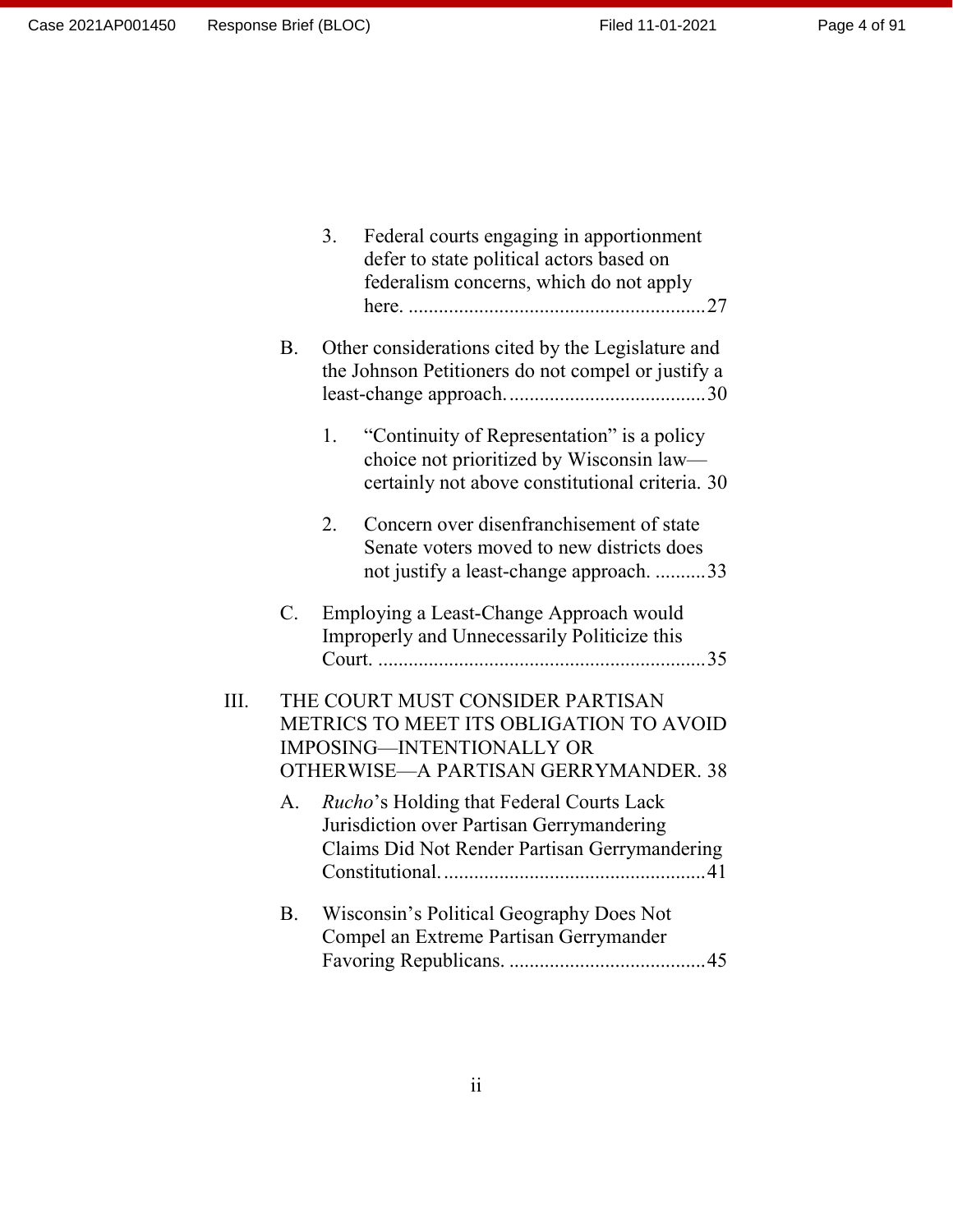|     | $\mathbf{C}$ . | This Court Is Capable of Distinguishing Between<br>Extreme Partisan Gerrymanders and Just,                             |
|-----|----------------|------------------------------------------------------------------------------------------------------------------------|
|     | D.             | The Court's Remedial Authority Is Not Limited                                                                          |
| IV. |                | ANY LITIGATION PROCESS MUST ALLOW FOR<br>DEVELOPING EVIDENCE, HOLDING A TRIAL,<br>AND ISSUING AN APPORTIONMENT PLAN BY |
|     | A.             | This Case Requires a Trial and Full Pre-trial                                                                          |
|     | <b>B.</b>      | The Legislature's Proposed Procedure is                                                                                |
|     | C.             | The Court Should Not Appoint a Special Master.                                                                         |
|     |                |                                                                                                                        |
|     |                |                                                                                                                        |
|     |                | CERTIFICATION OF FILING AND SERVICE  81                                                                                |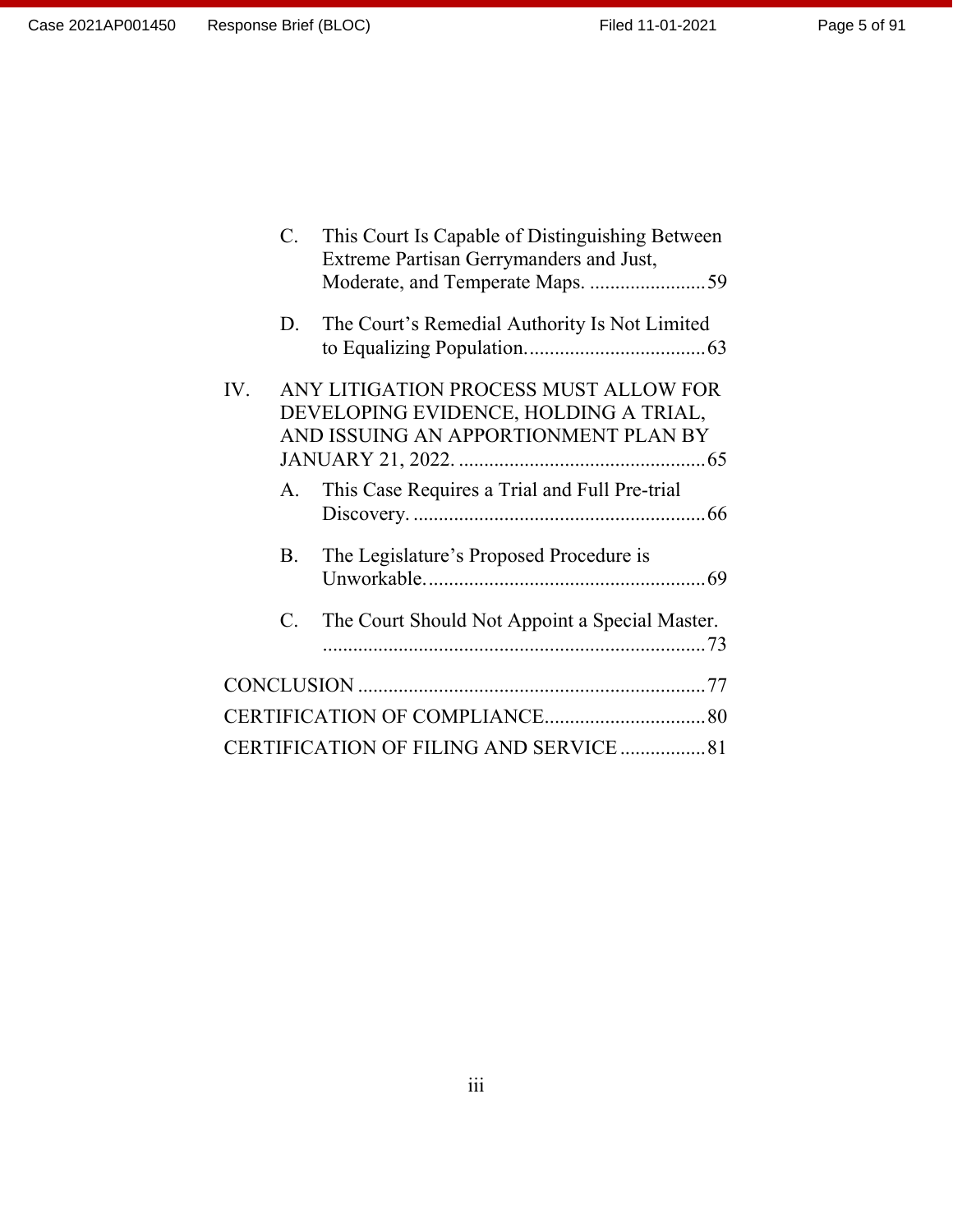# **TABLE OF AUTHORITIES**

# Page

<span id="page-5-0"></span>

| <b>Cases</b>                                                    |
|-----------------------------------------------------------------|
| Abrams v. Johnson, 521 U.S. 74 (1997) 15, 22                    |
| Ariz. State Legislature v. Ariz. Indep. Redistricting Comm'n,   |
|                                                                 |
| ASARCO Inc. v. Kadish, 490 U.S. 605 (1989) 44                   |
| Baldus v. Members of Wis. Gov't Accountability Bd., 849 F.      |
|                                                                 |
| Baumgart v. Wendelberger, Nos. 01-C-0121 & 02-C-0366,           |
| 2002 WL 34127471, at *3 (E.D. Wis. May 30, 2002)16              |
| Bethune-Hill v. Va. State Bd. of Elections, 326 F. Supp. 3d 128 |
|                                                                 |
| Bodker v. Taylor, No. 1:02-cv-999, 2002 WL 32587312 (N.D.       |
|                                                                 |
|                                                                 |
|                                                                 |
| cf. Tennant v. Jefferson Cnty. Comm'n, 567 U.S. 758 (2012)      |
|                                                                 |
| Chiafalo v. Washington, 140 S. Ct. 2316 (2020)  10              |
| Common Cause v. Lewis, No. 18 CVS 014001, 2019 WL               |
|                                                                 |
|                                                                 |
| Crumly v. Cobb Cnty. Bd. of Elections & Voter Registration,     |
|                                                                 |
| D.C. Ct. of Appeals v. Feldman, 460 U.S. 462 (1983)70           |
| Evenwel v. Abbott, 576 U.S. 54, 136 S. Ct. 1120 (2016)  12      |
| Favors v. Cuomo, No. 11-cv-5632, 2012 WL 928216, at *15         |
|                                                                 |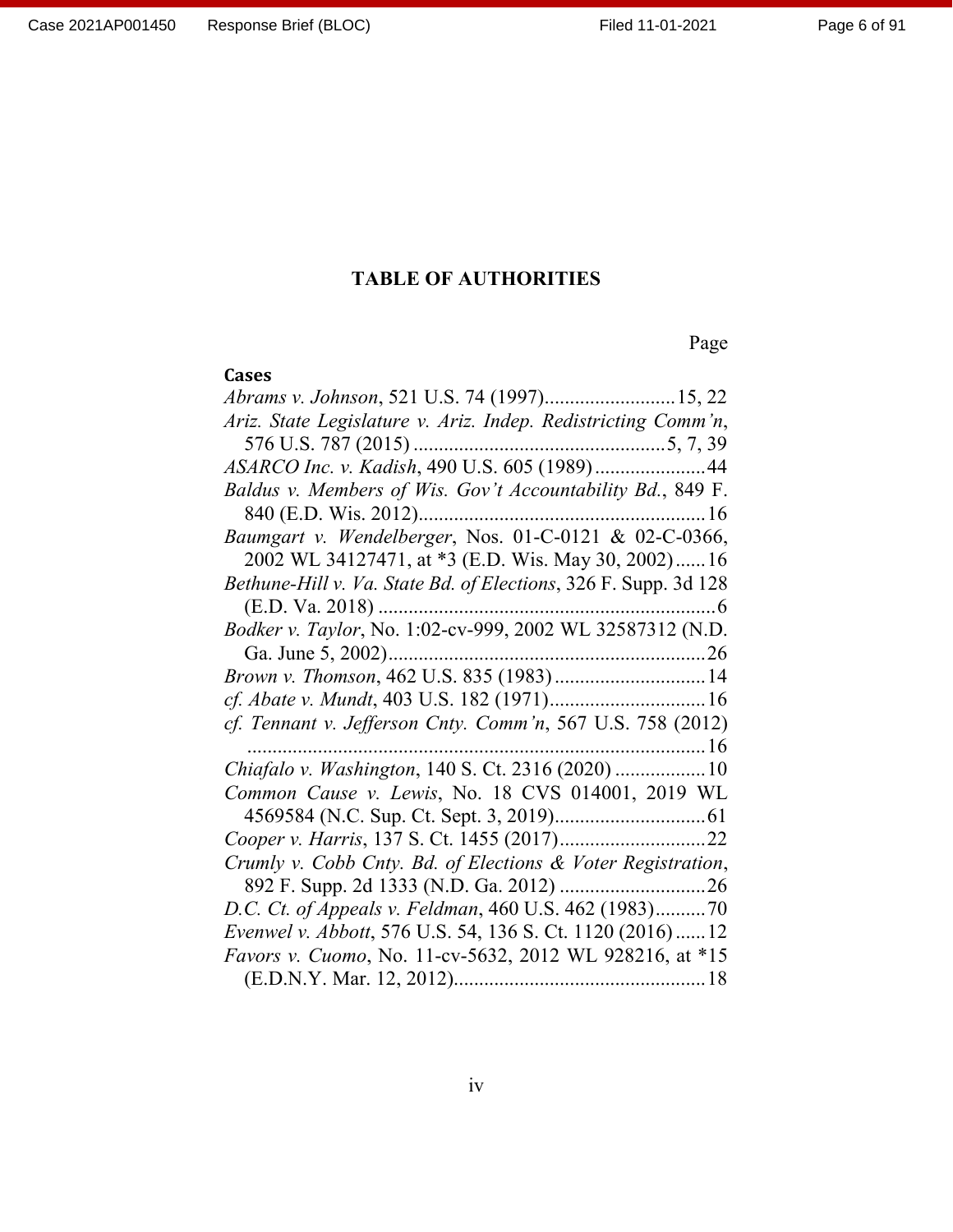| Funk v. Wollin Silo & Equip., Inc., 148 Wis. 2d 59, 435       |
|---------------------------------------------------------------|
| N.W.2d 244 (1989)<br>$\dots 45$                               |
| Gabler v. Crime Victims Rights Bd., 2017 WI 67, 376 Wis. 2d   |
|                                                               |
|                                                               |
|                                                               |
| Goldwater v. Carter, 444 U.S. 996 (1979)44                    |
|                                                               |
| Gutierrez-Brizuela v. Lynch, 834 F.3d 1142 (10th Cir. 2016) 4 |
| Hippert v. Ritchie, 813 N.W.2d 374 (Minn. 2012) 25, 31        |
| In re Legislative Districting of State, 370 Md. 312, 805 A.2d |
| 36                                                            |
| Jacobs v. Major, 129 Wis. 2d 492, 407 N.W.2d 832 (1987) 38    |
| Jensen v. Wis. Elections Bd., 2002 WI 13, 249 Wis. 2d 706,    |
|                                                               |
| Johnson v. Miller, 922 F. Supp. 1556 (S.D. Ga. 1996) 18       |
|                                                               |
| Koschkee v. Evers, 2019 WI 76, 387 Wis. 2d 552, 929 N.W.2d    |
| 600                                                           |
| Larios v. Cox, 300 F. Supp. 2d 1320 (N.D. Ga.) 14             |
| League of Women Voters v. Commonwealth, 178 A.3d 737 (Pa.     |
|                                                               |
|                                                               |
|                                                               |
| Markham v. Fulton Cnty. Bd. of Registrations & Elections, No. |
| 1:02-cv-1111, 2002 WL 32587313 (N.D. Ga. May 29, 2002)        |
| 26                                                            |
| Martin v. Augusta-Richmond Cnty., Ga., Comm'n, No. CV         |
| 112-058, 2012 WL 2339499 (S.D. Ga. June 19, 2012)  26         |
| McCauley v. Tropic of Cancer, 20 Wis. 2d 134, 121 N.W.2d      |
|                                                               |
|                                                               |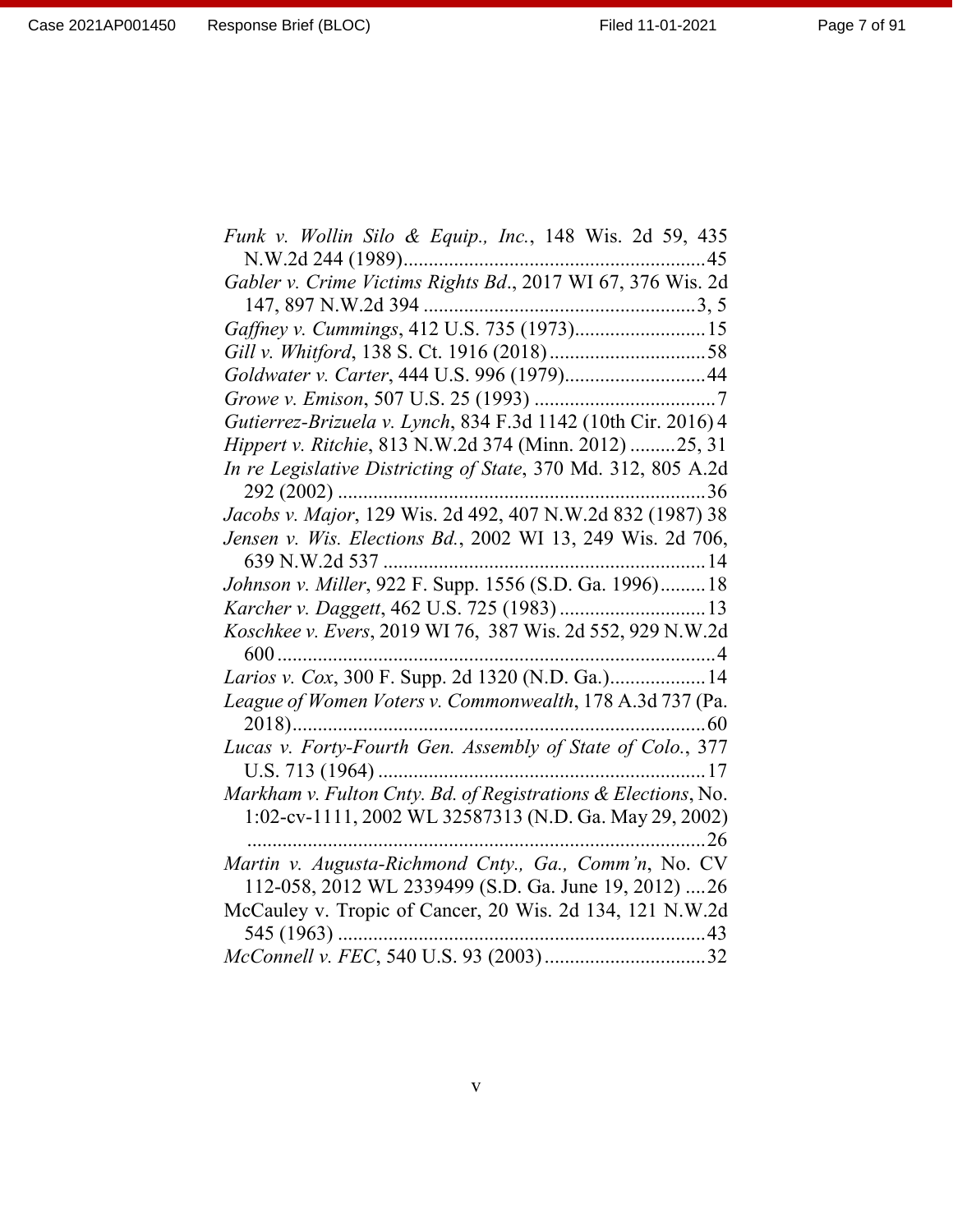Page 8 of 91

| Milwaukee Med. Coll. v. Chittenden, 127 Wis. 468, 107 N.W.                                                          |
|---------------------------------------------------------------------------------------------------------------------|
| Ohio ex rel. Davis v. Hildebrant, 241 U.S. 565 (1916) 6<br>Panzer v. Doyle, 2004 WI 52, 271 Wis. 2d 295, 680 N.W.2d |
| 666                                                                                                                 |
|                                                                                                                     |
| Prosser v. Elections Bd., 793 F. Supp. 859 (W.D. Wis. 1992)                                                         |
| Republican Party v. Keisling, 959 F.2d 144 (9th Cir. 1992) 34                                                       |
| Reynolds v. Zimmerman, 22 Wis. 2d 544, 126 N.W.2d 551                                                               |
| 43, 45, 59, 60                                                                                                      |
| S. Carolina State Conf. of NAACP v. Riley, 533 F. Supp. 1178                                                        |
| Seamon v. Upham, 536 F. Supp. 931, 936 (E.D. Tex.), vacated                                                         |
| Serv. Emps. Int'l Union, Local 1 v. Vos, 2020 WI 67, 393 Wis.                                                       |
|                                                                                                                     |
|                                                                                                                     |
| Smith v. Housemann, 852 F. Supp. 2d 757 (S.D. Miss. 2011)                                                           |
| Smith v. Wis. Dep't of Agric., Trade & Consumer Protection,                                                         |
|                                                                                                                     |
|                                                                                                                     |
| State ex rel. Lamb v. Cunningham, 83 Wis. 90, 53 N.W. 35                                                            |
| State v. Knapp, 2005 WI 127, 285 Wis. 2d 86, 700 N.W.2d 899                                                         |
| Stone v. Hechler, 782 F. Supp. 1116 (N.D. W.Va. 1992) 18                                                            |
| Turner v. Arkansas, 784 F. Supp. 585 (E.D. Ark. 1991)  18                                                           |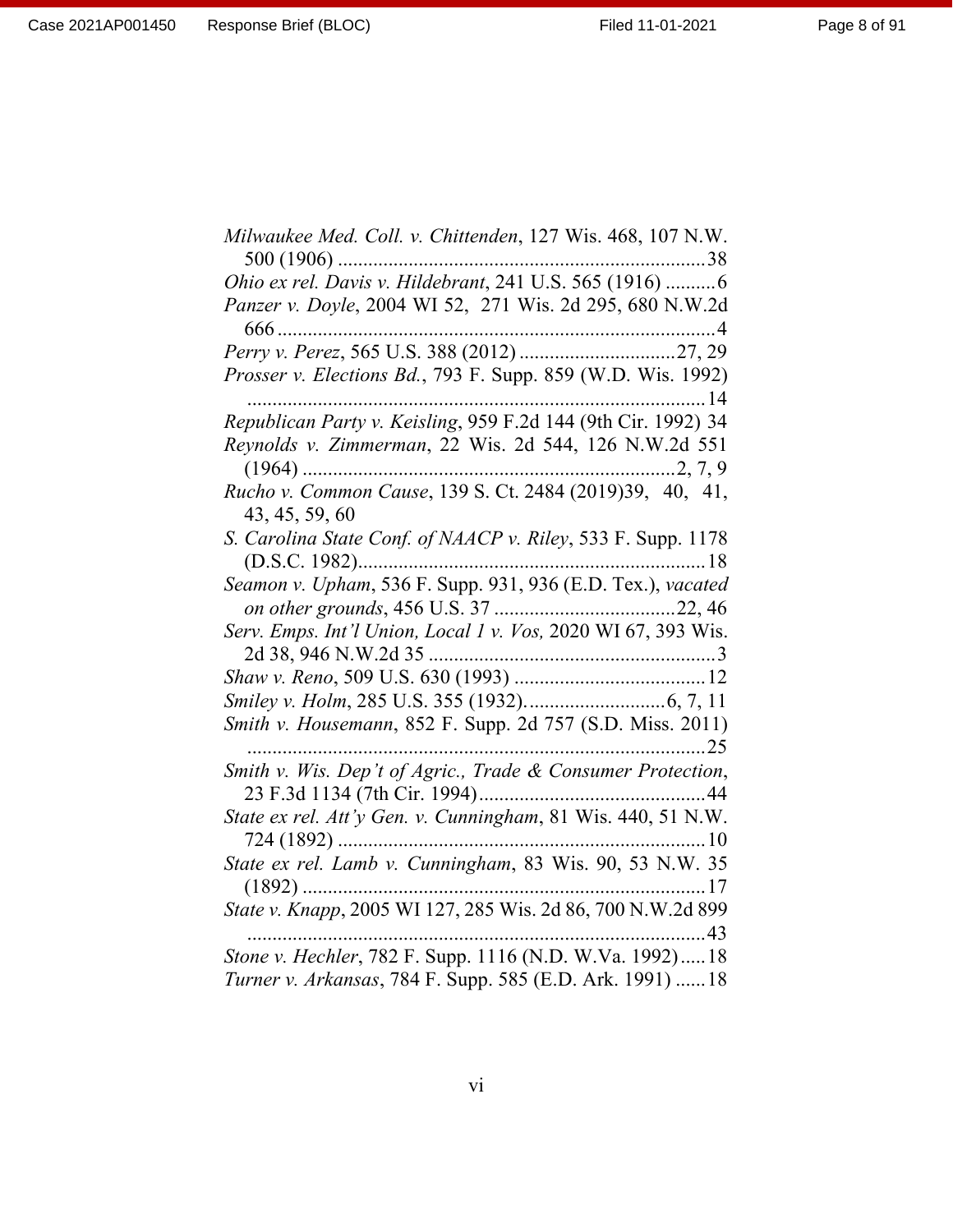Page 9 of 91

| Vieth v. Pennsylvania, 195 F. Supp. 2d 672 (M.D. Pa. 2002)   |
|--------------------------------------------------------------|
|                                                              |
| Whitford v. Gill, 218 F. Supp. 3d 837 (W.D. Wis. 2016)  66   |
| Wis. Legislature v. Palm, 2020 WI 42, 391 Wis. 2d 497, 942   |
|                                                              |
| <b>Statutes</b>                                              |
|                                                              |
| <b>Other Authorities</b>                                     |
| ABA Guidelines for the Appointment and Use of Special        |
| Masters in Federal and State Civil Litigation at 11 (Jan.    |
|                                                              |
| Gerrymandered by Definition: The Distortion of "Traditional" |
| Districting Criteria and A Proposal for Their Empirical      |
| Redefinition, 2021 Wis. L. Rev. 101, 174 (2021)  15          |
|                                                              |
|                                                              |

Robert Yablon, *Gerrylaundering*, Univ. of Wis. L. Studies Research Paper No. 1708, p. 27 (Aug. 23, 2021), 97 N.Y.U. L. Rev. .........................................................................31, 36 Thomas E. Willging, *et al.*, *Special Masters' Incidence and*

#### **Constitutional Provisions**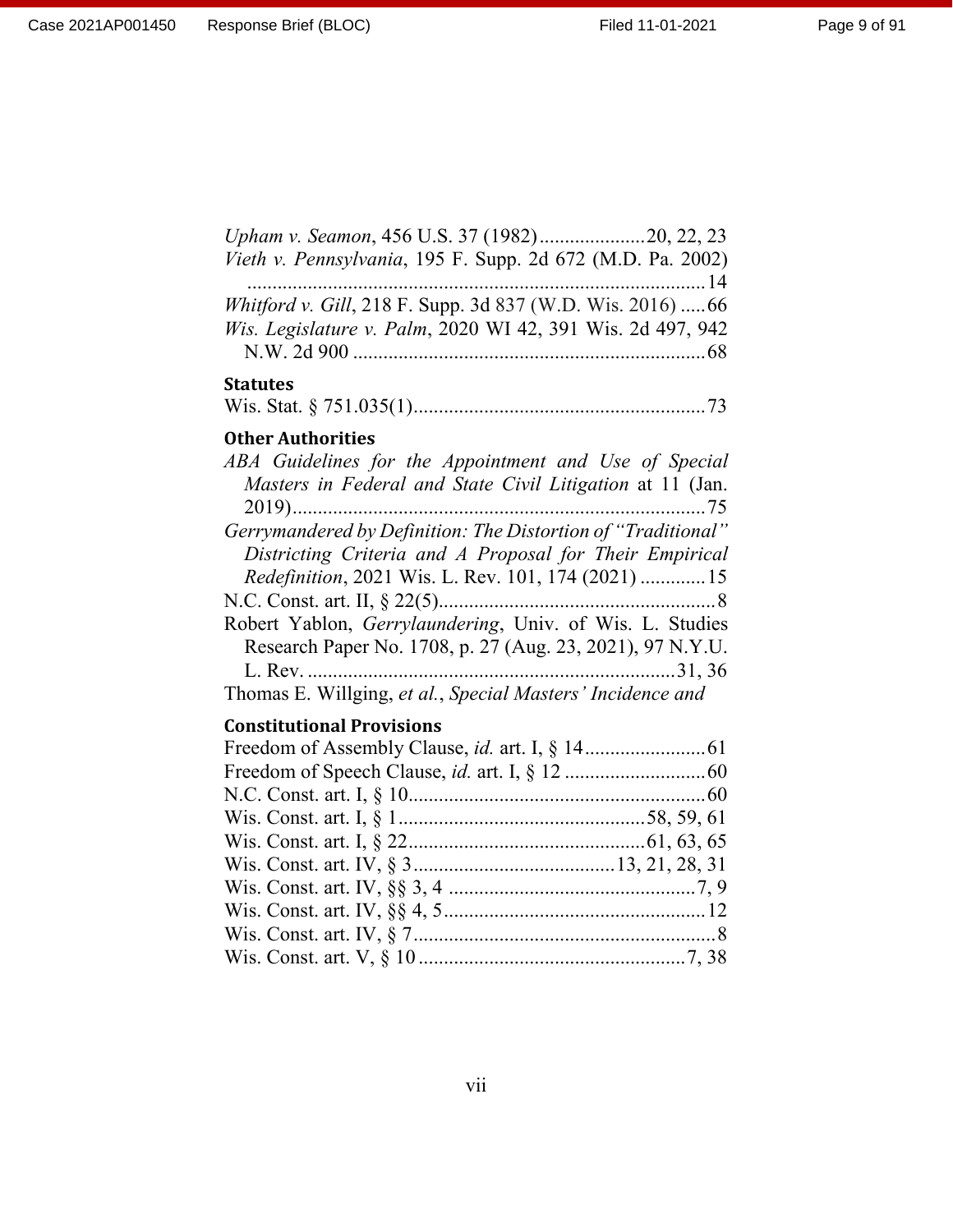#### **INTRODUCTION**

<span id="page-9-0"></span>This Court authorized response briefs to address other parties' answers to the four inquiries posed in the Court's October 14, 2021 Order. The BLOC Petitioners address each issue in turn.

#### **ARGUMENT**

#### <span id="page-9-2"></span><span id="page-9-1"></span>**I. THE COURT SHOULD APPLY MANDATORY APPORTIONMENT REQUIREMENTS AND TRADITIONAL DISTRICTING CRITERIA.**

The Court confronts this case with defined lines for what it must, should, and should not consider. The briefs reveal broad consensus on the BLOC Petitioners' articulation of these criteria,<sup>[1](#page-9-3)</sup> centered on state and federal constitutional and statutory criteria governing Wisconsin's state-legislativedistrict apportionment, such as contiguity, compactness, and respect for political subdivisions. As noted, the Court may also

<span id="page-9-3"></span><sup>&</sup>lt;sup>1</sup> *See*, *e.g.*, Evers Br. at 5-8; Hunter Br. at 18-32; Citizen Mathematicians and Scientists Br. at 4-19.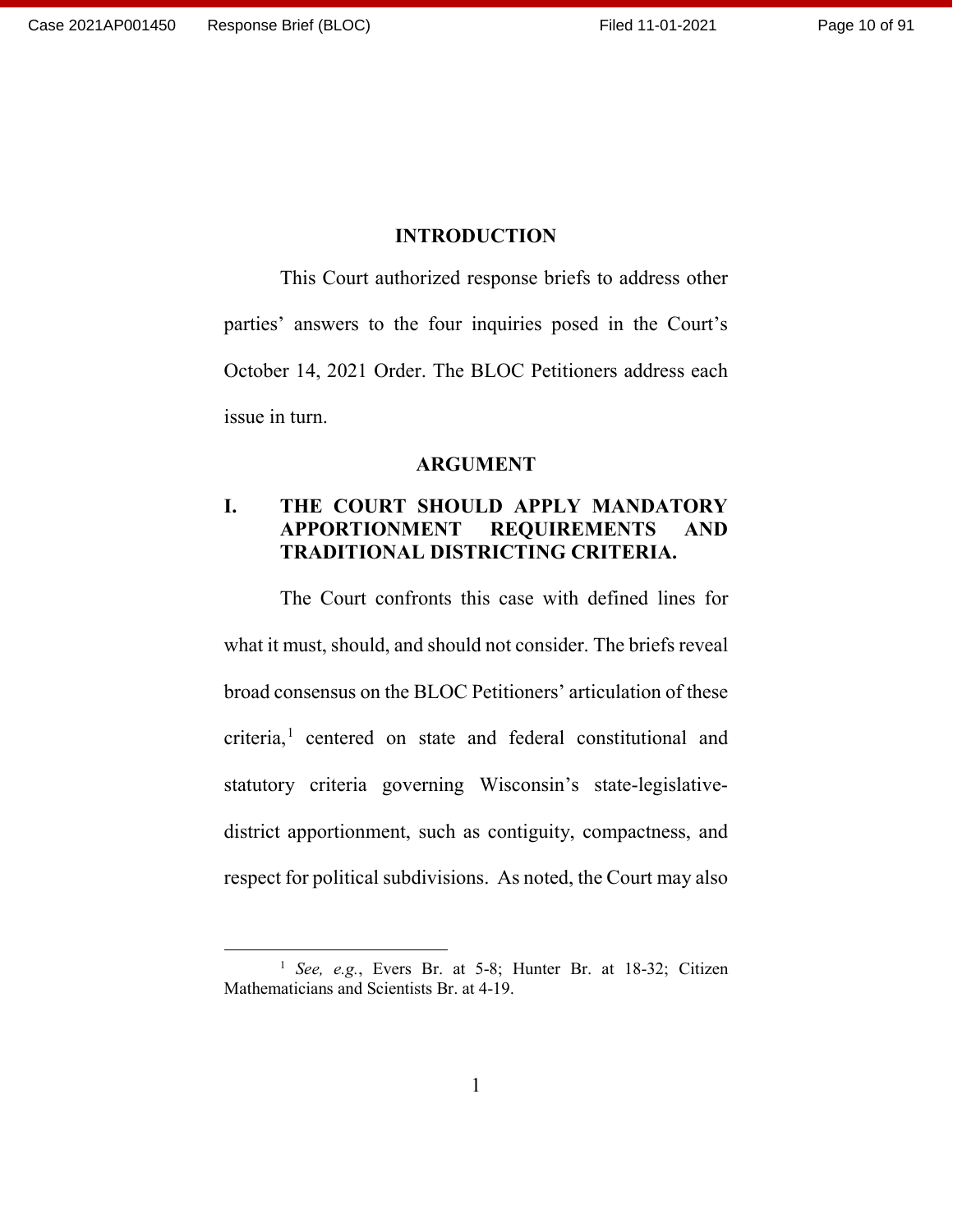consider established, traditional districting criteria including communities of interest. (*See* BLOC Br. 3-22) In a balanced analysis, the criteria seek to serve the overall goal of "equality of representation" for Wisconsinites. *Reynolds v. Zimmerman*, 22 Wis. 2d 544, 556, 126 N.W.2d 551 (1964).

The parties part ways in that the Legislature, Congressmen, and Johnson Petitioners—in various articulations, one more extreme than the next—all contend that this Court's primary obligation is to arrogate the Governor's role, abrogate his veto, and impose as law the Legislature's preferred (but rejected) partisan gerrymander. These contentions, whether given benign labels like "core retention" or "least change," or more alarmingly, the Legislature's contention that its vetoed map necessarily *is* law, amount to a "supreme legislature" theory that the U.S. Supreme Court has rejected and that is inimical to the Wisconsin Constitution's separation of powers.

2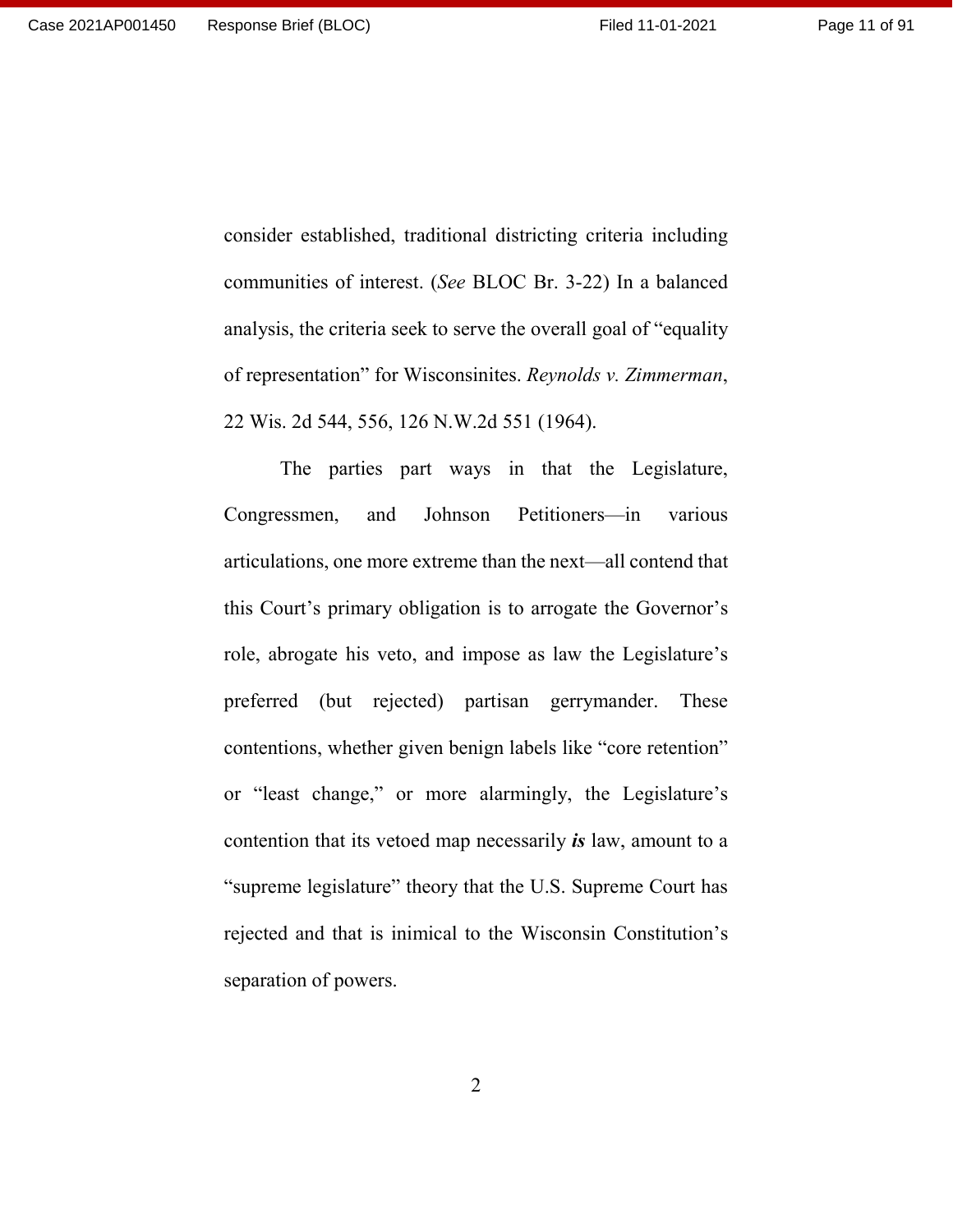## <span id="page-11-0"></span>**A. The Legislature Does Not Have Supreme Authority To Establish Wisconsin's Maps.**

The Wisconsin Constitution has three coequal branches of government, not one supreme legislature that can dictate how the government will be formed for a decade to come.

As this Court has explained, "[l]ike its federal counterpart, [o]ur state constitution ... created three branches of government, each with distinct functions and powers." *Gabler v. Crime Victims Rights Bd*., 2017 WI 67, ¶11, 376 Wis. 2d 147, 897 N.W.2d 394 (quoted source omitted). This structure is "the central bulwark of our liberty." *Serv. Emps. Int'l Union, Local 1 v. Vos,* 2020 WI 67, ¶30, 393 Wis. 2d 38, 946 N.W.2d 35. The three branches each check one another's power. "Checks and balances are designed to promote government accountability and deter abuse. The breakdown of checks and balances tends to make government power unaccountable." *Panzer v. Doyle*, 2004 WI 52, ¶52, 271 Wis.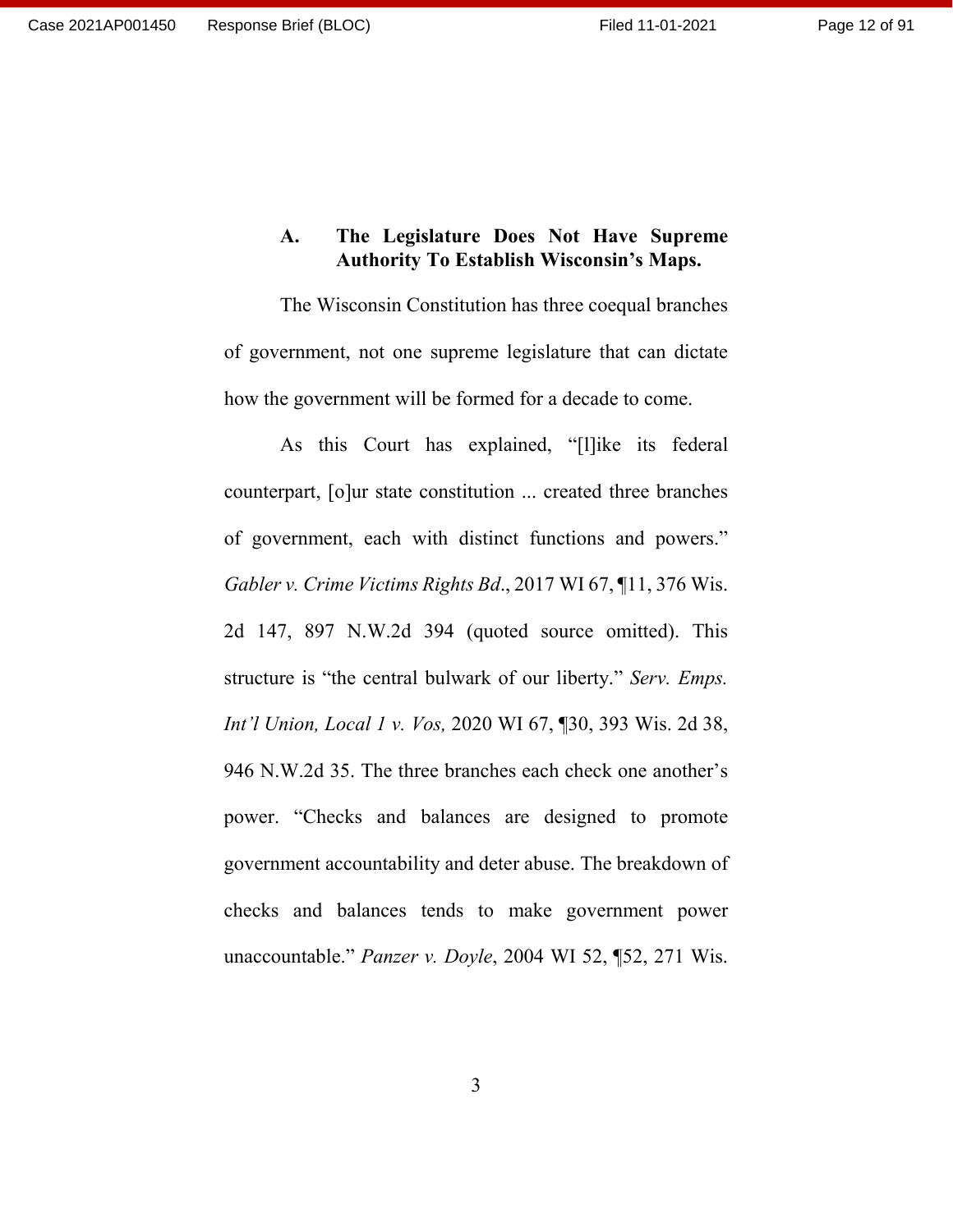2d 295, 680 N.W.2d 666. While checks and balances make "the legislative process … an arduous one[,] that's no bug in the constitutional design: it is the very point of the design." *Koschkee v. Evers*, 2019 WI 76, 387 Wis. 2d 552, 929 N.W.2d 600 (Grassl Bradley J., concurring) (quoting *Gutierrez-Brizuela v. Lynch*, 834 F.3d 1142, 1151 (10th Cir. 2016) (Gorsuch, J., concurring)).

The Legislature boldly claims that in the event of a gubernatorial veto, the Court should uncritically accept its proposed (but rejected) maps because they somehow amount to "an expression of the policies and preferences of the State." (Leg. Br. at 19) If anything, the opposite is true: the Court should give no deference to the Legislature's maps that, in the event of a veto, have been considered and plainly *failed* to become law through Wisconsin's legislative process. Bills that are vetoed *are not law*: they reflect *rejected* policy ideas and have no legal effect. Wis. Const. art. V, § 10. A contrary rule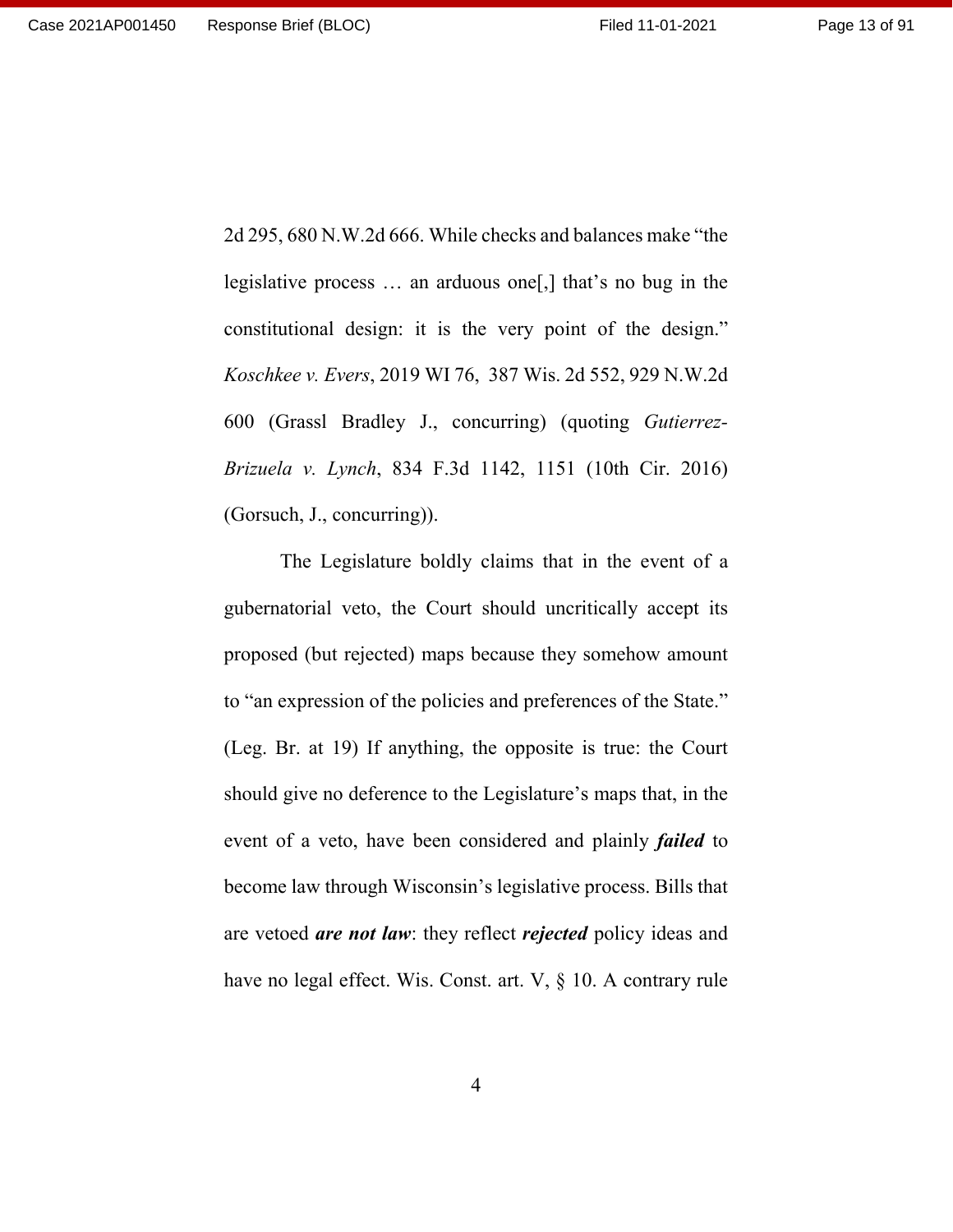would grant the Legislature—without the necessary two-thirds vote, *see id.*—and the Court, with an untethered, atextual power to override the Governor's veto. This contravenes our constitutional separation of powers. *See, e.g.*, *Gabler*, 2017 WI 67, ¶11. The Legislature's desire to arrogate supreme and unilateral power when it comes to apportionment is incompatible with the Wisconsin and U.S. Constitutions, precedent, and longstanding practice; the Court should reject this dangerous argument.

The Legislature's citation to the grant of authority to the "Legislature" in the U.S. Constitution's Elections Clause is misplaced. The U.S. Supreme Court has rejected that very reading, holding that "'the Legislature' *d[oes] not mean the representative body alone*" but instead broadly encompasses the State's "power that makes laws" consistent with a state's constitution. *Ariz. State Legislature v. Ariz. Indep. Redistricting Comm'n*, 576 U.S. 787, 805, 813-14 (2015)

5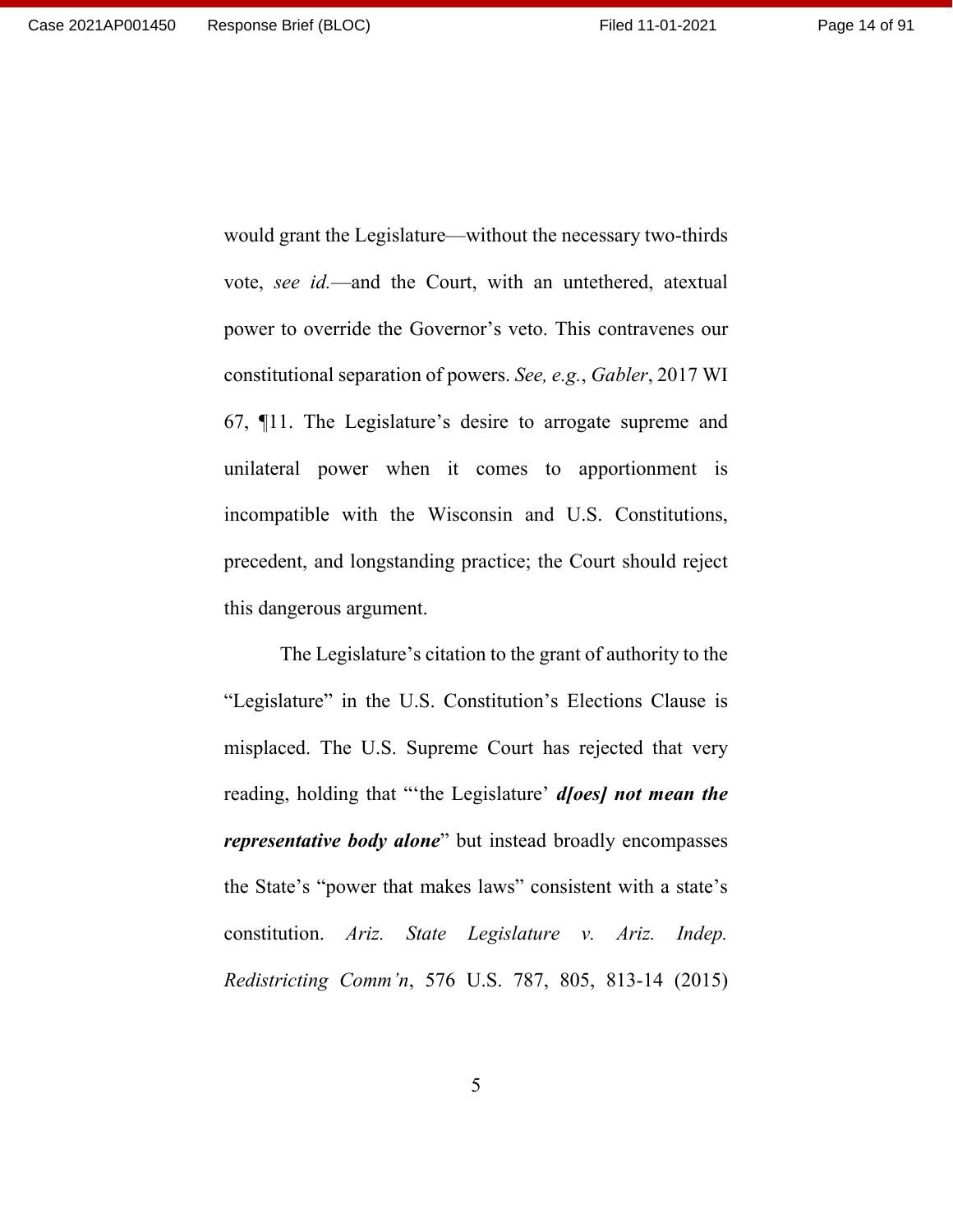(quoting *Ohio ex rel. Davis v. Hildebrant*, 241 U.S. 565,

(1916)) (emphasis added). In other words, the Elections Clause's use of "the Legislature" is a reference to the legislative "function," including the function of apportionment, as each state constitution delineates that process. *Smiley v. Holm*, 285 U.S. 355, 365-66 (1932).

Although the Legislature's brief repeatedly plucks isolated language from cases to suggest state legislatures have primacy in districting, those references are merely shorthand for the legislative function of a State as a sovereign.<sup>[2](#page-14-0)</sup> More

<span id="page-14-0"></span><sup>&</sup>lt;sup>2</sup> The Legislature leans heavily on cases noting that courts afford legislatures the opportunity to propose remedial plans when a state plan is invalidated. (*See* Leg. Br. at 18-20.) But where the state's *legislative process* fails—such as where the Governor vetoes the remedial proposal of the legislature—the courts grant no deference to the remedial map adopted by the legislature. For example, after the U.S. Supreme Court invalidated Virginia legislative districts as racial gerrymanders, the threejudge court ruled that it would "allow the Virginia General Assembly until October 30, 2018 to construct a remedial districting plan." *Bethune-Hill v. Va. State Bd. of Elections*, 326 F. Supp. 3d 128, 181 (E.D. Va. 2018). The legislature set out to construct remedial plans, but as the Legislature later reported to the court, the Governor announced his intent to veto the legislature's plan. P-I App. 146, Virginia Gen. Assembly's Status Report at 4, *Bethune-Hill*, No. 3:14-cv-00852-REP-AWA-BMK (Oct. 5, 2018), Doc. 275; *see id.* at 5 ("Without assistance from the Governor in being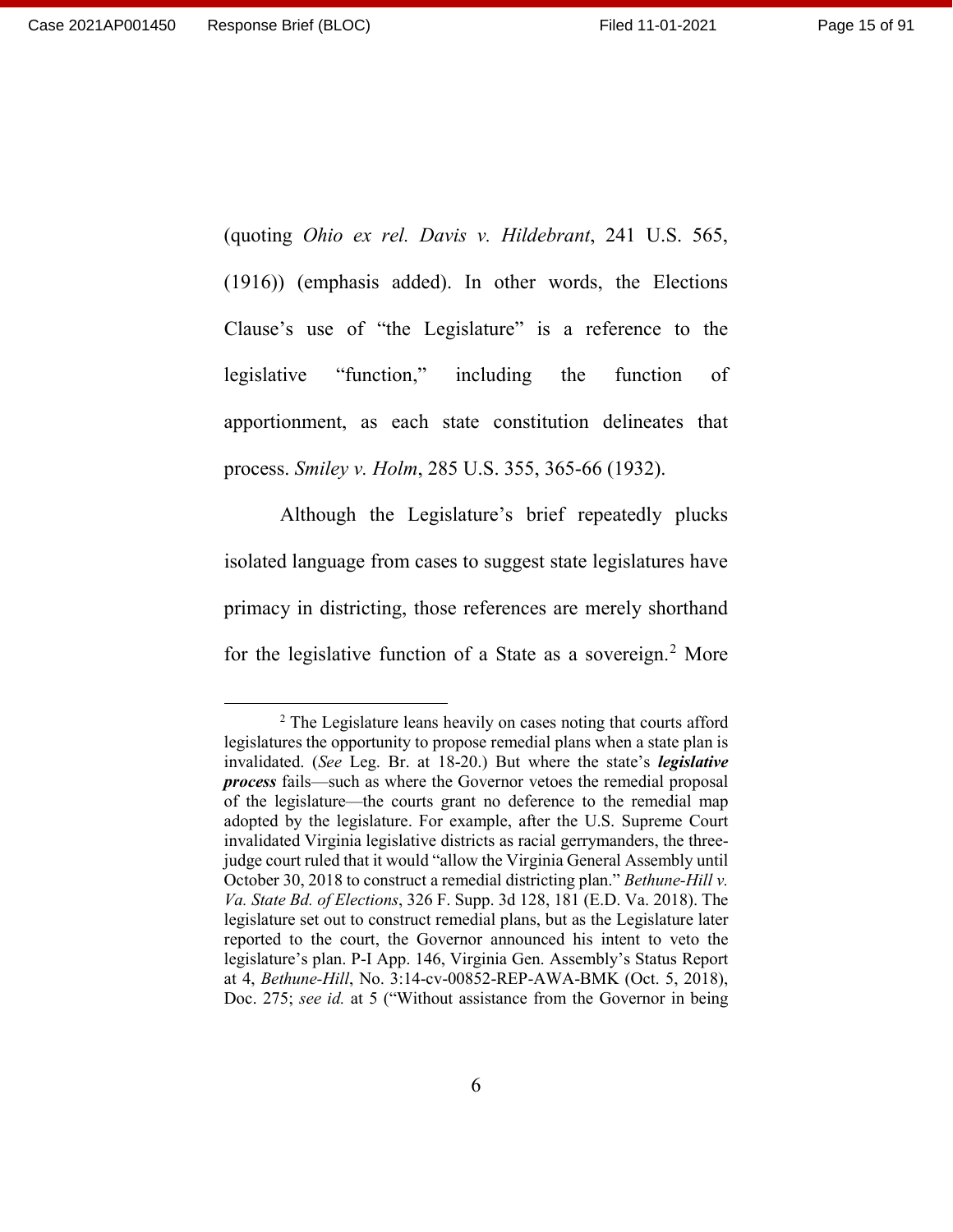$\overline{a}$ 

solely their legislatures—"primary responsibility for apportionment of their federal congressional and state legislative districts." *Growe v. Emison*, 507 U.S. 25 (1993) (emphasis added). Under the Wisconsin Constitution, the apportionment function follows the normal legislative process of bicameralism in the Legislature and presentment to the Governor to enact or veto the proposed maps, just like any other law. Wis. Const. art. IV, §§ 3, 4; art. V, § 10; *accord Zimmerman*, 22 Wis. 2d at 554-59. Thus, Wisconsin's "legislative authority" over apportionment "includes not just the two houses of the legislature" but also "a make-or-break role for the Governor" through the gubernatorial veto. *Ariz. Indep. Redisticting Comm'n*, 576 U.S. at 806 (citing *Smiley*, 285 U.S. at 365-66). This is the norm among the states, with

accurately: "the Constitution leaves with the *States*"—not

7

willing to compromise, [the General Assembly] do[es] not see how a legislative solution is possible."). The court ordered its own remedial plan.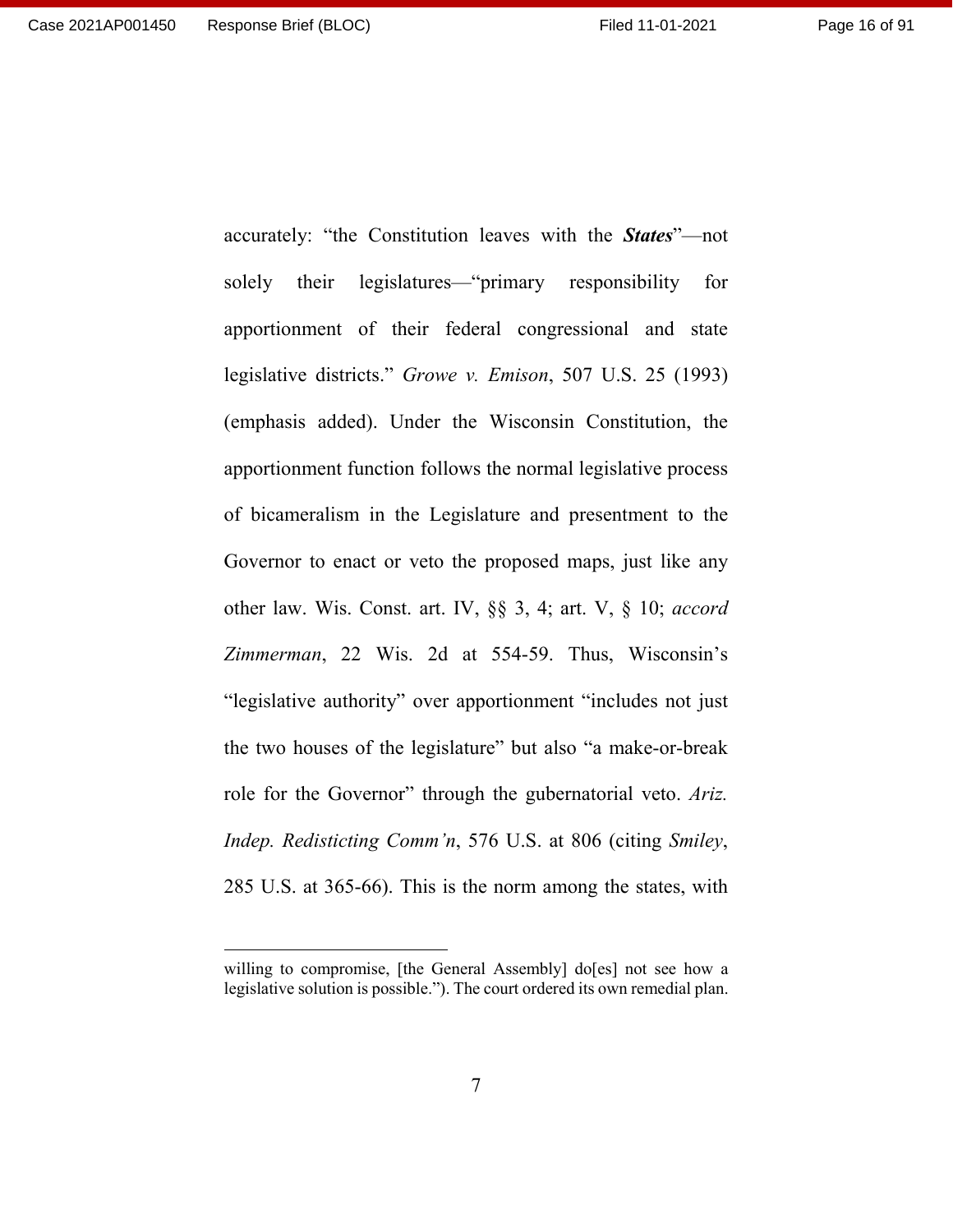only five following a legislative mapmaking process that expressly excludes the Governor. But the states that have decided to provide their legislature supremacy over apportionment have an express state constitutional basis for doing so. *See, e.g.*, N.C. Const. art. II, § 22(5) (explicitly exempting districting maps from gubernatorial veto). Wisconsin has not made this decision, and nothing in the Wisconsin Constitution suggests decades of unbroken practice and unambiguous precedent are wrong.<sup>[3](#page-16-0)</sup>

Indeed, as this Court reasoned in this case only weeks ago, although the "Constitution places primary responsibility for the apportionment of Wisconsin legislative districts on the legislature," the State's "[r]edistricting plans must be approved by a majority of both the Senate and Assembly, *and are subject* 

<span id="page-16-0"></span><sup>&</sup>lt;sup>3</sup> The Wisconsin Constitution is explicit when it grants exclusive power to the legislature. *See, e.g.*, Wis. Const. art. IV, § 7 ("Each house shall be the judge of the elections, returns and qualifications of its own members ...."); *id.*, § 8 ("Each house may determine the rules of its own proceedings ....").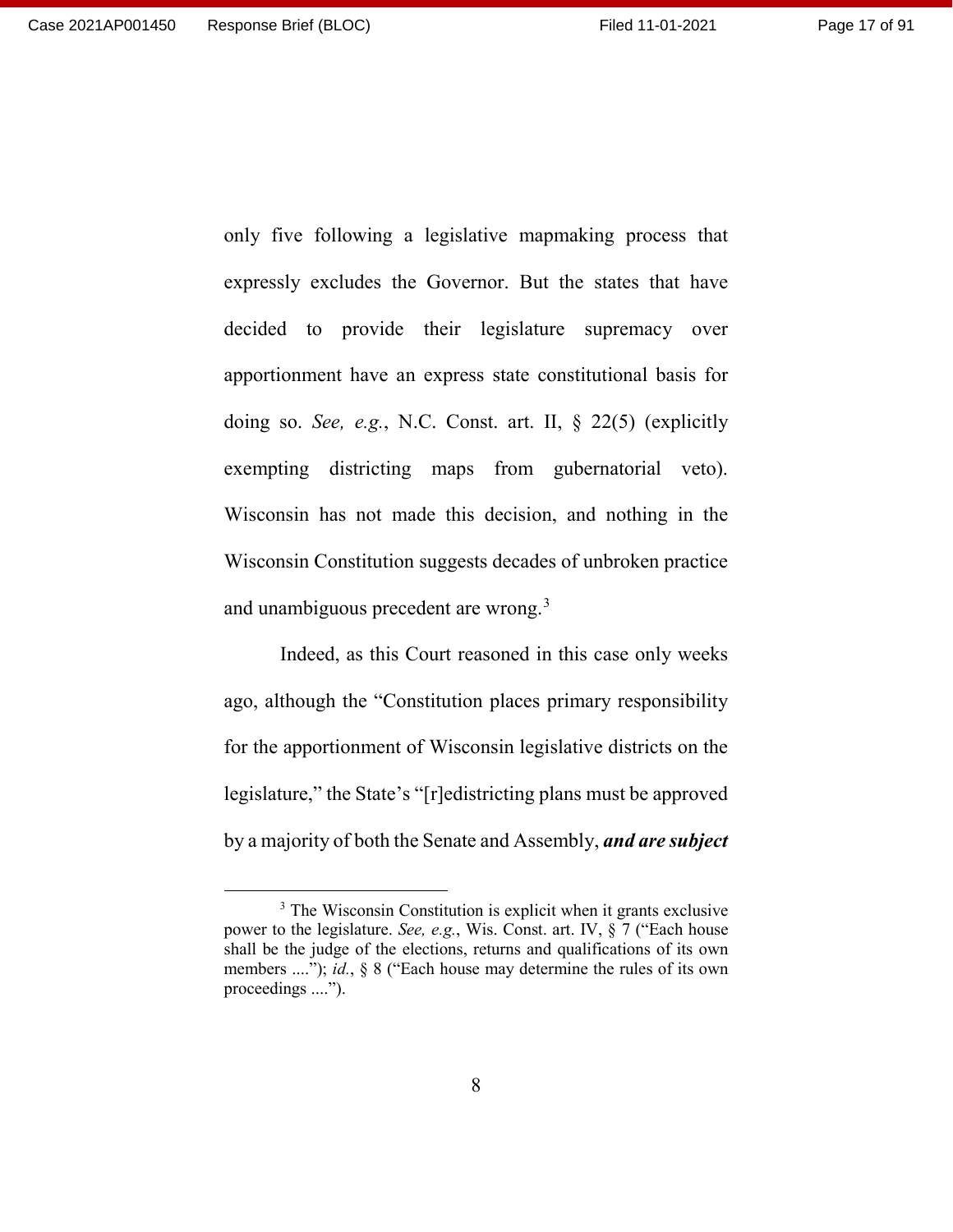Page 18 of 91

*to gubernatorial veto*." Order, Sept. 22, 2021 at 2 (citing Wis. Const. art. IV §§ 3, 4, art. V, § 10) (emphasis added); *see also id.* at 11 (Grassl Bradley, J., concurring) (collecting cases and concluding that in a functional process, "the political *branches*—not the judiciary—would implement a redistricting plan after every decennial census") (emphasis added). The Court recognized that applying bicameralism and presentment requirements to apportionment is firmly rooted in *both* the Wisconsin Constitution and established precedent holding that "both the governor and the legislature are indispensable parts." *Id.* at 2 (majority) (summarizing *Zimmerman*, 22 Wis. 2d at 558). The *Zimmerman* Court dispensed with the same argument the Legislature attempts to revive, holding that there was "no reason why the constitutional framers should have intended that the congressional redistricting must be by law but that legislative redistricting might be by action of the legislature alone." 22 Wis. 2d at 554. And the same argument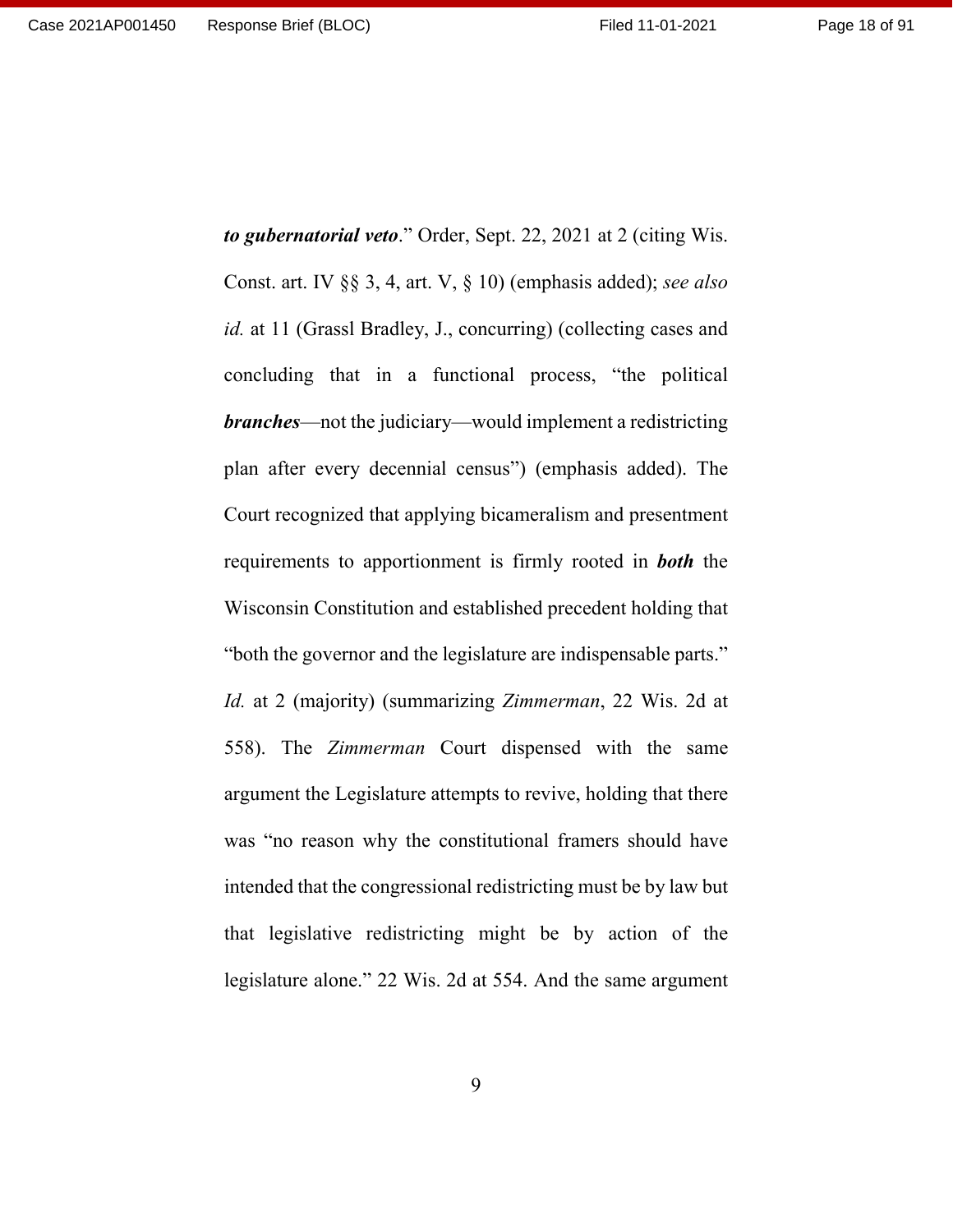Page 19 of 91

that the apportionment "power [is] entirely within the discretion of the legislature" was long ago before the Court, which has never accepted any rule other than requiring the apportionment "legislative power [be] executed in the form of a law, approved by the governor, and published in the general laws" which "is not now open to question." *State ex rel. Att'y Gen. v. Cunningham*, 81 Wis. 440, 505-506, 51 N.W. 724 (1892) (Pinney, J., concurring).

Moreover, the proffered "supreme legislature" rule has no basis in history or practice. At no time in Wisconsin's past has the Legislature been able to claim the apportionment power for itself to the exclusion of the Governor's role in the lawmaking process. This "[l]ong settled and established practice" has "great weight in a proper interpretation of constitutional provisions" governing Wisconsin's distribution of apportionment authority, *see Chiafalo v. Washington*, 140 S. Ct. 2316, 2326 (2020) (citation and quotations omitted), and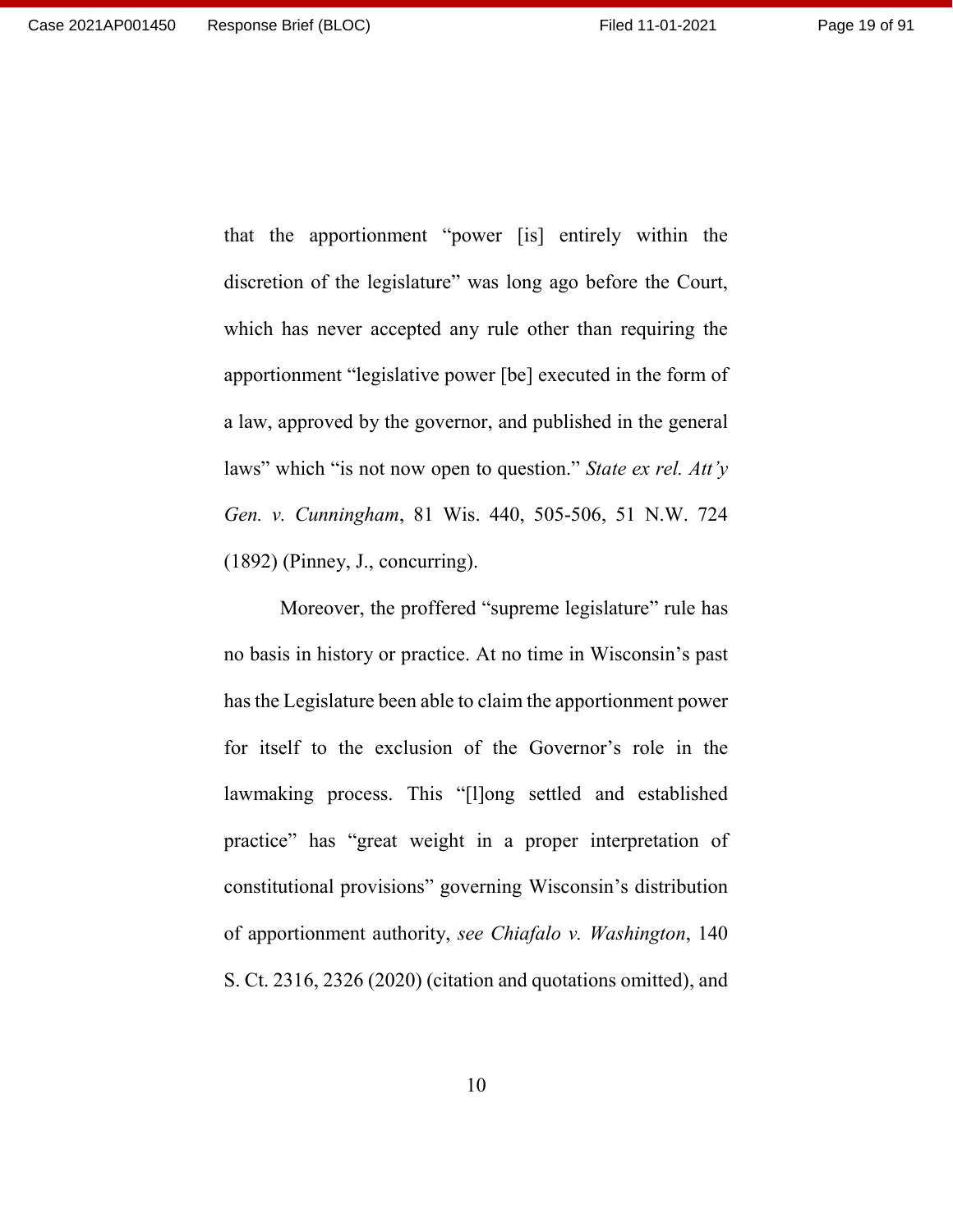this history "is especially" pertinent here "in the case of constitutional provisions governing the exercise of political rights, and hence subject to constant and careful scrutiny," *Smiley*, 285 U.S. at 369.

Thus, the Legislature's appeal to constitutional avoidance of a contrived "lurking constitutional question" (Leg. Br. at 20) as a means of resurrecting the "supreme legislature" argument rings hollow. There is nothing to avoid. This Court has repeatedly (and again as recently as weeks ago) decided the issue the Legislature claims should be avoided. Precedent already reinforces that the Legislature is a creation of the Constitution, and that its insistence upon unilateral power over apportionment would exceed its legitimate authority, in violation of Wisconsin's constitutional structure and basic separation-of-powers principles.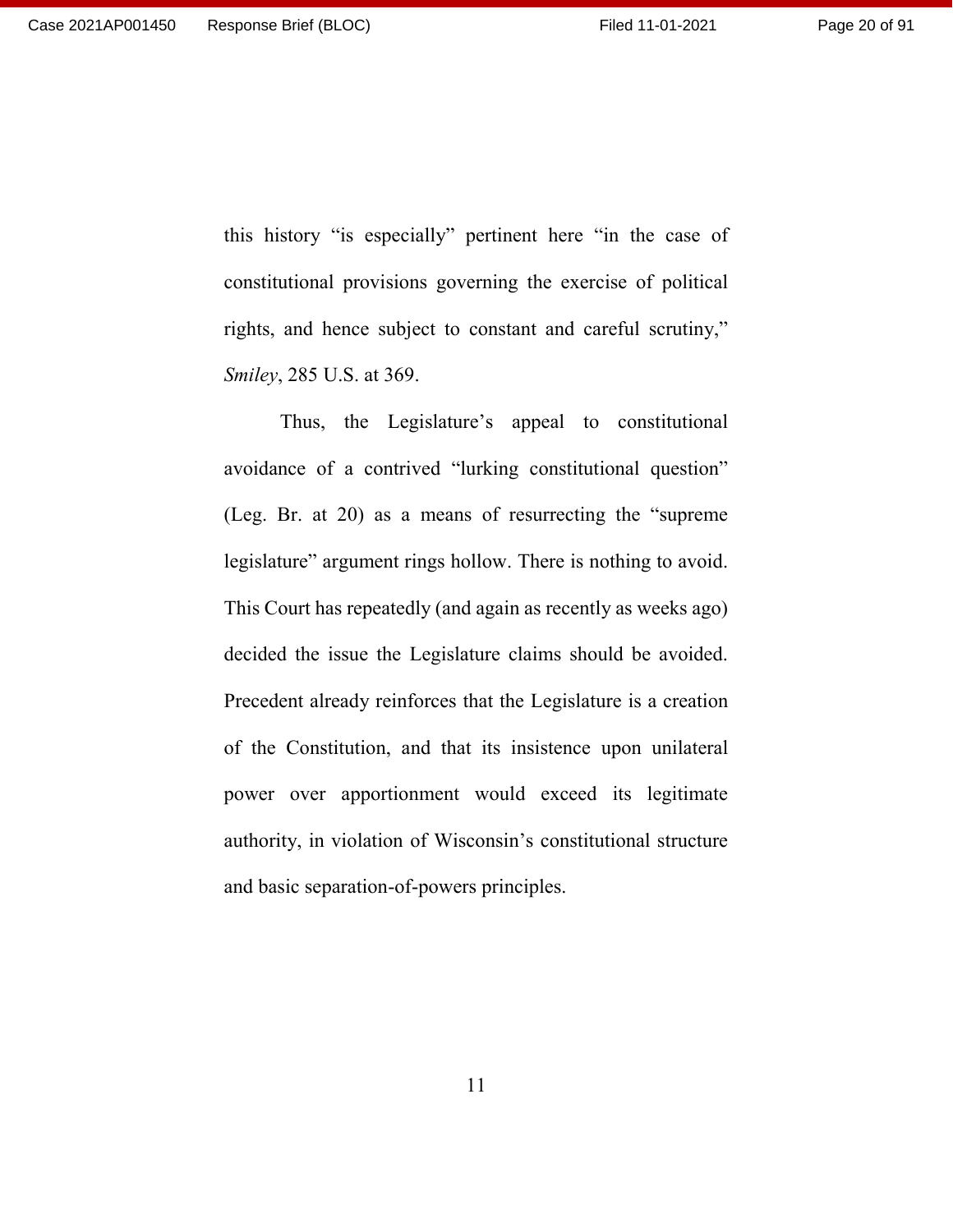# <span id="page-20-0"></span>**B. "Core Retention" of Prior Districts Is a Secondary Consideration.**

Retaining the core of existing districts *can be* a legitimate secondary consideration in the apportionment process, though it is not mandatory, overriding, or context-free. The Court should reject attempts to use the core-retention consideration as a Trojan horse to impose through another name the least-change approach, which has no basis in Wisconsin law or historical practice. *See* Section II, *infra*.

Unlike the apportionment considerations listed above, nothing in the Wisconsin Constitution instructs mapmakers to consider core retention of prior districts, *see, e.g.*, Wis. Const. art. IV, §§ 4, 5, and it is frequently *not* included in the U.S. Supreme Court's lists of recognized traditional districting criteria, *see, e.g.*, *Evenwel v. Abbott*, 576 U.S. 54, 136 S. Ct. 1120, 1124 (2016); *Shaw v. Reno*, 509 U.S. 630, 647 (1993). In fact, Wisconsin law suggests that this factor is entitled to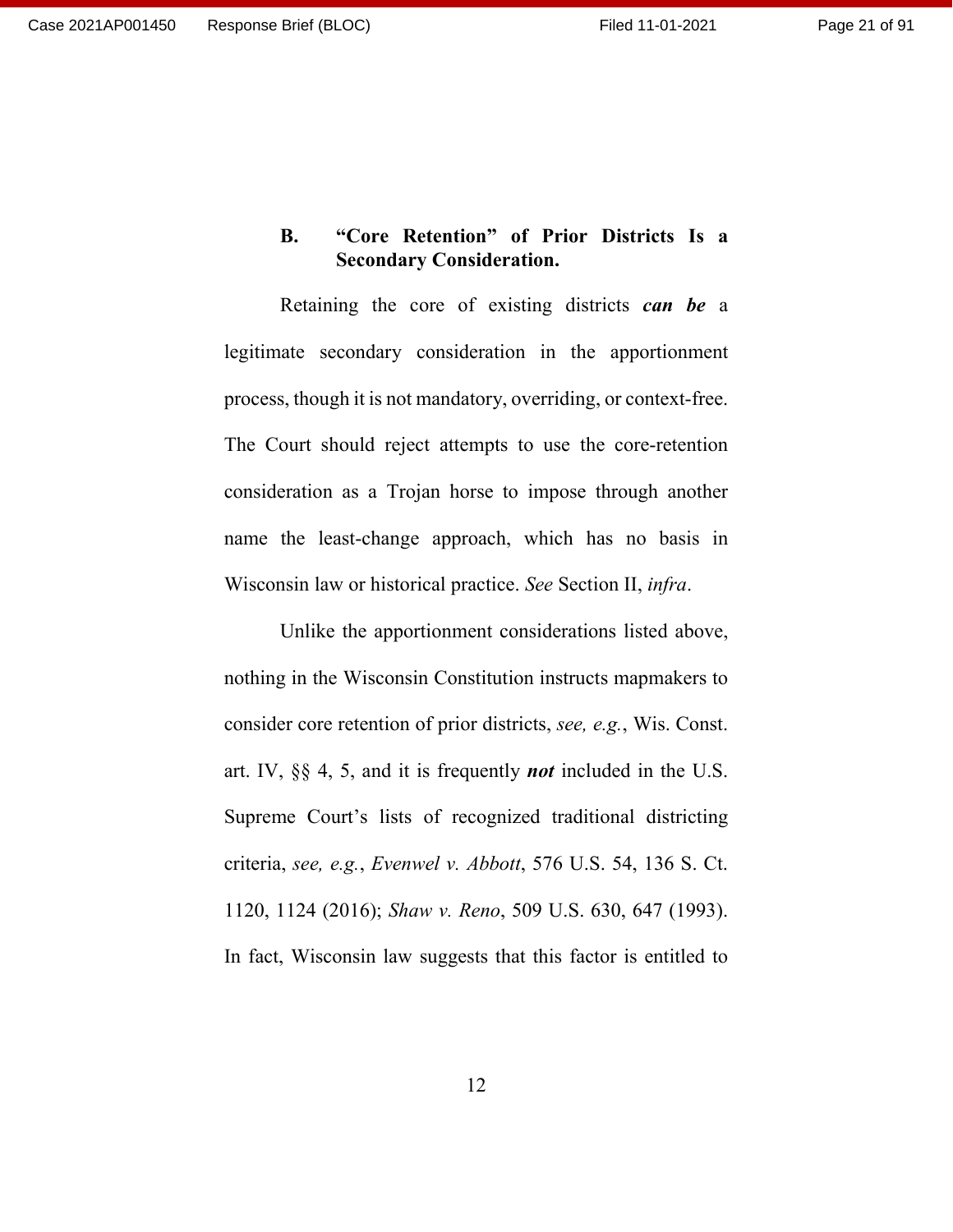*less* weight than in other jurisdictions because the State must "apportion and district anew" every decade. Wis. Const. art. IV, § 3.

The Court should reject the argument in several briefs that strains authority in an attempt to argue that core retention is a *mandatory* factor that somehow overrides those considerations expressly stated in the Wisconsin Constitution and established in binding precedent.<sup>[4](#page-21-0)</sup> Core retention is merely one among many listed considerations that "might justify" districting decisions, but its weight depends on "case-by-case attention to the[] factors" that must ensure using the criterion actually produces a neutral, "nondiscriminatory" result. *Karcher v. Daggett*, 462 U.S. 725, 740 (1983). Given the circumstances here, the Court should give core retention little weight for three reasons.

<span id="page-21-0"></span> <sup>4</sup> *See, e.g.*, Pet'rs Br. at 15-19; Leg. Br. at 37-40; Congressmen Br. at 14-15.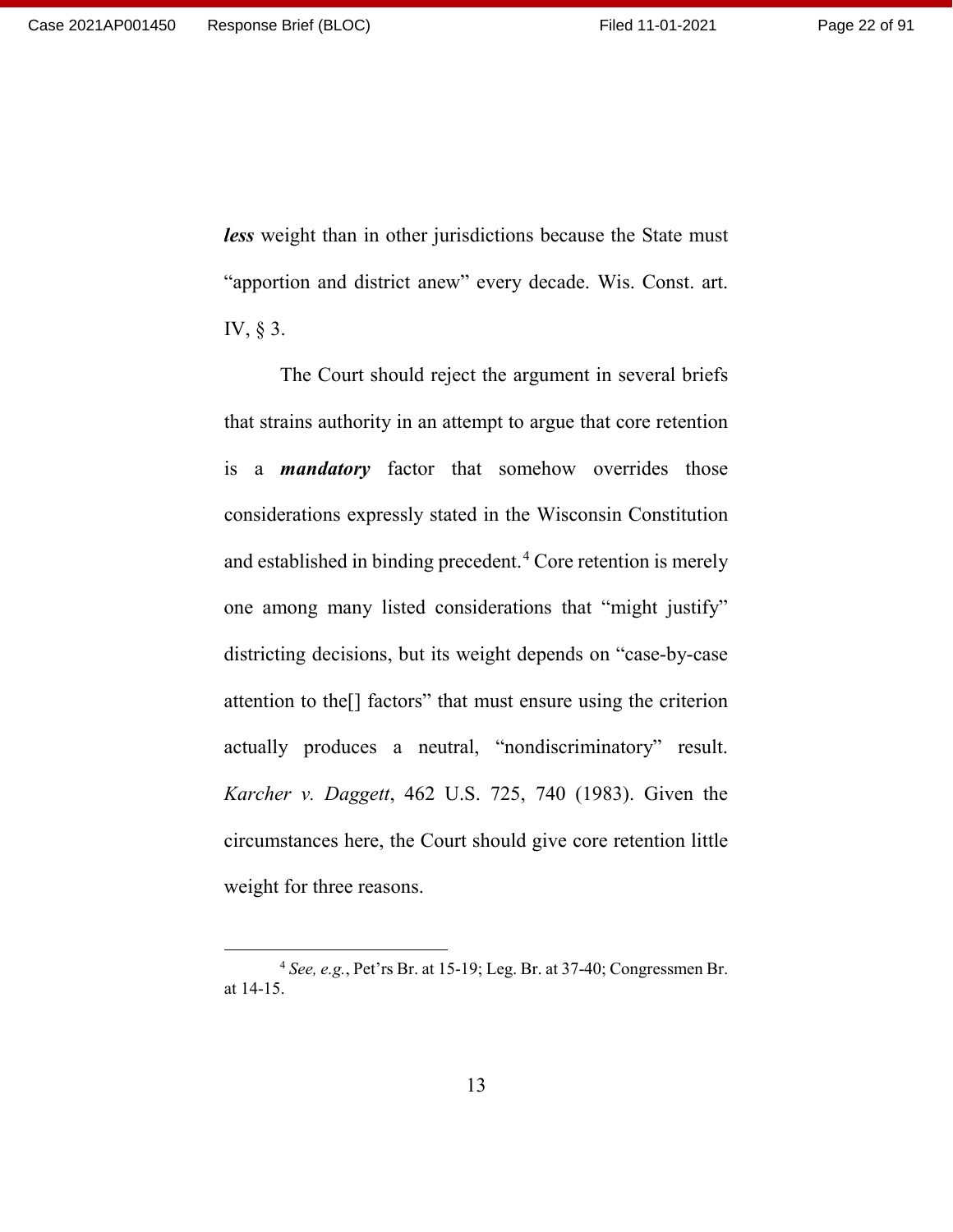because, "consistent with judicial neutrality," this Court must not apply criteria that would effectively reinstall "a plan that seeks partisan advantage." *Jensen v. Wis. Elections Bd.*, 2002 WI 13, ¶12, 249 Wis. 2d 706, 639 N.W.2d 537 (quoting *Prosser v. Elections Bd.*, 793 F. Supp. 859, 867 (W.D. Wis. 1992)). The Court must instead "appl[y] th[e] factor in a manner free from any taint of arbitrariness or discrimination," *Brown v. Thomson*, 462 U.S. 835, 843 (1983) (citation omitted), by following the path of numerous courts that have refused to legitimate using "core retention" as a cloak for boosting partisan favoritism, *e.g.*, *Larios v. Cox*, 300 F. Supp. 2d 1320, 1333-34 (N.D. Ga.) (three-judge court), *aff'd,* 542 U.S. 947 (2004); *Vieth v. Pennsylvania*, 195 F. Supp. 2d 672, 678 (M.D. Pa. 2002). Passively retaining cores of Wisconsin's existing districts, which effect an extreme partisan gerrymander, would place this Court's imprimatur on that

*First*, overemphasizing core retention is improper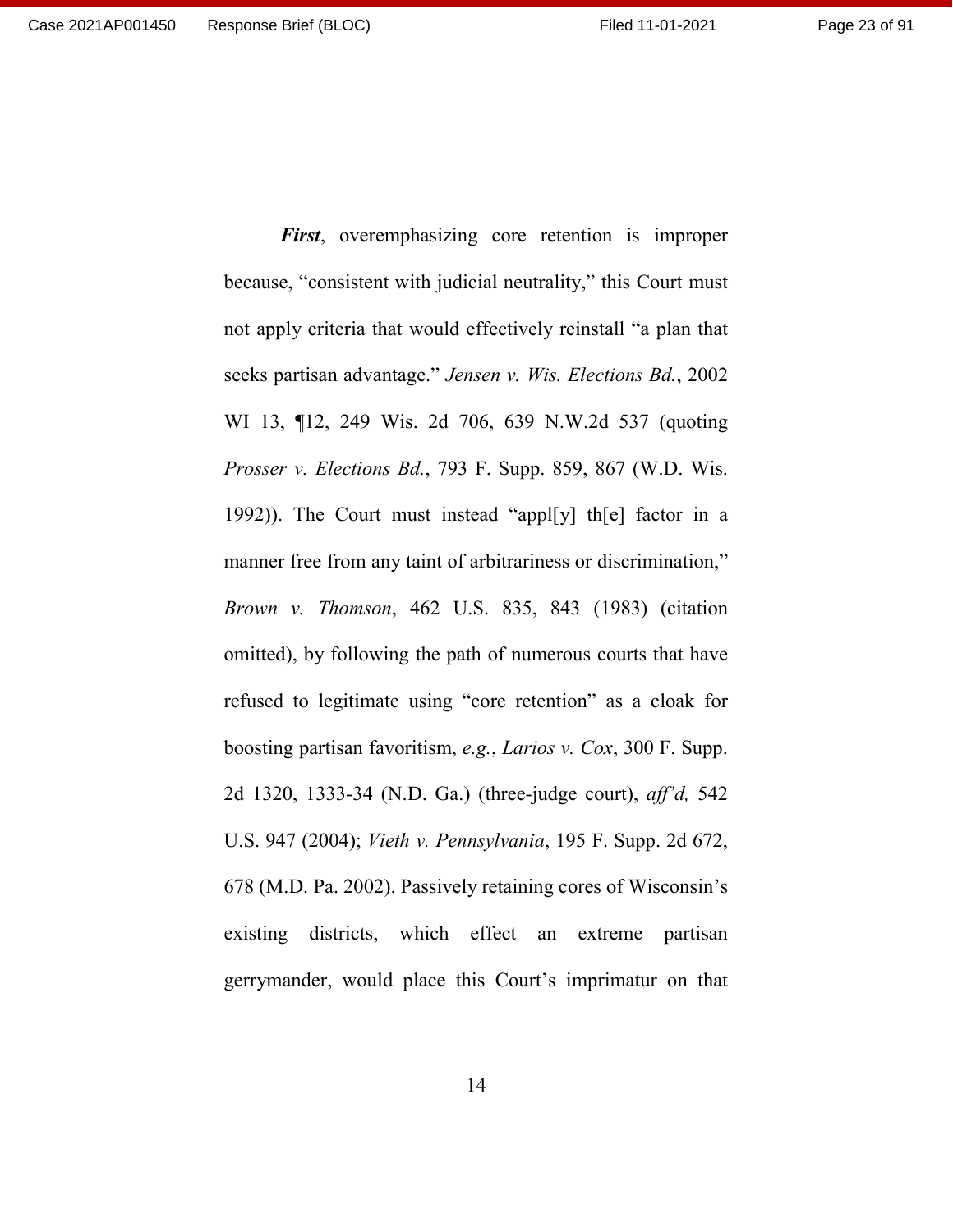aggressive partisan scheme. Just as "judicial interest should be at its lowest ebb when a [mapmaker] purports fairly to allocate political power to the parties in accordance with their voting strength," the inverse is true when the mapmaker has sought to entrench minority party rule. *See Gaffney v. Cummings*, 412 U.S. 735, 754 (1973).

**Second**, unlike states with a "strong historical preference" for "maintaining core districts," *Abrams v. Johnson*, 521 U.S. 74, 99-100 (1997), Wisconsin has no such history. Of 50 states, only eight directed legislative mapmakers to consider core retention during the last round of decennial apportionment, and just six required preserving the cores of past districts.[5](#page-23-0) Wisconsin's express constitutional apportionment criteria, by contrast, make no reference to core

<span id="page-23-0"></span> <sup>5</sup> Yunsieg P. Kim & Jowei Chen, *Gerrymandered by Definition: The Distortion of "Traditional" Districting Criteria and A Proposal for Their Empirical Redefinition*, 2021 Wis. L. Rev. 101, 174 (2021) (surveying states' criteria), available at [https://papers.ssrn.com/](https://papers.ssrn.com/sol3/papers.cfm?abstract_id=3543820) [sol3/papers.cfm?abstract\\_id=3543820.](https://papers.ssrn.com/sol3/papers.cfm?abstract_id=3543820)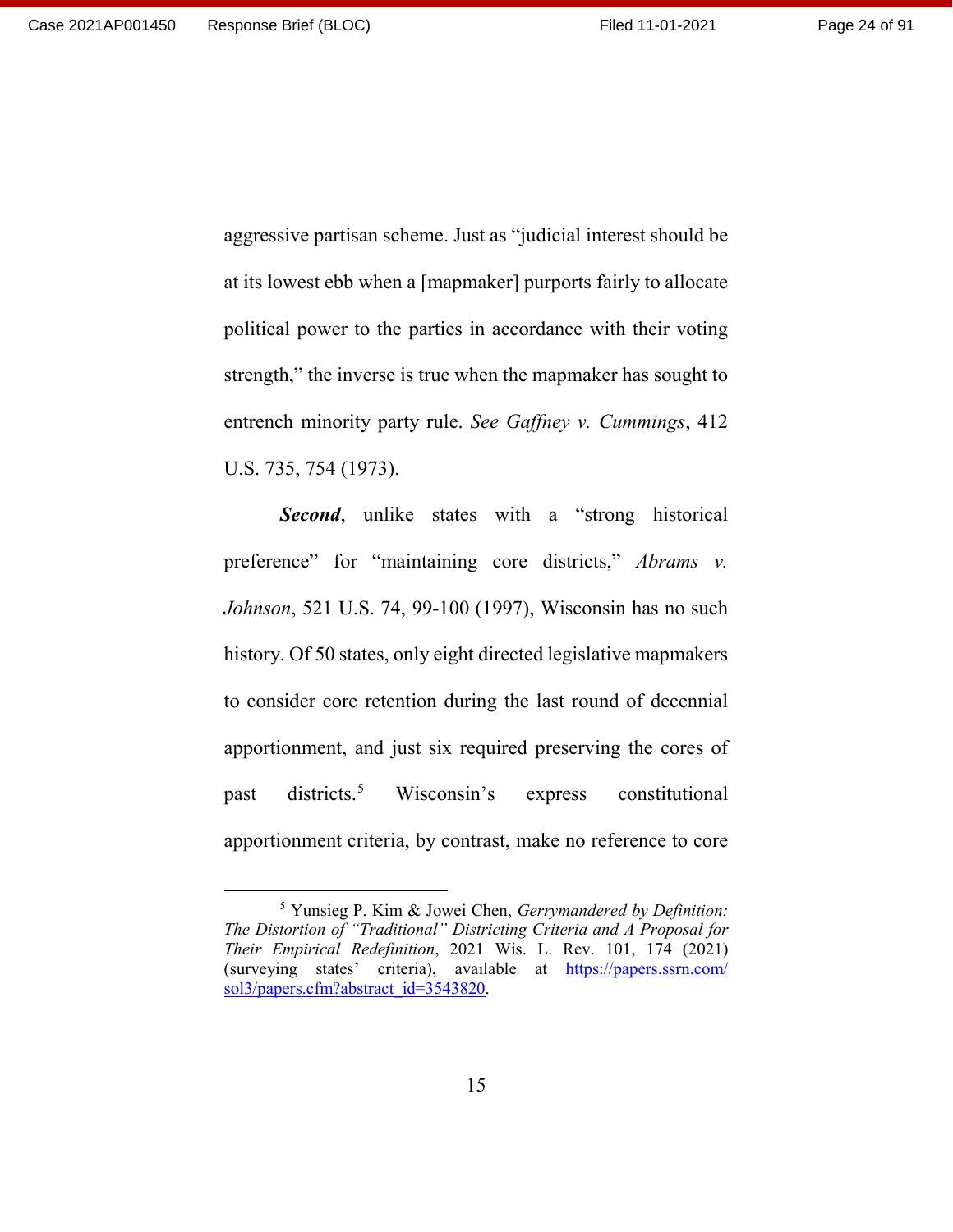retention. And in practice, Wisconsin has no "longstanding rule against" moving voters between districts, *cf. Tennant v. Jefferson Cnty. Comm'n*, 567 U.S. 758, 761 (2012), nor does it have a stated "long history of ... recogniz [ing] the advantages" purportedly derived from core retention, *cf. Abate v. Mundt*, 403 U.S. 182, 186 (1971). Instead, apportionment cases in Wisconsin that have considered core retention did so only in the context of using a neutral court-drawn map as the benchmark. *See Baumgart v. Wendelberger*, Nos. 01-C-0121 & 02-C-0366, 2002 WL 34127471, at \*3 (E.D. Wis. May 30, 2002). The Court need look no further than the "striking numbers" of voters shifted during last districting cycle to know that core retention is not a sacrosanct requirement in this State. *Baldus v. Members of Wis. Gov't Accountability Bd.*, 849 F. 840, 849 (E.D. Wis. 2012).<sup>[6](#page-24-0)</sup>

<span id="page-24-0"></span> <sup>6</sup> For the Assembly map in 2010, "[o]nly 323,026 people needed to be moved" but "Act 43 moves more than seven times that number— 2,357,592 people," and for the Senate map, "only 231,341 people needed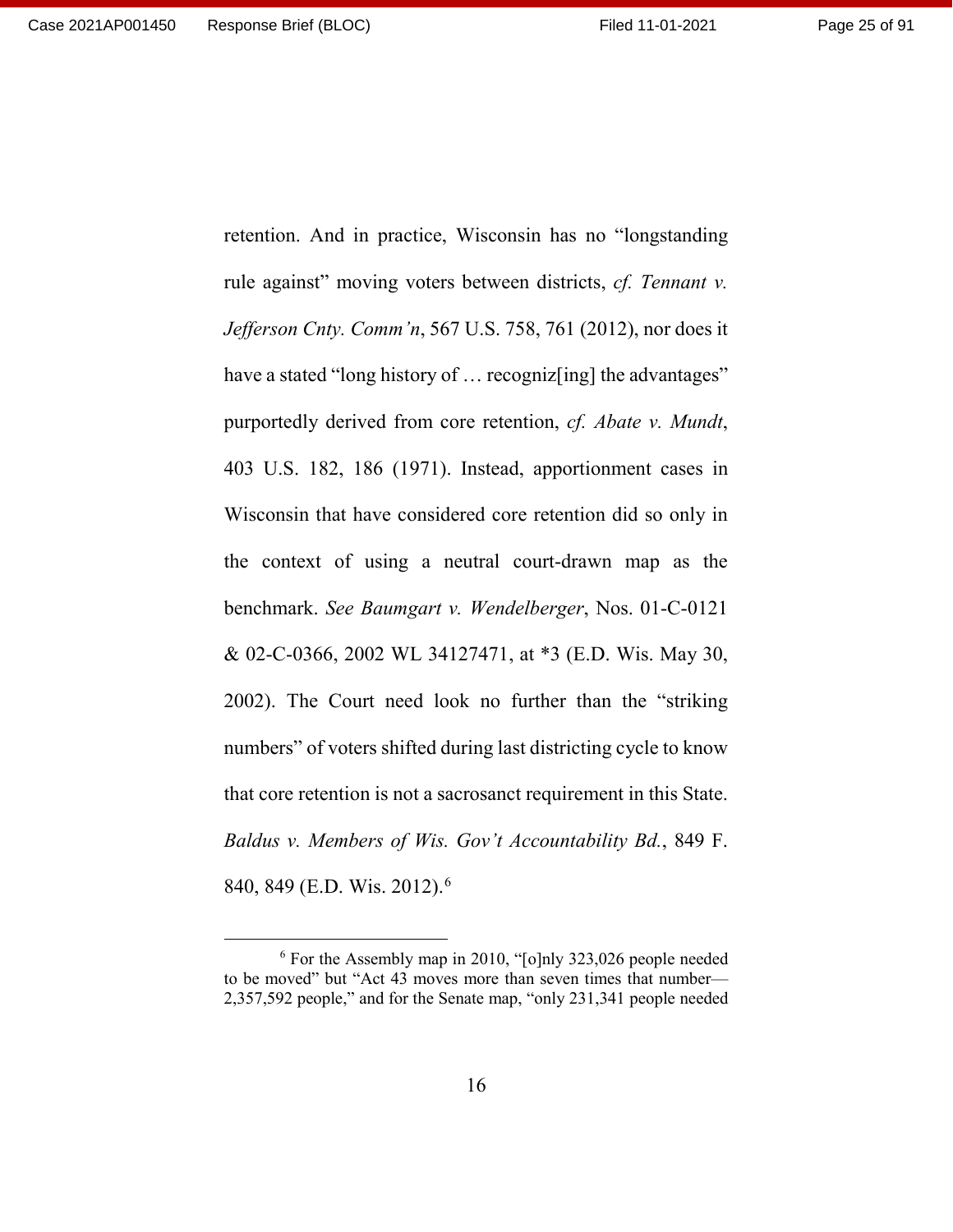*Third*, the entire purpose of apportioning statelegislative districts every decade is for the new census data "to be the basis of such apportionment" in a way that reflects *changes* in the composition of the State over the past ten years. *State ex rel. Lamb v. Cunningham*, 83 Wis. 90, 149, 53 N.W. 35 (1892). Giving core retention more weight than it is due would ignore the present reality in Wisconsin in favor of locking in place "vestige[s] of the dead past" for another decade. *Lucas v. Forty-Fourth Gen. Assembly of State of Colo.*,

377 U.S. 713, 722 n.8 (1964)

 $\overline{a}$ 

(map not redrawn after decennial census held unconstitutional).

The Court should not give core retention undue weight. The Court should instead follow the path taken by other courts that have secondarily considered core retention and found it

to move … but Act 43 moves 1,205,216–more than five times as many." *Id*.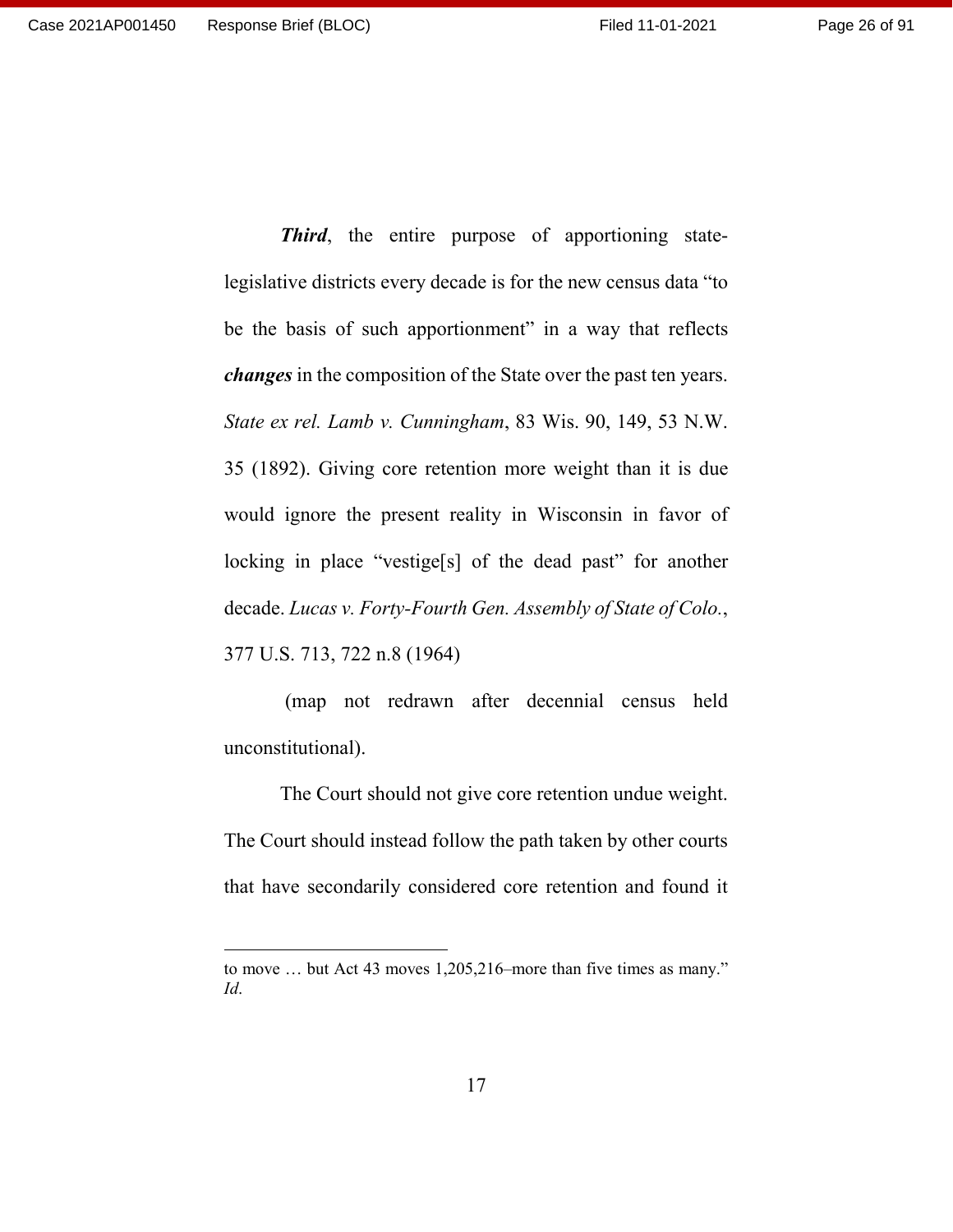sufficiently furthered even when other considerations necessitate moving district lines in a way that substantially deviates from the prior core.[7](#page-26-0) In sum, the core-retention consideration is flexibly applied and subservient to other mandatory and traditional criteria; it is not an unyielding prerequisite. This Court should consider core retention as a relevant, though less weighty, factor in the apportionment process, always conscious that core retention is not a neutral

<span id="page-26-0"></span> <sup>7</sup> *See, e.g.*, *Favors v. Cuomo*, No. 11-cv-5632, 2012 WL 928216, at \*15 (E.D.N.Y. Mar. 12, 2012) (finding a "Plan achieves substantial core preservation" even where "three districts are comprised of between 60% and 70% of a prior district, [and] four districts are comprised of between 50% and 60% of a prior district"); *Johnson v. Miller*, 922 F. Supp. 1556, 1562 (S.D. Ga. 1996) (three-judge court) (concluding factor was satisfied even though plan moved sixty-four counties into new districts); *aff'd sub nom. Abrams*, 521 U.S. 74; *Turner v. Arkansas*, 784 F. Supp. 585, 588 (E.D. Ark. 1991) (same for moving six counties and 96,164 people into new districts), *aff'd mem*., 504 U.S. 952 (1992); *Stone v. Hechler*, 782 F. Supp. 1116, 1121-1122 (N.D. W.Va. 1992) (three-judge court) (moved two counties and 47,252 people into new district); *S. Carolina State Conf. of NAACP v. Riley*, 533 F. Supp. 1178, 1180 (D.S.C. 1982) (three-judge court) (map moved six counties into new districts), *aff'd mem*., 459 U.S. 1025 (1982).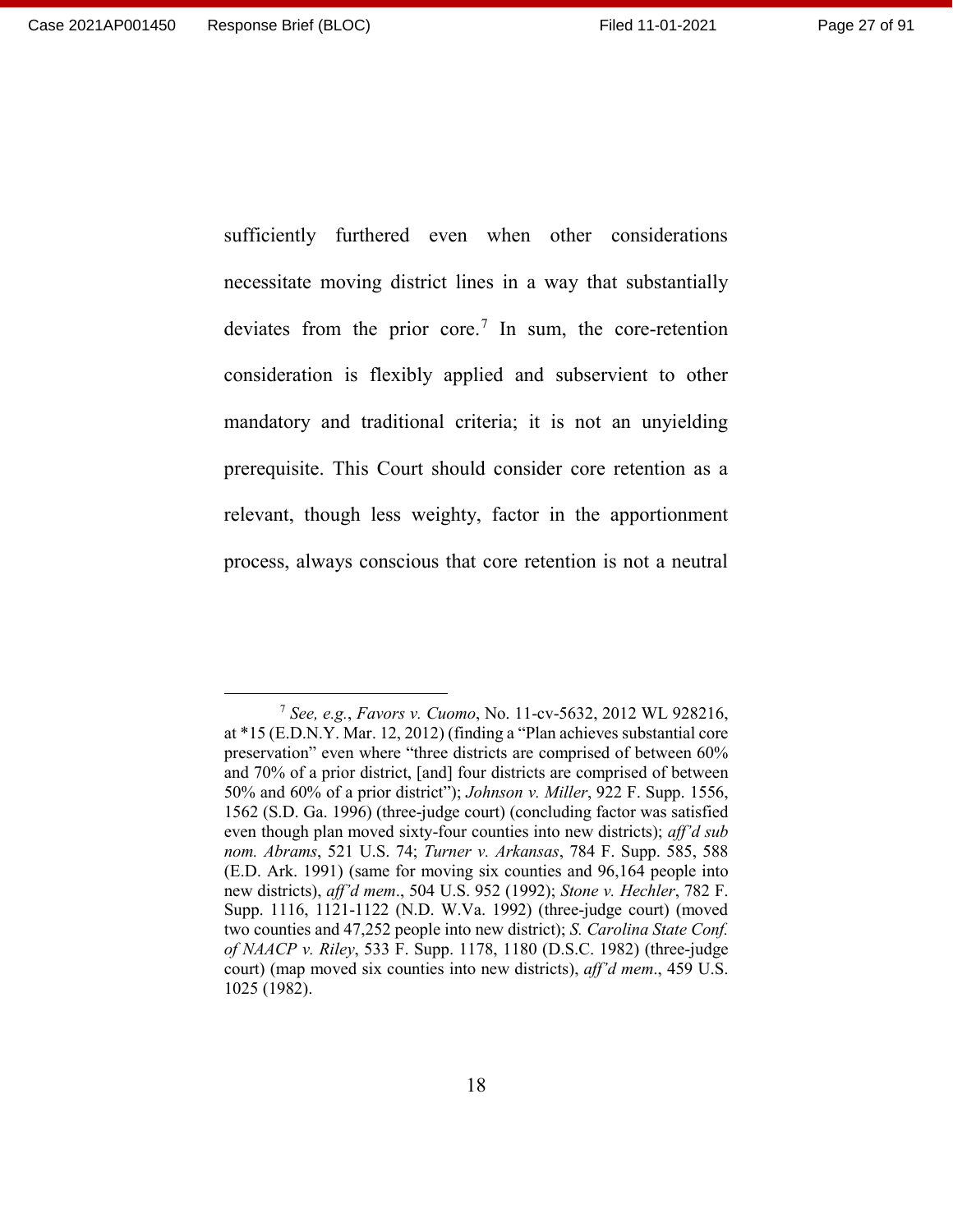Page 28 of 91

consideration but a vehicle for recycling the last decade of severe partisan distortion in Wisconsin's maps.

## <span id="page-27-0"></span>**II. THE LEAST-CHANGE APPROACH HAS NO BASIS IN WISCONSIN LAW AND IS AT ODDS WITH THE ROLE OF THE JUDICIARY.**

The "least-change" approach has no basis in Wisconsin law and is inconsistent with the role of this Court. It should be rejected for several reasons.

*First*, a least-change approach is foreign to Wisconsin law and, if adopted, would subjugate the legal criteria prescribed by the Wisconsin Constitution, the U.S. Constitution, and the federal Voting Rights Act ("VRA"). The Johnson Petitioners' and the Legislature's invocation of other states' cases where a "least-change" approach was followed is misplaced. *Second*, the policy arguments the Legislature and Johnson Petitioners identify are unavailing. *Third*, applying a least-change approach will improperly politicize this Court's work and distort its constitutional role.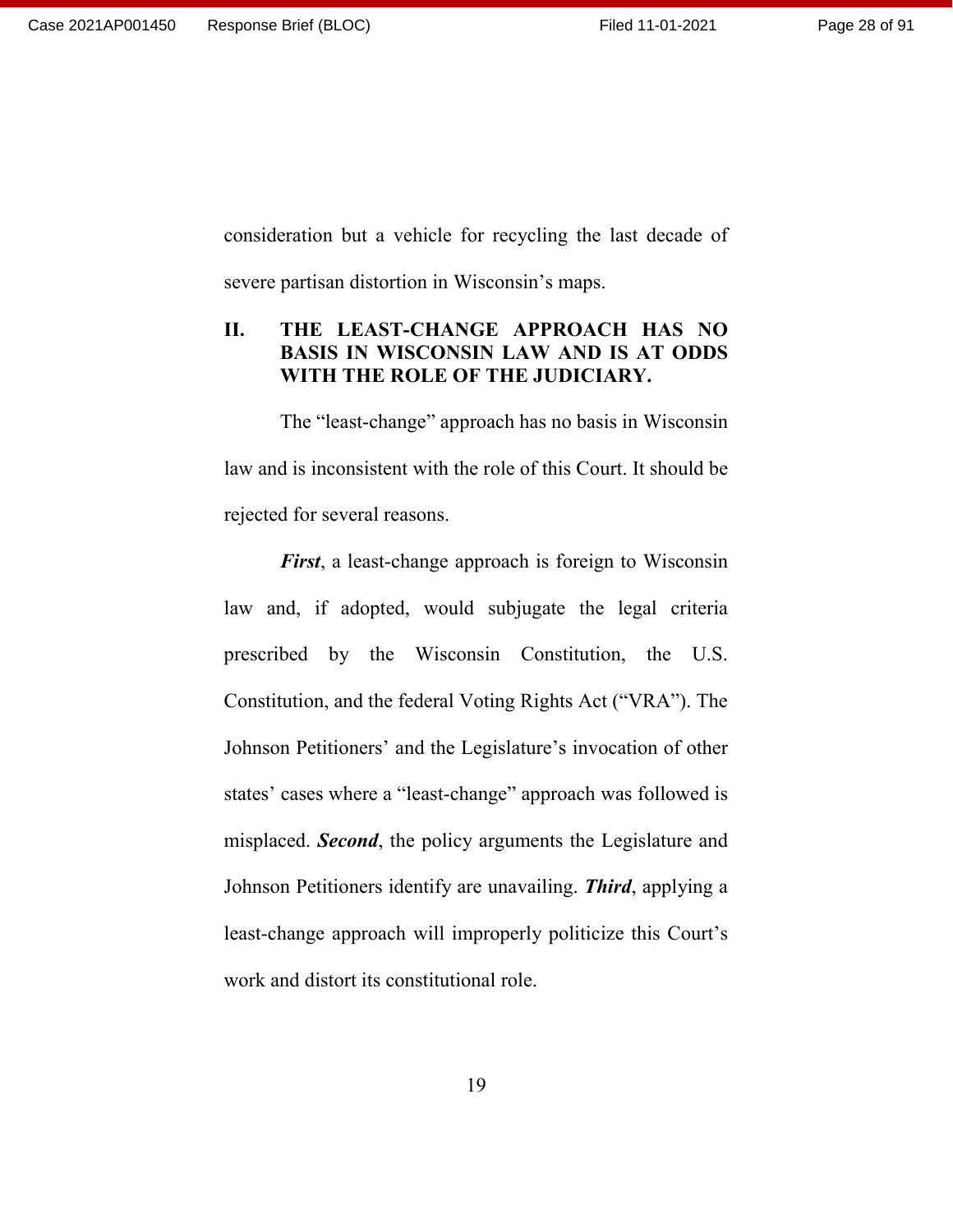Page 29 of 91

<span id="page-28-0"></span>**A. Wisconsin law does not support a leastchange approach, and that approach's use in other states is both limited in scope and inapposite here.**

As discussed in Section I.B above and in BLOC's opening brief, (BLOC Br. at 22-42), Wisconsin law does not support a least-change approach. This explains why the Johnson Petitioners and the Legislature turn to cases from other states and federal courts, but those cases are procedurally distinct or apply law that differs significantly from Wisconsin law.

## <span id="page-28-1"></span>*1. Judicial review of duly enacted maps is distinct from this Court's role to apportion new districts in the absence of an adopted plan.*

The Legislature relies on cases such as *Upham v. Seamon*, 456 U.S. 37 (1982), to support its contention that this Court should make only minimal changes to the previous legislative-district map. The Legislature and the Johnson Petitioners tell this Court that it must defer to the 2011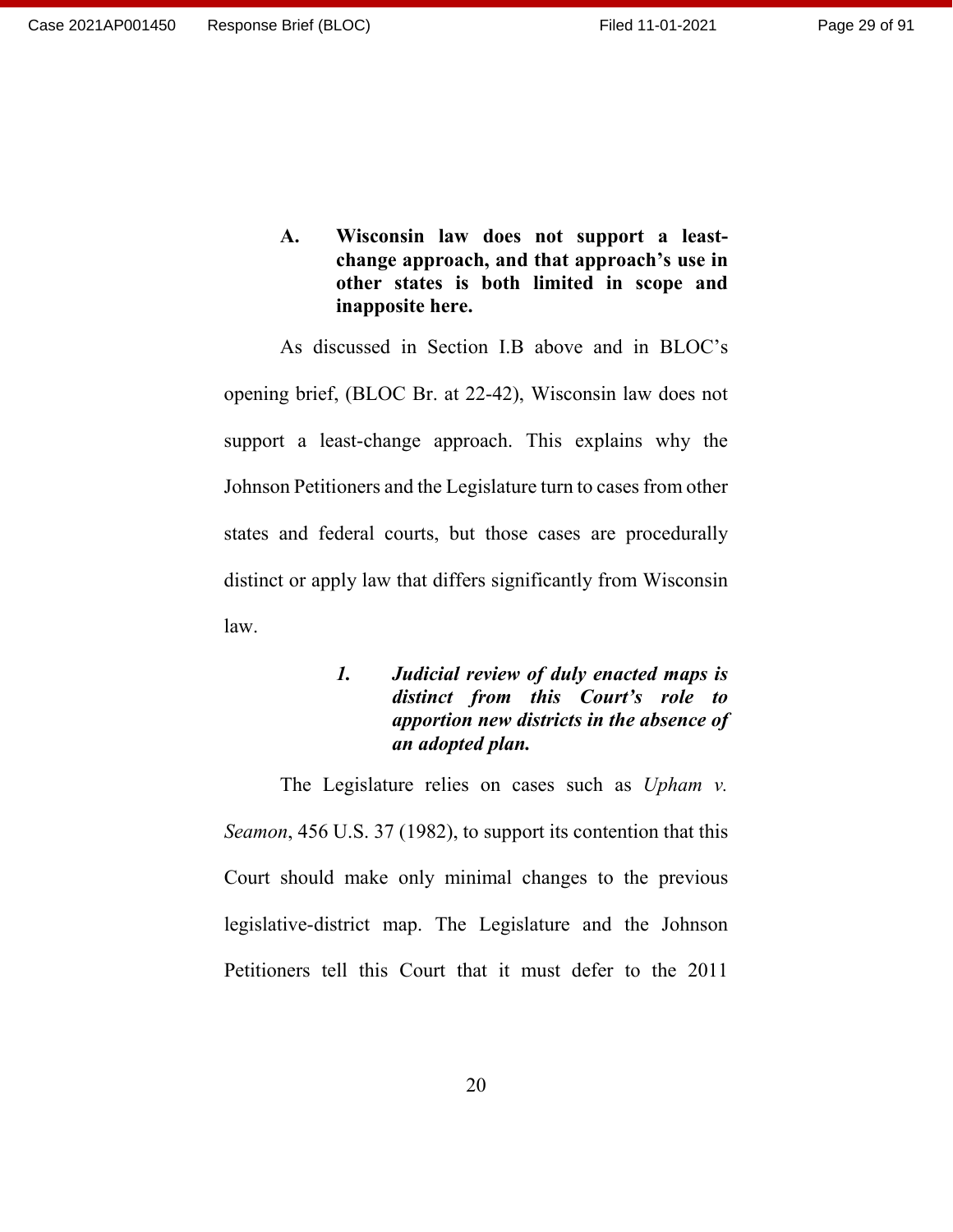Legislature—a political body that no longer exists—because of this Court's limited judicial role. (*See* Leg. Br. at 10 ("Redistricting decisions made by the state legislature cannot merely be cast aside.")) But in those cases, courts were assessing legal violations in plans enacted following the Census, and they were limited to remedying those specific violations. Here, there is not merely a malapportionment violation in the 2011 maps, but also a more fundamental violation of the Constitution's command that districting occur "anew" following the Census. Wis. Const. art. IV, § 3. Because the violation alleged here is the failure to adopt an entirely "[]new" plan as required by the Wisconsin Constitution—even if the existing plan were *not* malapportioned—this Court's remedial power is not as narrow as the Johnson Petitioners and

the Legislature contend.

In *Upham*, the U.S. Supreme Court criticized a federal district court for exceeding its remedial role, making changes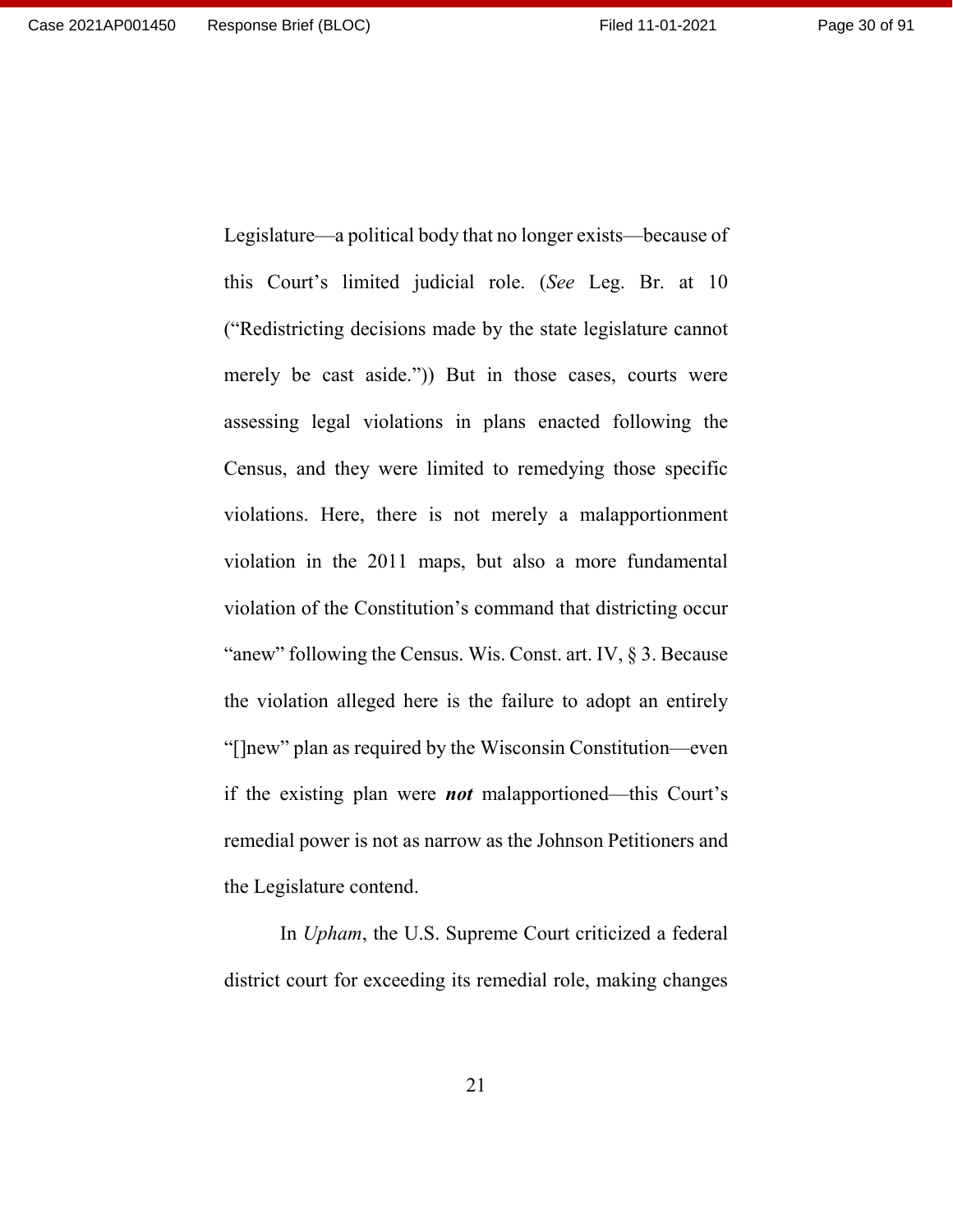remedy a VRA violation. But in *Upham* (like in *Abrams*, 521 U.S. 74, and *Cooper v. Harris*, 137 S. Ct. 1455 (2017), also cited by the Legislature for similar purposes), and in *Baldus*, 849 F. Supp. at 859-60, the federal district court's task was to evaluate whether a duly enacted apportionment plan complied with federal law. The case did not involve impasse; the political branches had succeeded in enacting a district plan reflecting their political priorities. *See Seamon v. Upham*, 536 F. Supp. 931, 936 (E.D. Tex.), *vacated on other grounds*, 456 U.S. 37. Although the federal district court found the enacted plan did not fully comply with governing law, the court further noted that in such situations, federal district courts are properly limited to correcting the violation. 456 U.S. at 42-44.

to a Texas congressional plan beyond those necessary to

By contrast to cases like *Upham* that involve judicial review of enacted maps, here the Court (presumably) faces the *absence* of any duly enacted maps. Its task is not to review an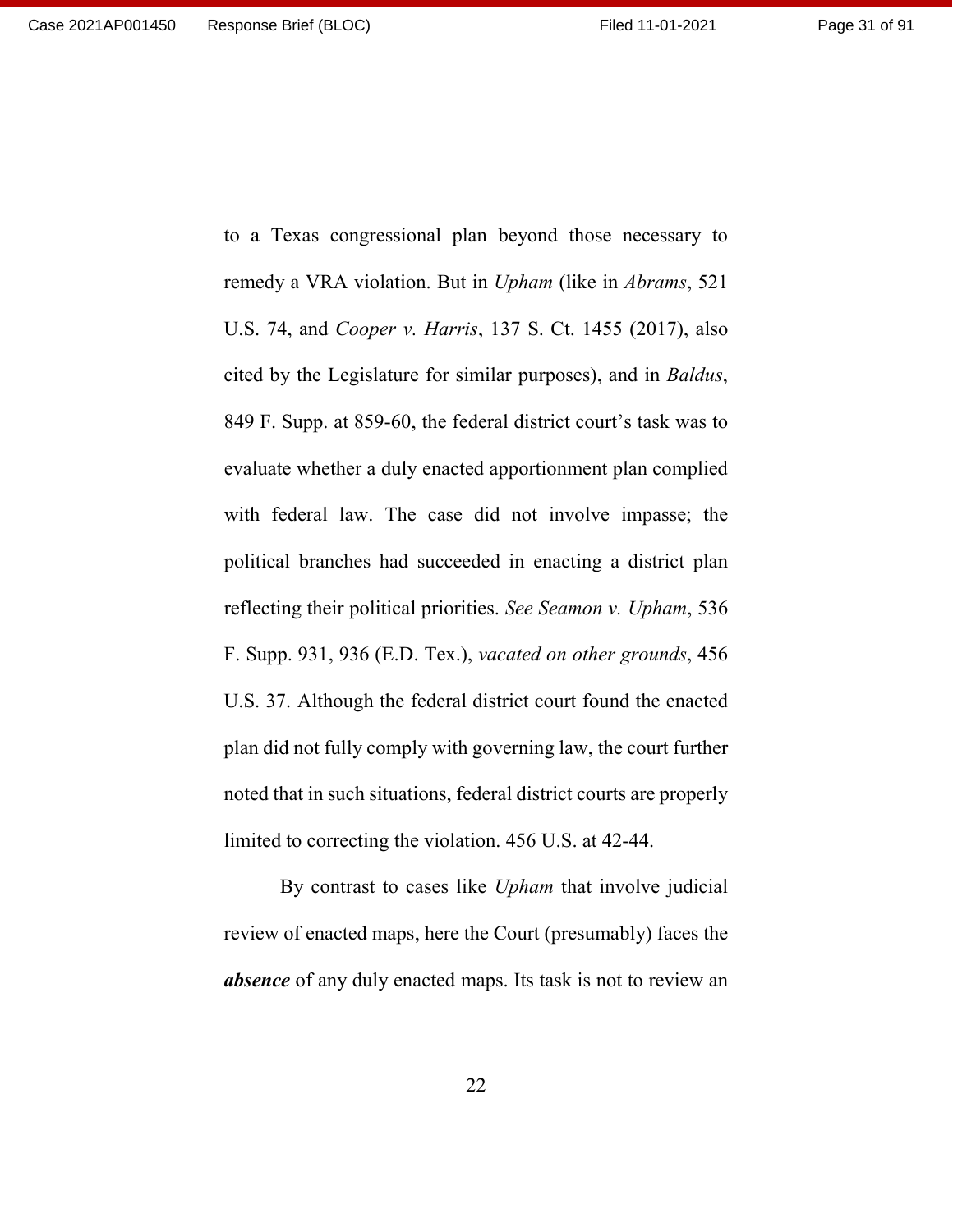because the political branches charged with the task have failed to do so. *Jensen*, 2002 WI 13, ¶10 ("Courts called upon to perform redistricting are, of course, *judicially legislating*, that is, *writing* the law rather than *interpreting* it") (emphases in original). And because the political branches have failed, unlike in *Upham* and its progeny, those branches have not made policy choices to which the Court must or should defer. Indeed, the Court must *avoid* giving weight to the Legislature's *rejected* policy choices, lest it improperly assume the Governor's exclusive power to accept or reject those choices. This Court previously has recognized that its task differs in those two different situations. In *Jensen*, the Court noted this Court's proper role where legislative impasse over apportionment has been reached: "'[W]e are not reviewing an enacted plan. An enacted plan would have the virtue of

adopted plan, but to create the apportionment required by law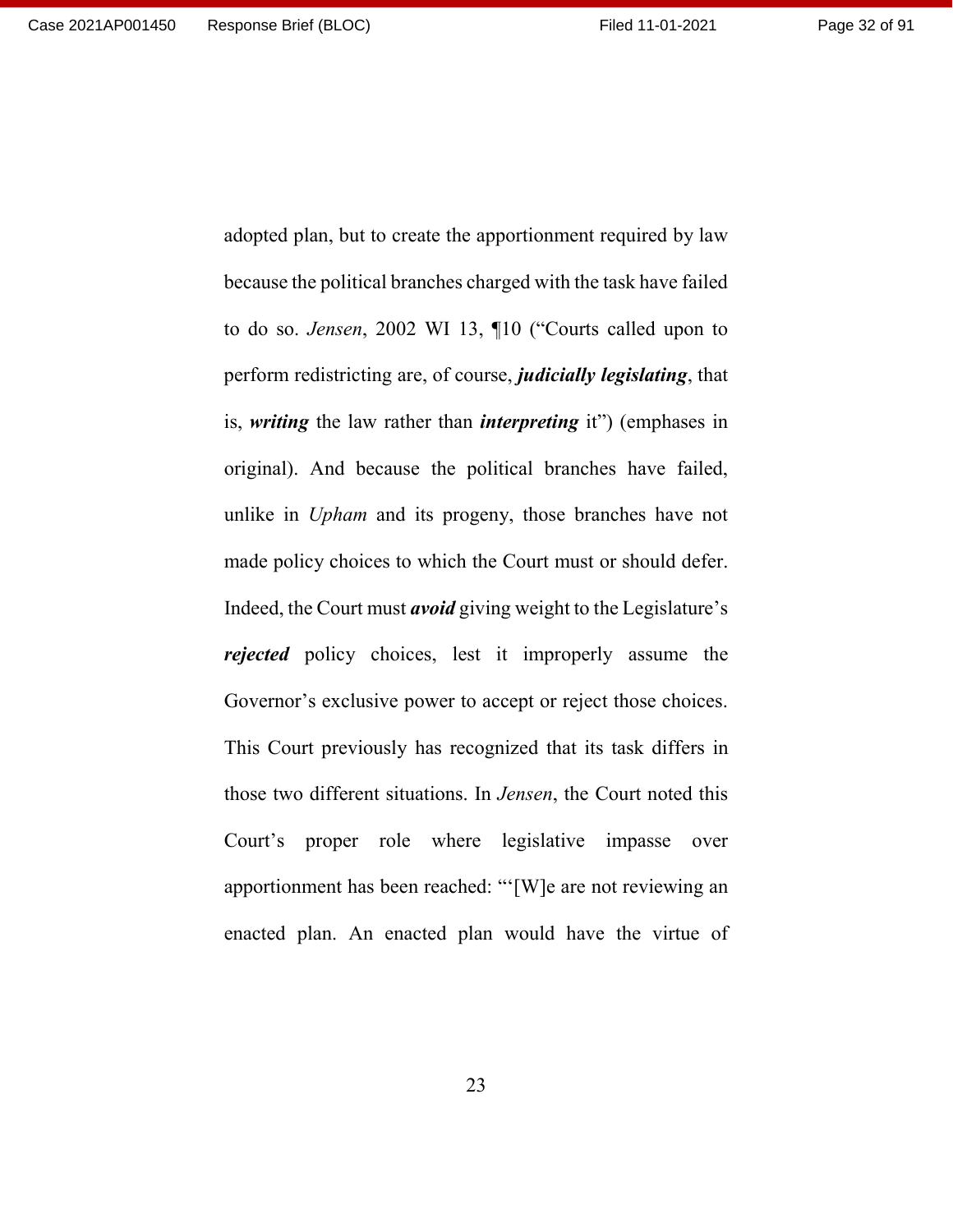<span id="page-32-0"></span>political legitimacy.'" *Id.*, ¶12, (quoting *Prosser*, 793 F. Supp. at 867).

## *2. The limited examples of least-change or core-retention-focused approaches in other state and federal court decisions are unpersuasive here.*

The Legislature points to decisions of state and federal courts in nine states (including Wisconsin) that it argues have either followed a least-change approach or looked to core retention as a significant factor.<sup>[8](#page-32-1)</sup> (Leg. Br. at 35-36) These cases are inapposite.

As a threshold matter, it is notable that of the 50 states, only eight consider core retention during decennial apportionment, and only six require preservation of past districts. *See* Kim & Chen, *supra*, at 149-50. In the last

<span id="page-32-1"></span> <sup>8</sup> Those states include Georgia, Maryland, Minnesota, Missouri, New Hampshire, Oklahoma, Rhode Island, South Carolina, and Wisconsin. As shown below, however, the case for which the Legislature cites Wisconsin law, *Baumgart*, neither followed a least-change approach nor applied core retention as a significant, much less primary, criterion.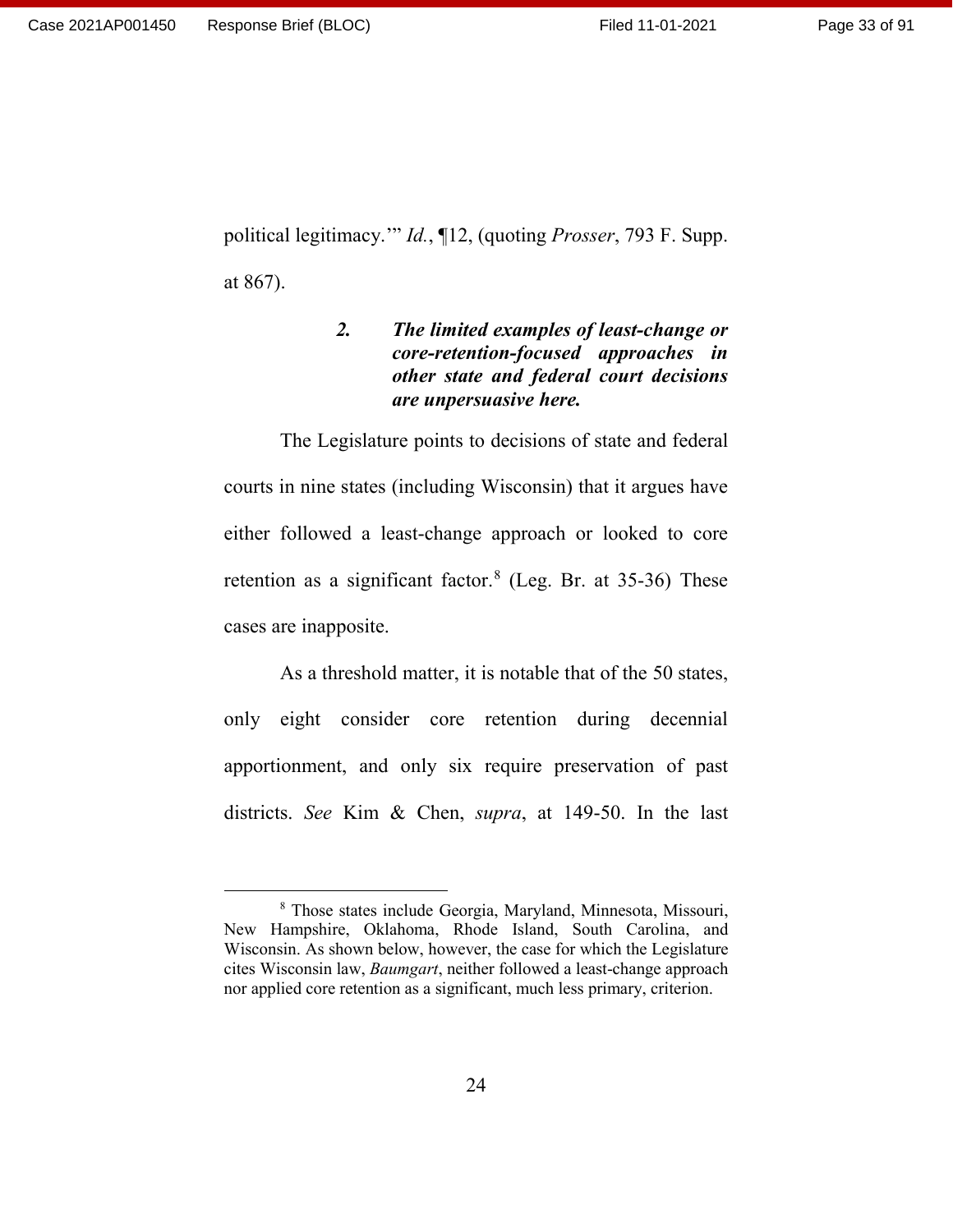Page 34 of 91

decennial cycle, only three courts in the remaining states took an approach based on the previous maps. (*See* Br. of *Whitford Amici* at 14, identifying Connecticut, Mississippi, and Minnesota.) But those three decisions are neither binding nor persuasive here. Two of those courts, like the *Baumgart* court, used a previous *court-drawn* map, as opposed to a prior plan enacted with one-party control of the political branches that the voters had since changed via the ballot box. *See Hippert v. Ritchie*, 813 N.W.2d 374 (Minn. 2012); *Smith v. Housemann*, 852 F. Supp. 2d 757 (S.D. Miss. 2011). In *Baumgart*, the court concluded that deference to the previous court-drawn plan was appropriate because the map was motivated by "neutral principles," 2002 WL 34127471, at \*7, whereas the "partisan origins" of the Republican Assembly leader's proposed plan were "evident" and the Democratic Senate Leader's proposed plan was "riddled with [its] own partisan markers," *id.* at \*4.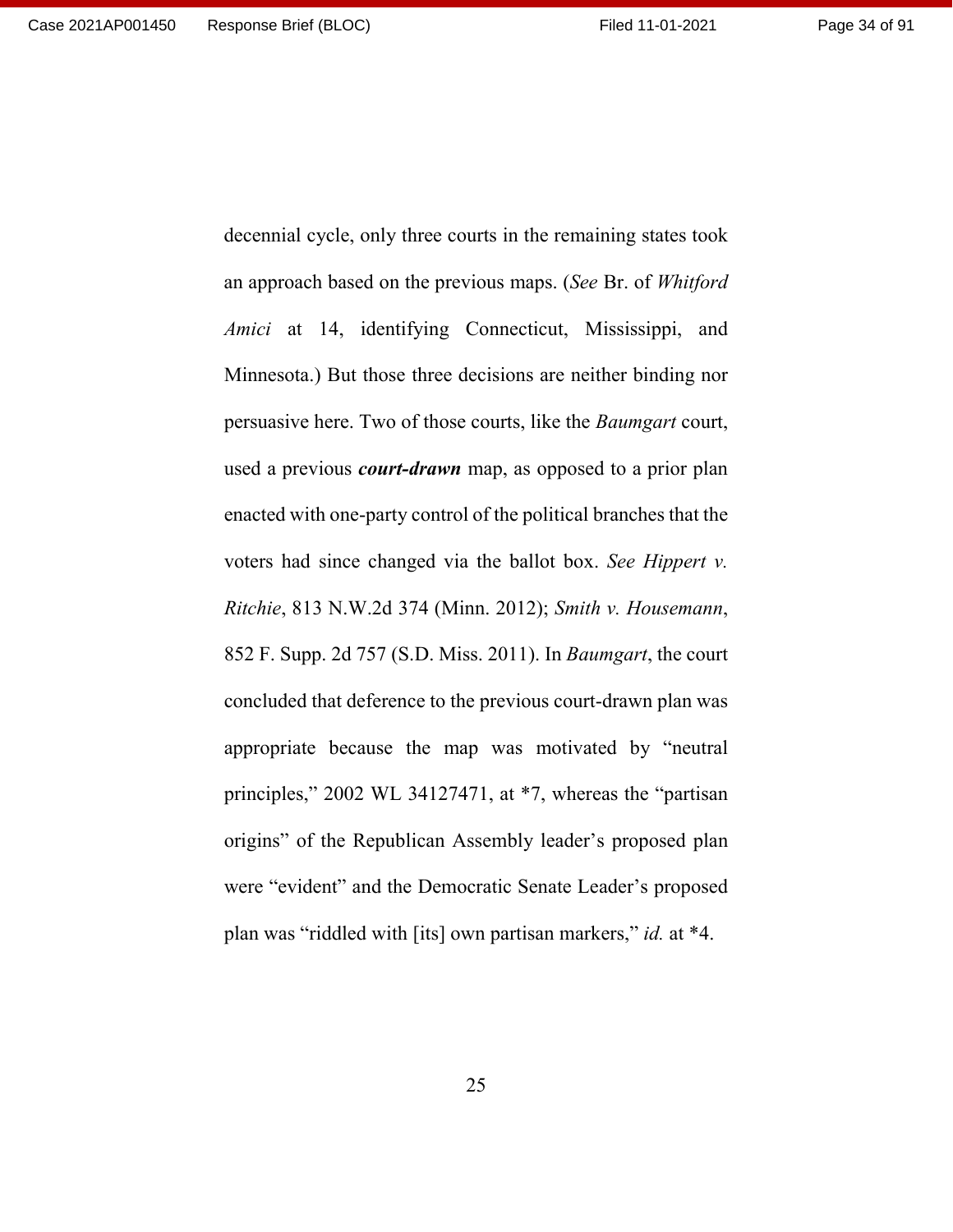Georgia that it argues support the Court taking a least-change approach here. *First*, it is notable that four of the five cases cited deal with local districting,<sup>[9](#page-34-0)</sup> not state-legislative or congressional districts. But more importantly, Georgia's apportionment caselaw and its minimal-changes approach were developed as a means to comply with Section 5 of the VRA, because a court-drawn plan that minimized changes lowered the risk the state would be found to have retrogressed minority-voting rights.[10](#page-34-1) Even in the single statewide Georgia districting case the Legislature cites, the court recognized a

The Legislature also points to a series of cases from

<span id="page-34-0"></span> <sup>9</sup> *Martin v. Augusta-Richmond Cnty., Ga., Comm'n*, No. CV 112- 058, 2012 WL 2339499 (S.D. Ga. June 19, 2012) (challenge to County Commission and Board of Education districts); *Markham v. Fulton Cnty. Bd. of Registrations & Elections*, No. 1:02-cv-1111, 2002 WL 32587313 (N.D. Ga. May 29, 2002) (challenge to apportionment of Board of Education districts); *Crumly v. Cobb Cnty. Bd. of Elections & Voter Registration*, 892 F. Supp. 2d 1333 (N.D. Ga. 2012) (challenge to County Commission districts); *Bodker v. Taylor*, No. 1:02-cv-999, 2002 WL 32587312, at \*5 (N.D. Ga. June 5, 2002) (same).

<span id="page-34-1"></span><sup>&</sup>lt;sup>10</sup> "[S]ome court-ordered plans have been subject to Section 5 and its requirements." *Johnson*, 922 F. Supp. at 1569.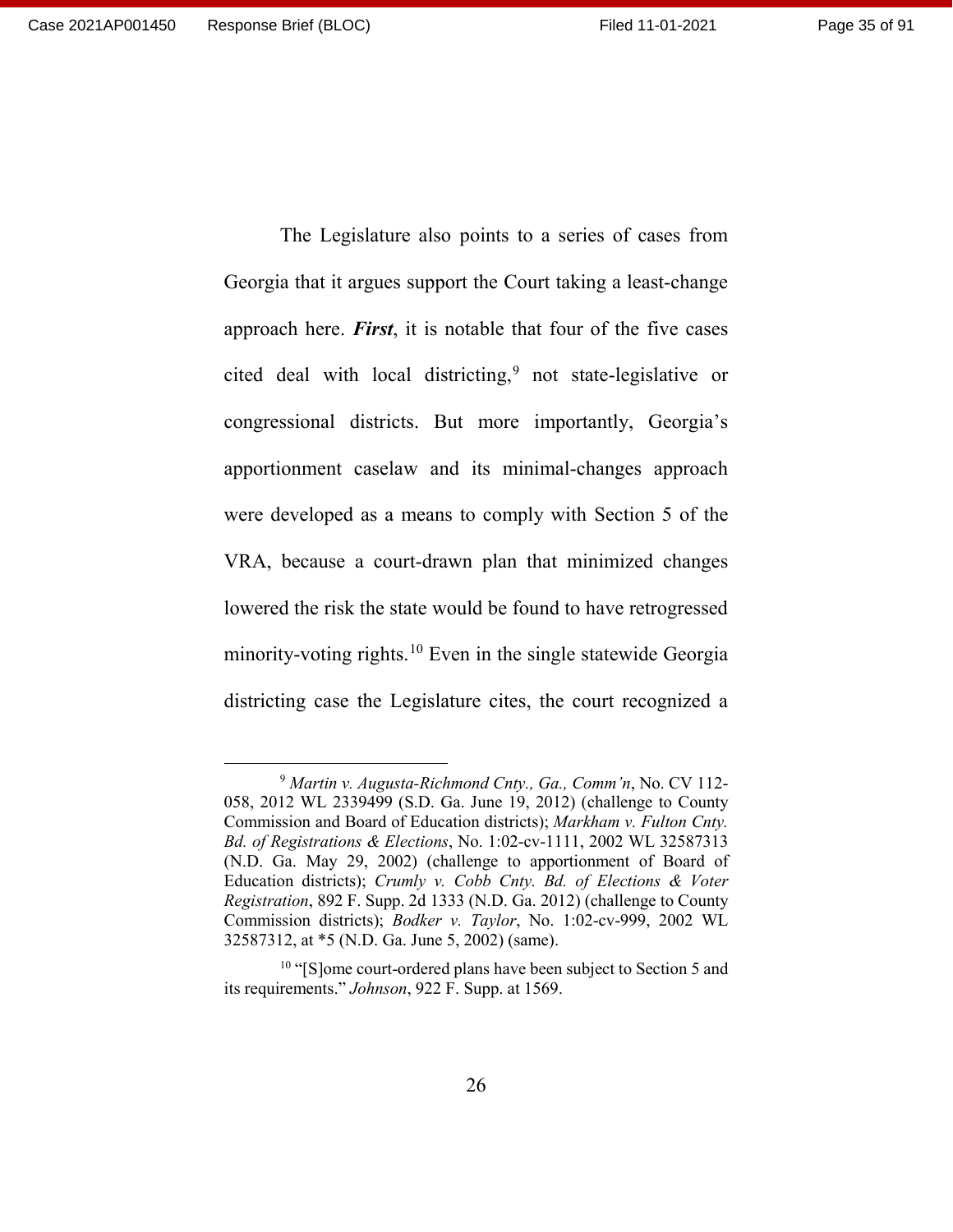minimal-changes approach but looked beyond the past decade's maps, finding its judicial task was "not limited to Georgia's current unconstitutional plan," but "akin to those cases in which states had no plans." *Johnson*, 922 F. Supp. at 1561, *aff d sub nom*. *Abrams*, 521 U.S. 74.

Georgia and other covered jurisdictions, *see Perry v. Perez*, 565 U.S. 388 (2012), understandably relied on the guidance of past plans, which had received federal approval, to comply with Section 5. That context is absent in Wisconsin never a covered jurisdiction under Section 5—and is not even being followed this decade in states like Texas and Georgia, no longer constrained by Section 5.

> <span id="page-35-0"></span>*3. Federal courts engaging in apportionment defer to state political actors based on federalism concerns, which do not apply here.*

As federal courts have repeatedly recognized—indeed, as the Johnson Petitioners and the Legislature argued with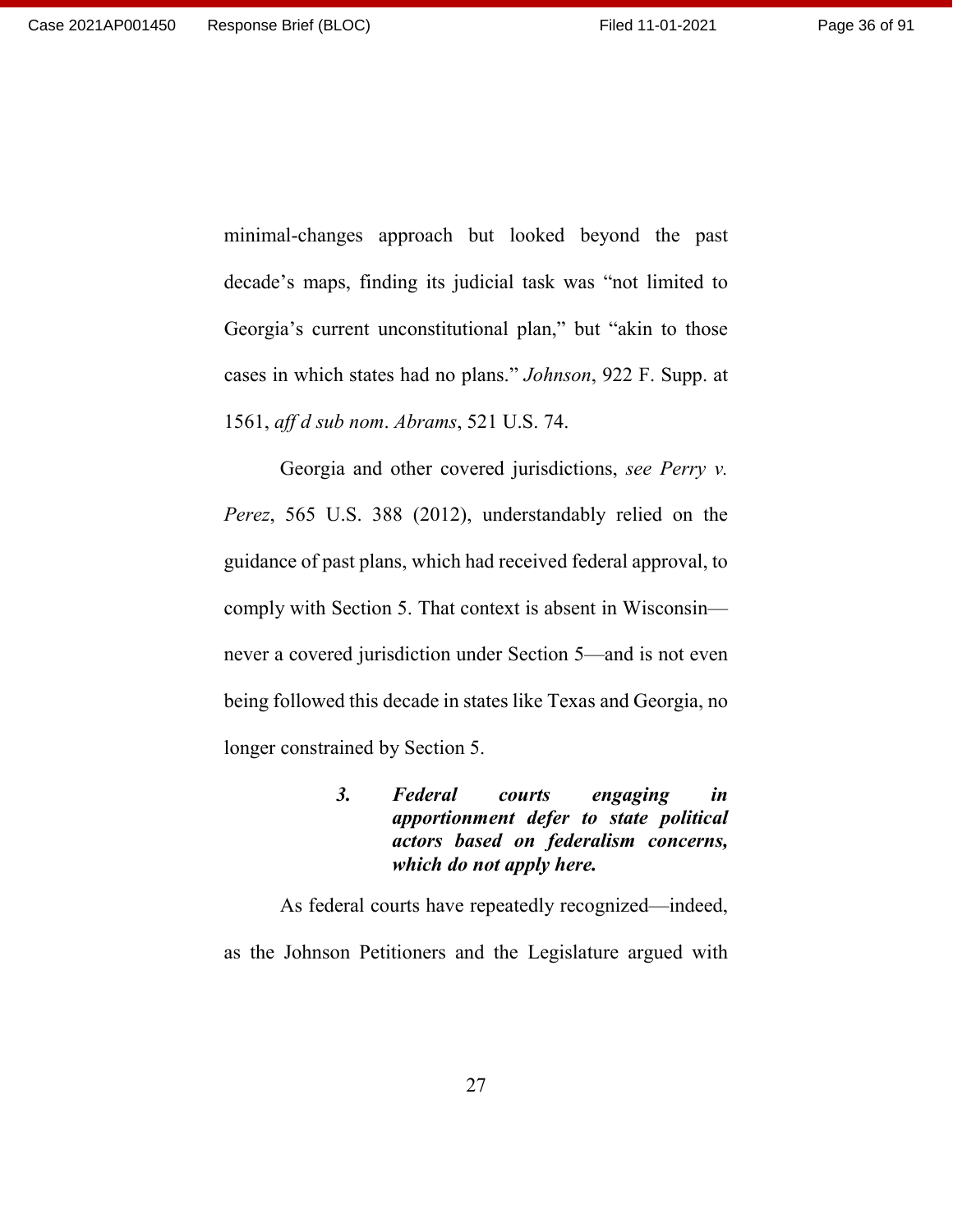the Western District of Wisconsin—federalism concerns motivate federal courts to defer to state actors, including both state courts and state political branches. Those same concerns do not bind this Court, however. *See, e.g.*, *Growe*, 507 U.S. at 34 (noting federalism basis for federal courts to defer to state courts). Indeed, plaintiffs in the federal action were limited by the Eleventh Amendment to advancing malapportionment claims under the U.S. Constitution. But in this Court, Petitioners and Intervenor-Petitioners also raise state-law claims, including a claim that the Legislature has violated its obligation to district "anew." Wis. Const. art. IV, § 3. Not only are the federalism concerns that constrain federal courts absent here, but this Court is faced with an entirely different legal claim that requires adopting an entirely new plan. *See id.* Deference to a now-defunct plan that was the product of open, aggressive partisan aims is incompatible with the claims

gusto in their briefs as part of the companion cases pending in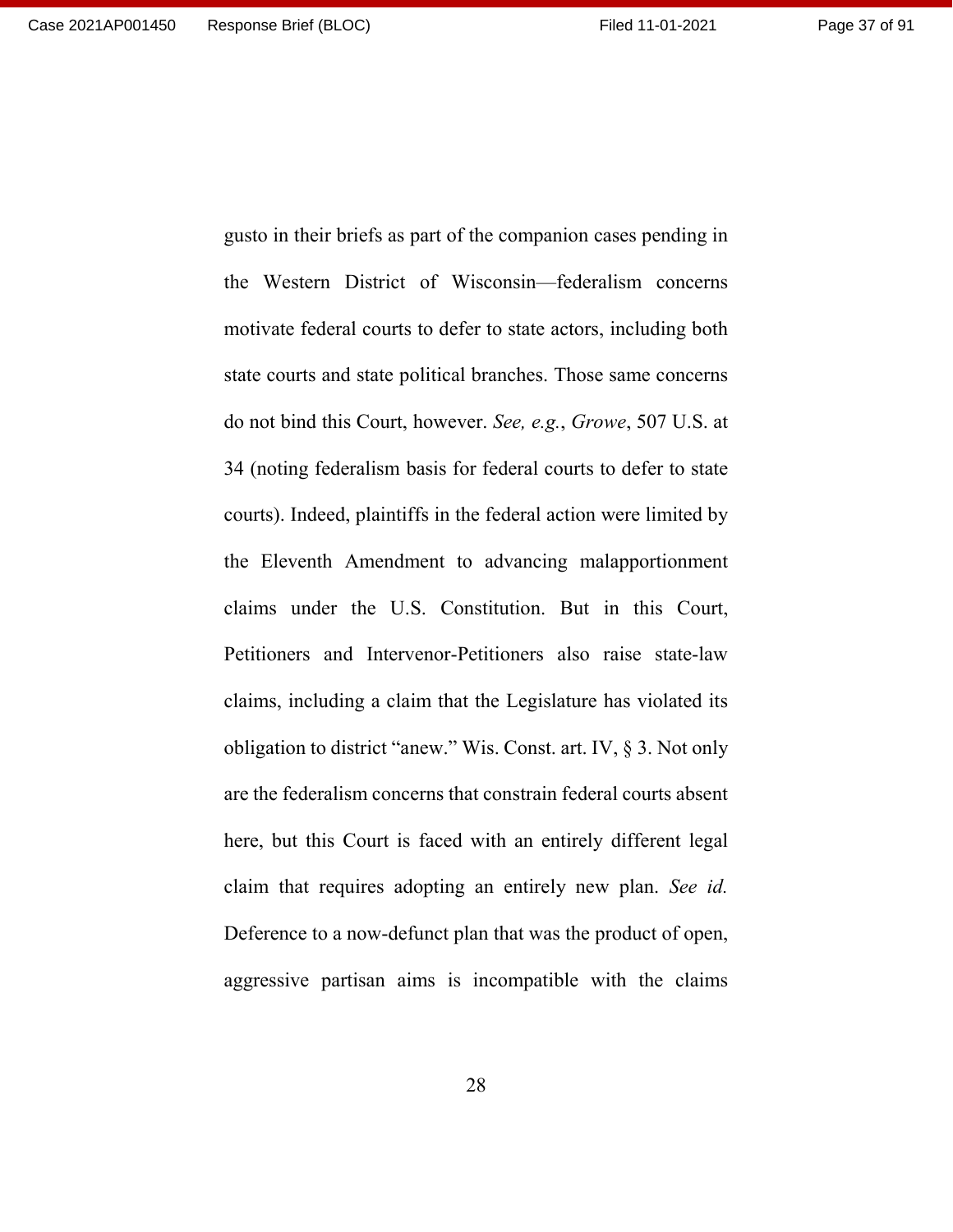advanced here. This is underscored by the difference in kind between this Court's role and the deference applied of federal courts. That alone renders many cases the Johnson Petitioners and the Legislature rely upon inapposite.

Similarly, the Legislature mistakenly relies on decisions where federal courts have been called on to establish interim district plans in the absence of preclearance under Section 5 of the VRA. (*See* Leg. Br. at 32 (citing *Perry*, 565 U.S. at 393).) In those cases, the state has duly enacted a plan—with approval of *both* the legislature and governor—but the plan cannot take effect until it receives federal approval. *See, e.g.*, *Perry,* 565 U.S. at 393. The U.S. Supreme Court held that such an interim plan must modify only those aspects that have a "not insubstantial" chance of failing to gain preclearance. *Id.* at 395. Because the balance of the plan reflected the states' policy choices—approved by the legislature and governor—those aspects could not be altered by the court's interim plan. *Id.* Not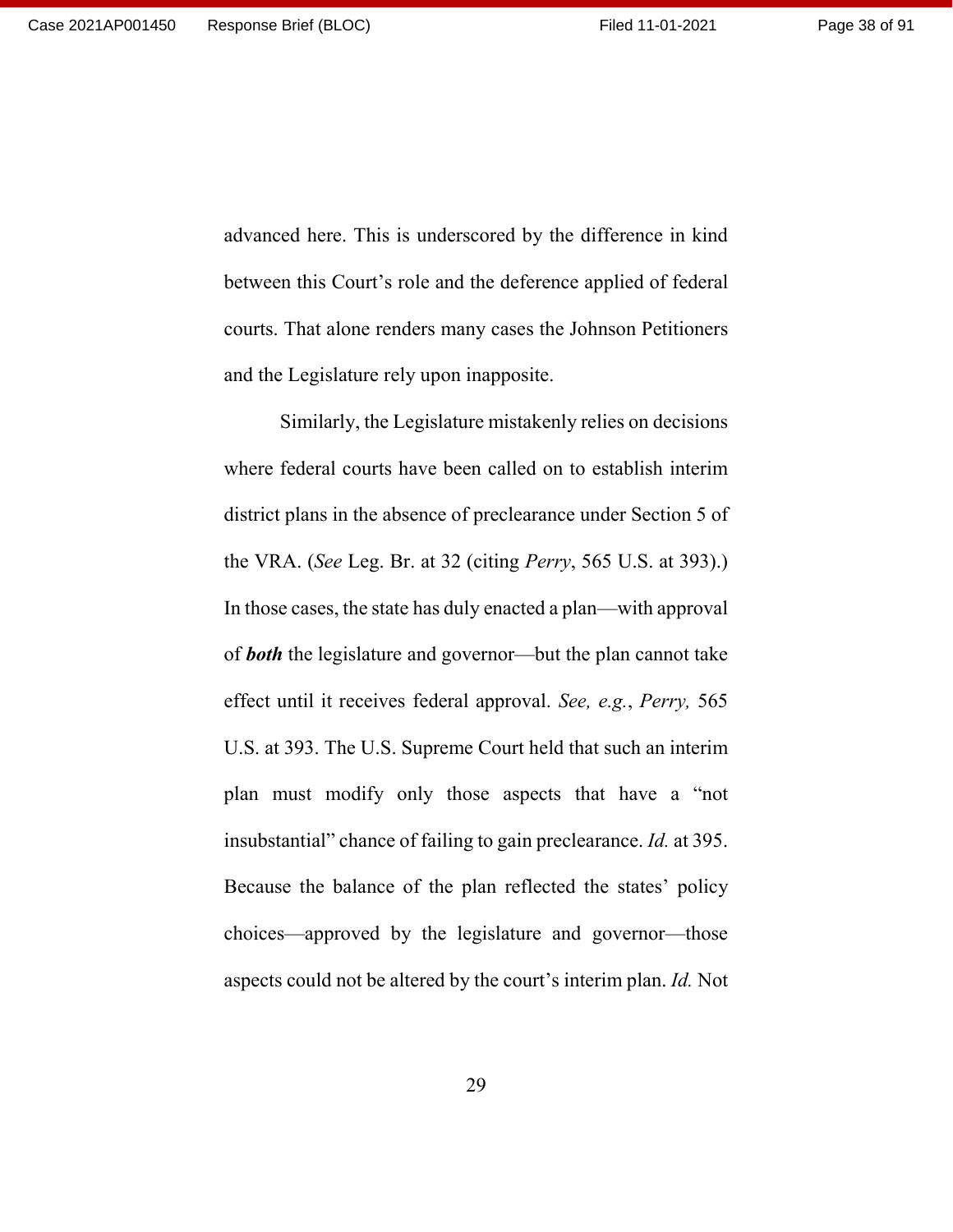only is this Section 5 precedent inapplicable to Wisconsin, but it highlights the stark difference here: the Governor will (likely) have *rejected* the policy choices of the legislature.

## **B. Other considerations cited by the Legislature and the Johnson Petitioners do not compel or justify a least-change approach.**

In support of their manufactured least-change approach, the Legislature and the Johnson Petitioners point to additional policy considerations: the asserted value of "continuity of representation" and the avoidance of short-term disenfranchisement caused by moving voters between evenand odd-numbered Senate districts. Both of these policy arguments are unavailing.

> *1. "Continuity of Representation" is a policy choice not prioritized by Wisconsin law—certainly not above constitutional criteria.*

While "continuity of representation" may have logical benefits in certain cases and contexts, the Wisconsin Constitution does not include any continuity criteria. Indeed,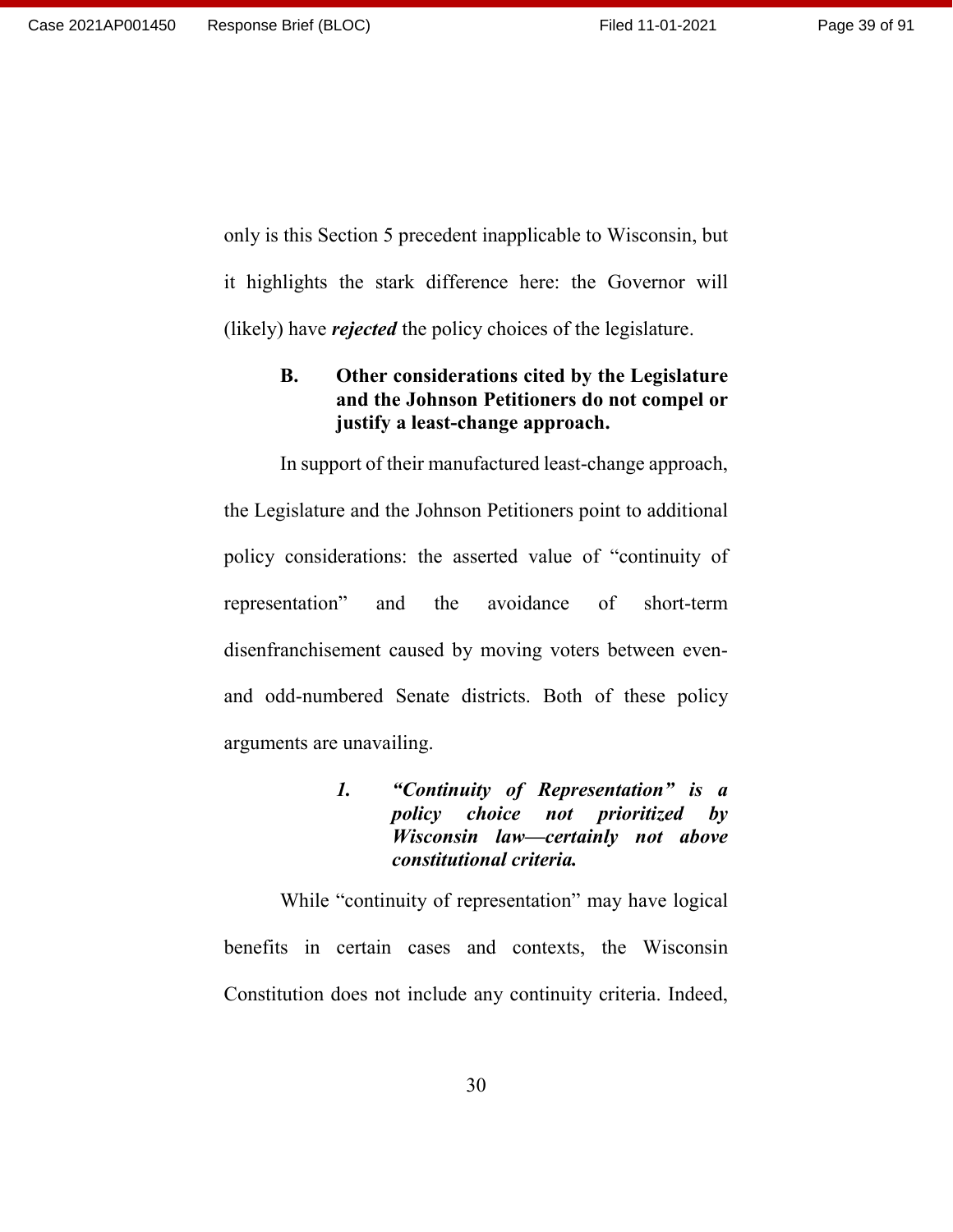"continuity of representation" seems yet another code phrase for "maintain partisan gerrymander." Instead, the Wisconsin Constitution requires state legislative districts to be apportioned "anew" after each decennial census. Wis. Const. art. IV, § 3. This stands in contrast to Minnesota's state constitution—examined by the *Hippert* court, 813 N.W.2d 374—which lacks any reference to apportioning "anew."

In addition to being the law, Wisconsin's approach has significant policy benefits. While stability in representation may have some benefits, fresh voices bring important value to our representative system—with new opportunities for accountability and diversity of expertise and experience. *See* Robert Yablon, *Gerrylaundering*, Univ. of Wis. L. Studies Research Paper No. 1708, p. 27 (Aug. 23, 2021), 97 N.Y.U. L. Rev. (forthcoming 2022) ("Stability is a value to be optimized,

31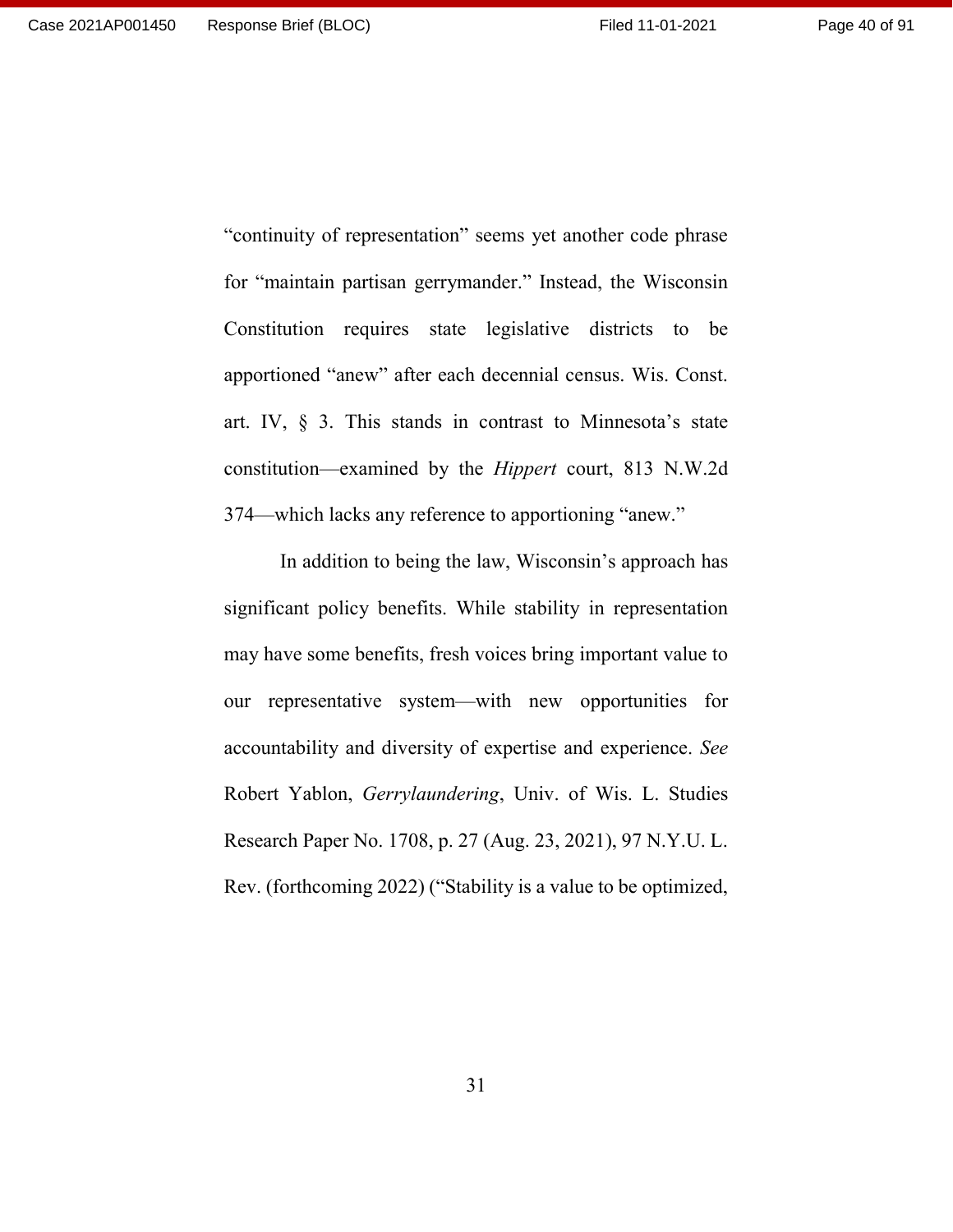not maximized.").<sup>[11](#page-40-0)</sup> It is natural for those in elected office to value stability, but as Justice Scalia noted, "Those in power, even giving them the benefit of the greatest good will, are inclined to believe that what is good for them is good for the country." *McConnell v. FEC*, 540 U.S. 93, 263 (2003) (Scalia, J., concurring in part and dissenting in part). The beliefs of current officeholders cannot write "continuity of representation," "core retention," or other criteria that benefit incumbents into the text of our Constitution.

Just last decade, the enacted state-legislative-district plan that a federal court reviewed moved 2,357,592 Wisconsinites into new Assembly districts, seven times more than necessary to equalize district populations. *Baldus*, 849 F. Supp. 2d at 849. This apparently satisfied the Legislature's view for respecting "continuity of representation"; this Court

<sup>&</sup>lt;sup>11</sup> Available at

<span id="page-40-0"></span>[https://papers.ssrn.com/sol3/papers.cfm?abstract\\_id=3910061.](https://papers.ssrn.com/sol3/papers.cfm?abstract_id=3910061)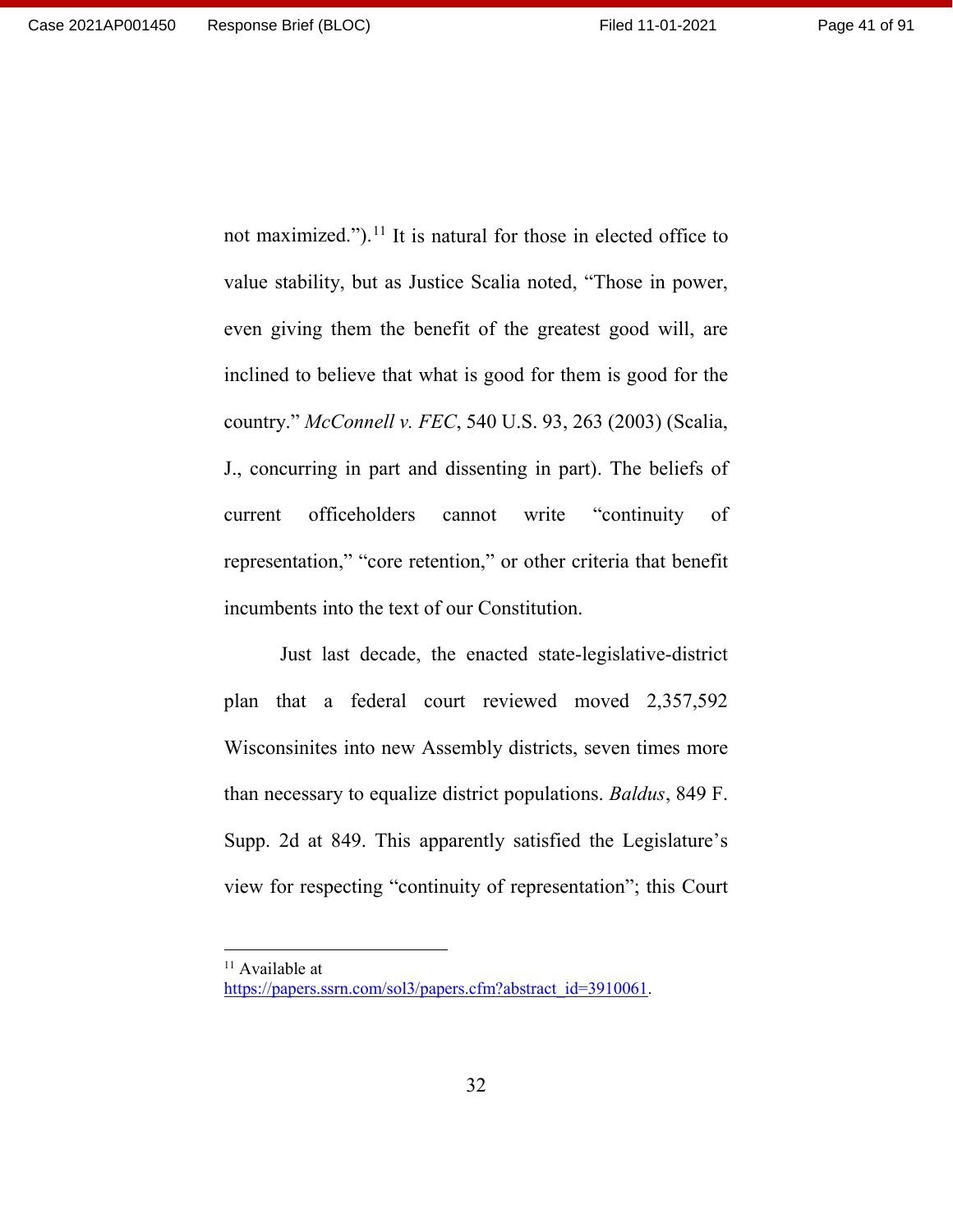should reject the contention that this concept means something different today.<sup>[12](#page-41-0)</sup>

# *2. Concern over disenfranchisement of state Senate voters moved to new districts does not justify a least-change approach.*

The Johnson Petitioners and the Legislature argue that the Court should adopt a least-change approach because, when voters are moved to new state Senate districts, some voters who are moved will miss one election (because only half of the Senate seats are on the ballot in any given election year). (Leg. Br. at 36-37) But the Johnson Petitioners and the Legislature overstate the issue. As discussed in the next paragraph, established authority holds that short-term delay in some voters' opportunity to vote for Senate is of legal concern only when its impact is targeted. Further, such dilution can be

<span id="page-41-0"></span> <sup>12</sup> The Legislature contends that "*[c]ourts* and social scientists have recognized that there is a societal advantage to being represented by the same individual over a period of time." (Leg. Br. at 38 (emphasis added)) It supports that statement with citations to two law review articles but not to any court decision.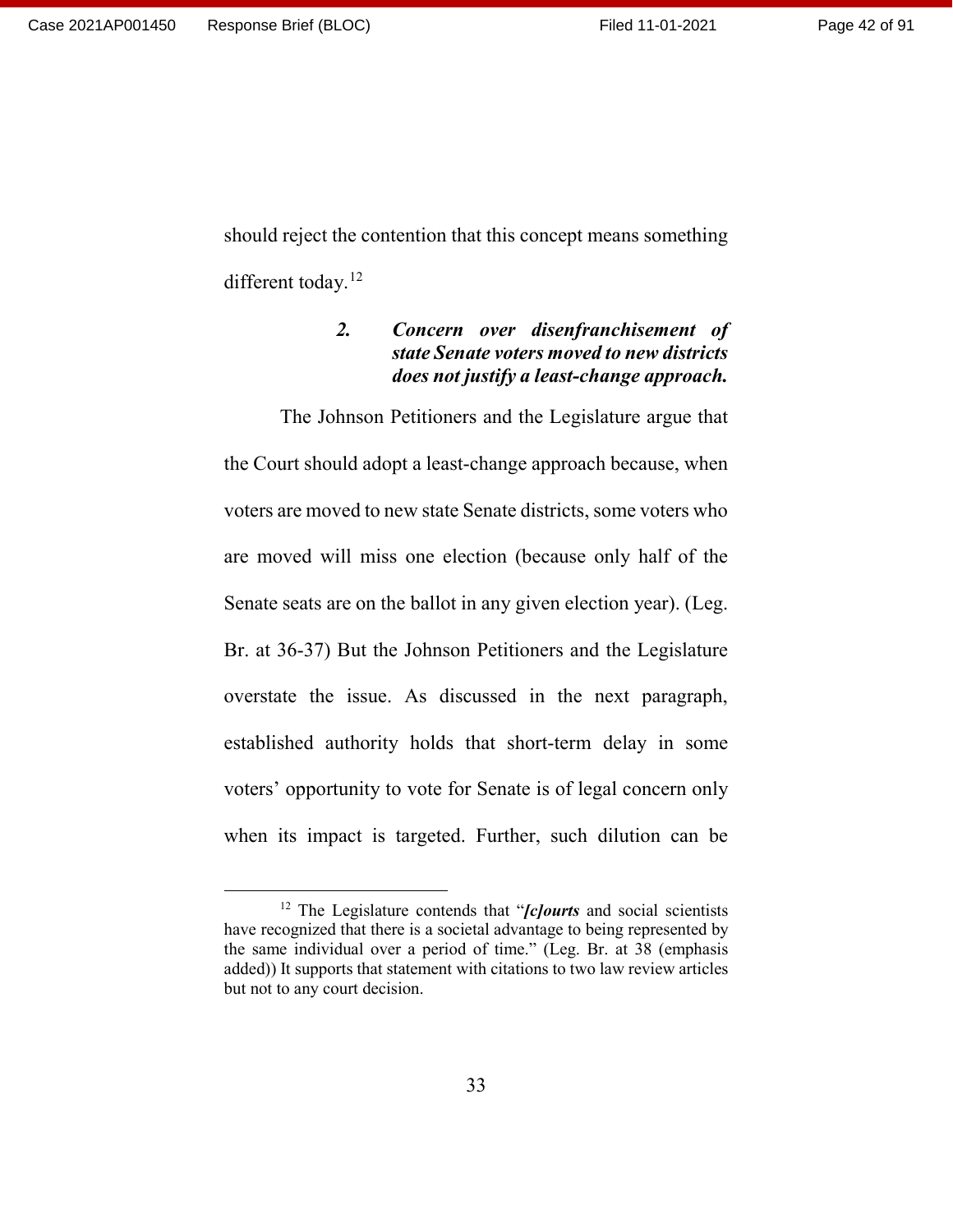minimized or eliminated in other ways, by this Court or by the Legislature itself. While the Court could consider levels of this kind of vote dilution when comparing competing apportionment plans (after applying all of the mandatory criteria to each plan), doing so does not compel adherence to a least-change approach.

The *Prosser* court, while noting this consideration, acknowledged that it is "inevitable" to some degree in decennial districting and "a temporary dilution" of this nature that "does not burden a particular group does not violate the equal protection clause." 793 F. Supp. at 866 (citing *Republican Party v. Keisling*, 959 F.2d 144, 145-46 (9th Cir. 1992) (per curiam)). The *Baumgart* court also acknowledged that this staggered-term delay is undesirable, but did not displace mandatory criteria to eliminate this delay—it used this data as one of many tools in comparing plans proposed by parties for the purpose of potentially justifying deviations in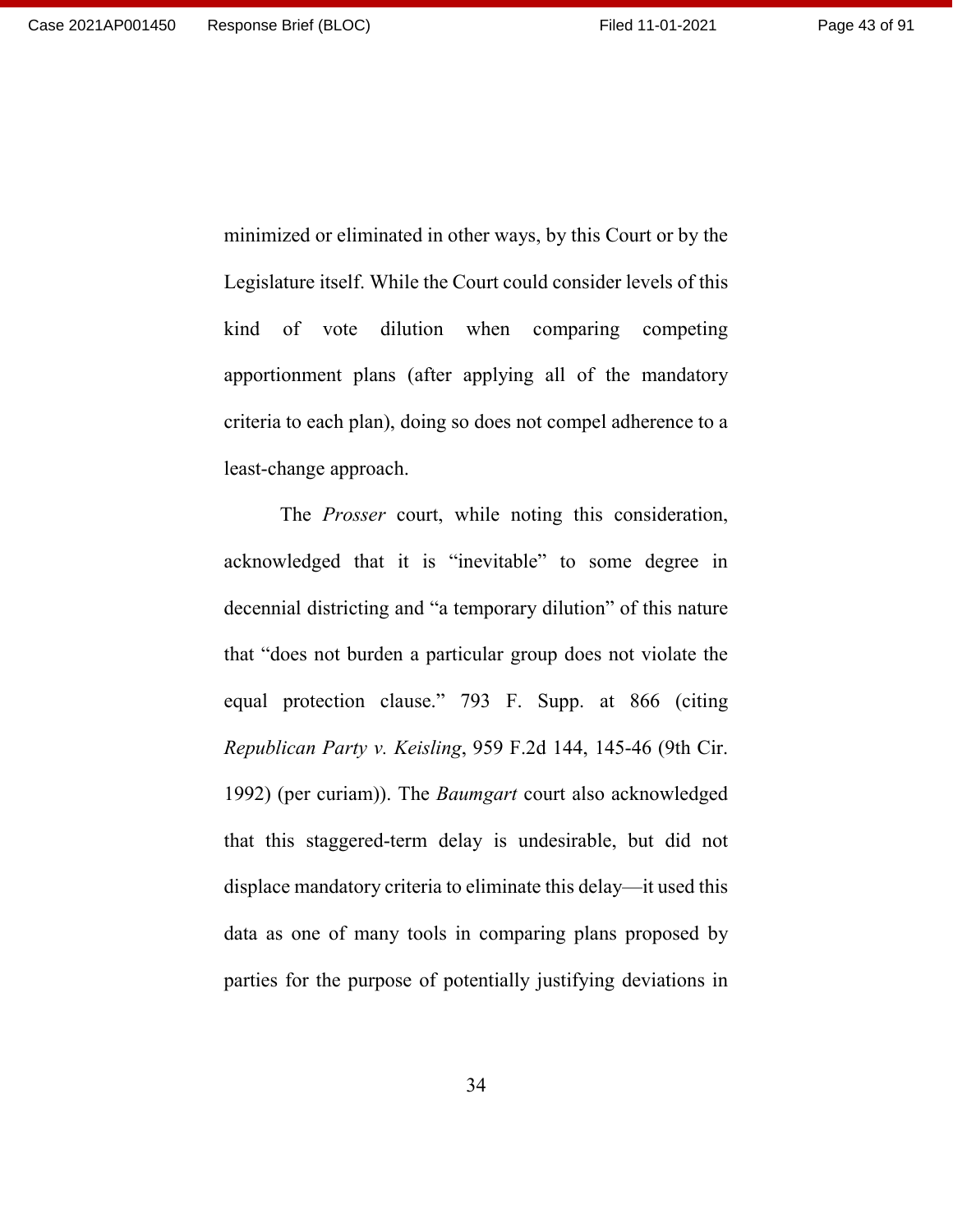population across districts. 2002 WL 34127471, at \*3. More recently, the court in *Baldus* determined that moving 299,704 voters and delaying their state senator vote for two years did not create a legal injury requiring redress. 849 F. Supp. 2d at 852-53.

Moreover, this Court could choose to minimize this temporary vote dilution in (approximately 16) Senate races by numbering new Senate districts with this consideration in mind.

## **C. Employing a Least-Change Approach would Improperly and Unnecessarily Politicize this Court.**

The Johnson Petitioners argue their approach is "the most fair and neutral way" for this Court to select or impose new districts. (Pet'rs Br. at 21) Not so. As demonstrated above, nothing in Wisconsin law supports this Court carrying out its task of apportionment by making only minimal changes to existing state-legislative districts. Disregarding the plain text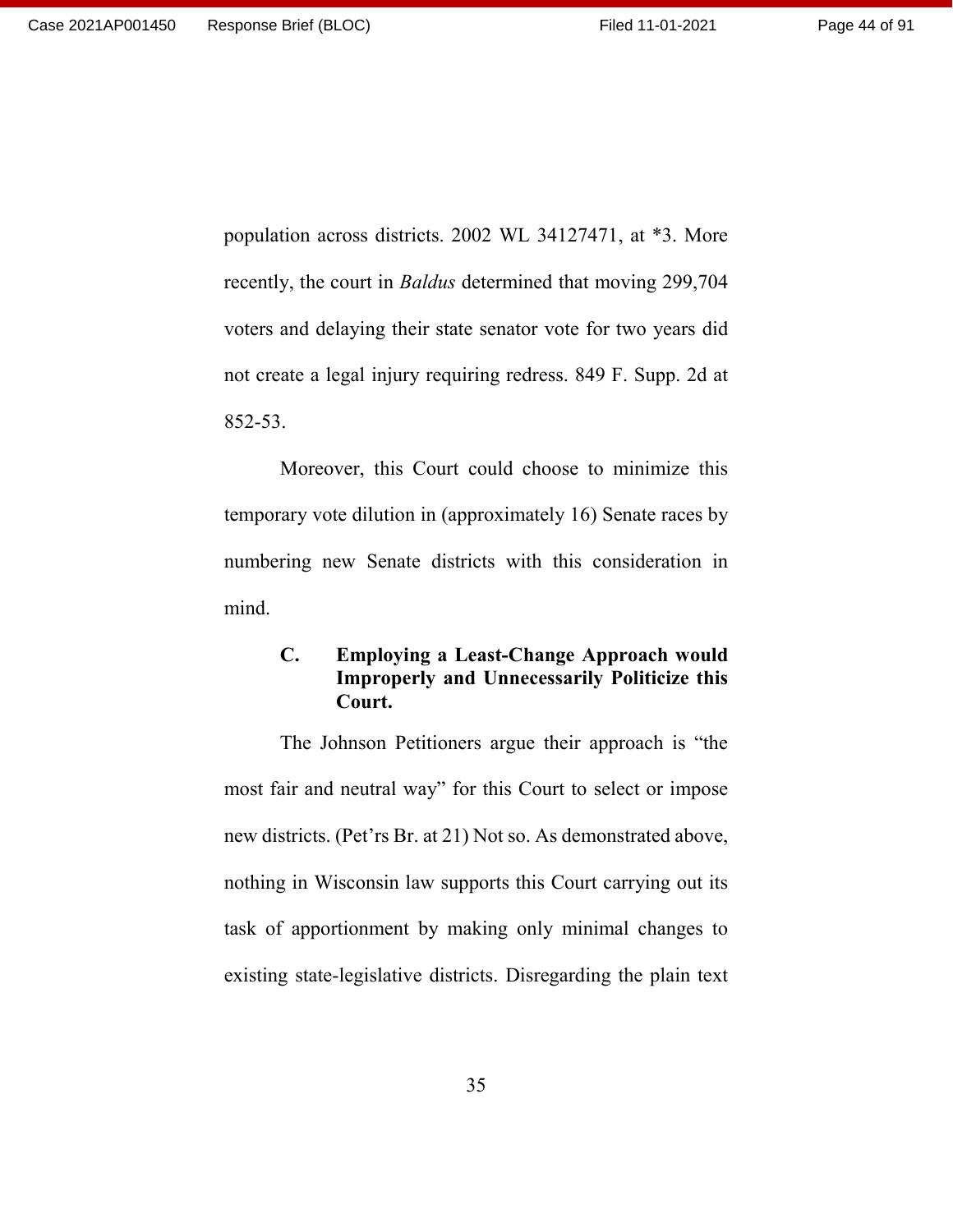be widely perceived to benefit one political party at the expense of the other.<sup>[13](#page-44-0)</sup> "[T]o use an existing plan as a constraint, especially if that constraint were allowed to override constitutional requirements, is to dictate a continuation of the deficiencies in the old plan." *In re Legislative Districting of State*, 370 Md. 312, 374, 805 A.2d 292 (2002). *See also* Yablon, *Gerrylaundering*, *supra*, at 6 ("Preserving cores and protecting incumbents are better viewed as *inherently political redistricting strategies* rather than as bona fide districting principles suitable for use by a court charged with exercising scrupulous neutrality." (emphasis added)).

of article IV, section 3 would be a political act—one that would

<span id="page-44-0"></span><sup>&</sup>lt;sup>13</sup> Since the current Republican gerrymander was installed, public reaction has been clear: 55 of Wisconsin's 72 counties have passed county resolutions in support of "fair maps," *see* [https://www.fairmapswi.com/.](https://www.fairmapswi.com/) This Court has seen this public engagement in the districting process skyrocket in backlash to the current maps: when the Court considered a rulemaking petition related to redistricting, it received nearly 2,000 public comments.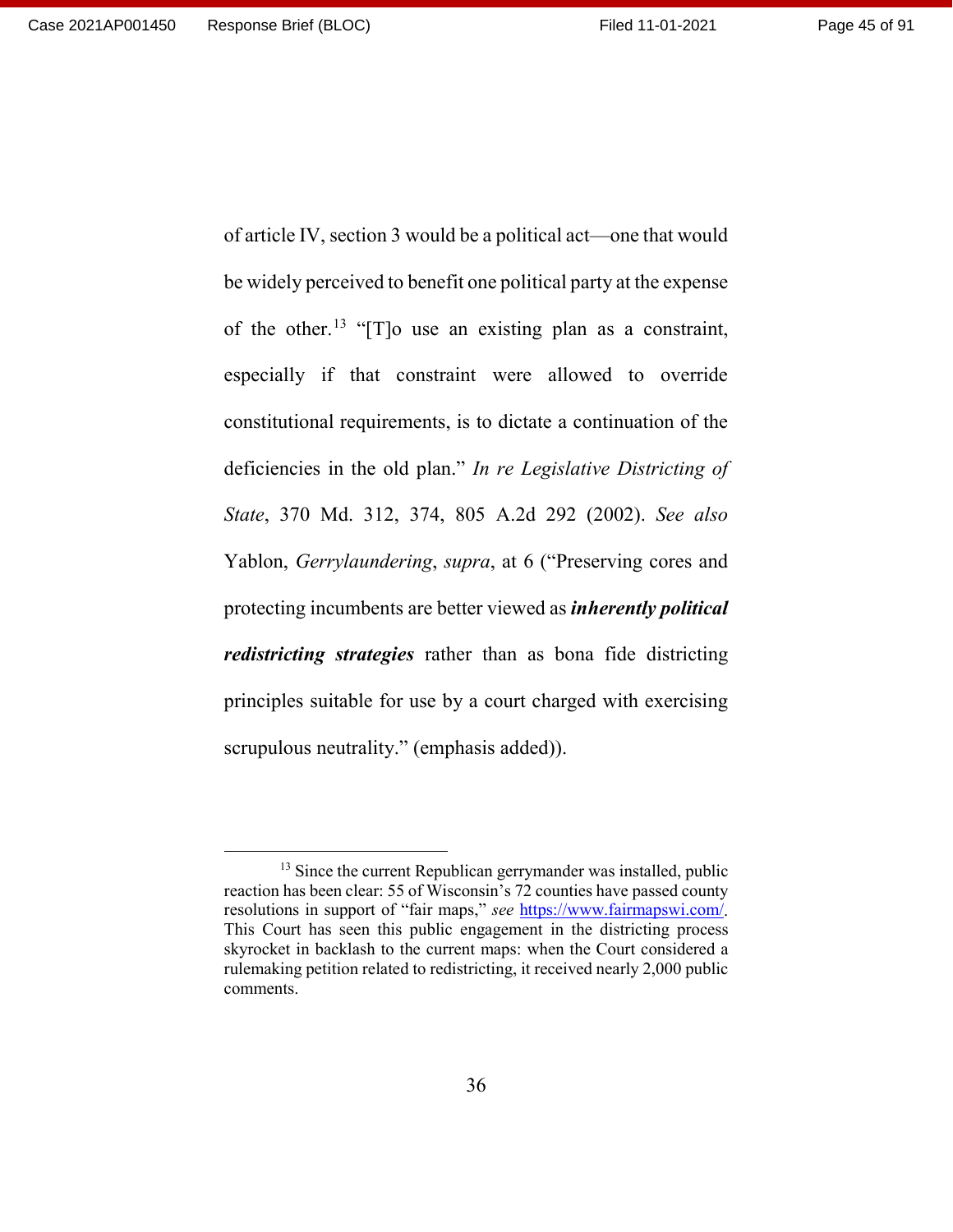apex of judicial restraint, but the opposite is true. Instead of neutrally applying the law, removed from the political fray, the Legislature asks this Court to act as its agent: to make the political and legislative choices it does not have enough votes to affect through the political process. The Legislature is quick to remind the Court its powers are limited, "[i]n doing so, the Court's role is still that of a Court, not a Legislature" (Leg. Br. at 15), but it is fine asking this Court to arrogate the role of the Governor and force the Legislature's preferred maps into law. Rather than compromise from its existing extreme gerrymander—in response to the voters' rejection of one-party control in 2018—the Legislature has proposed aggravating the existing gerrymander, and it asks this Court to decree the more extreme maps as law. The Court cannot adopt any of the madeto-order, neutral-sounding labels the Legislature has offered in support of its desired end-run around the Governor's

The Legislature argues a least-change approach is the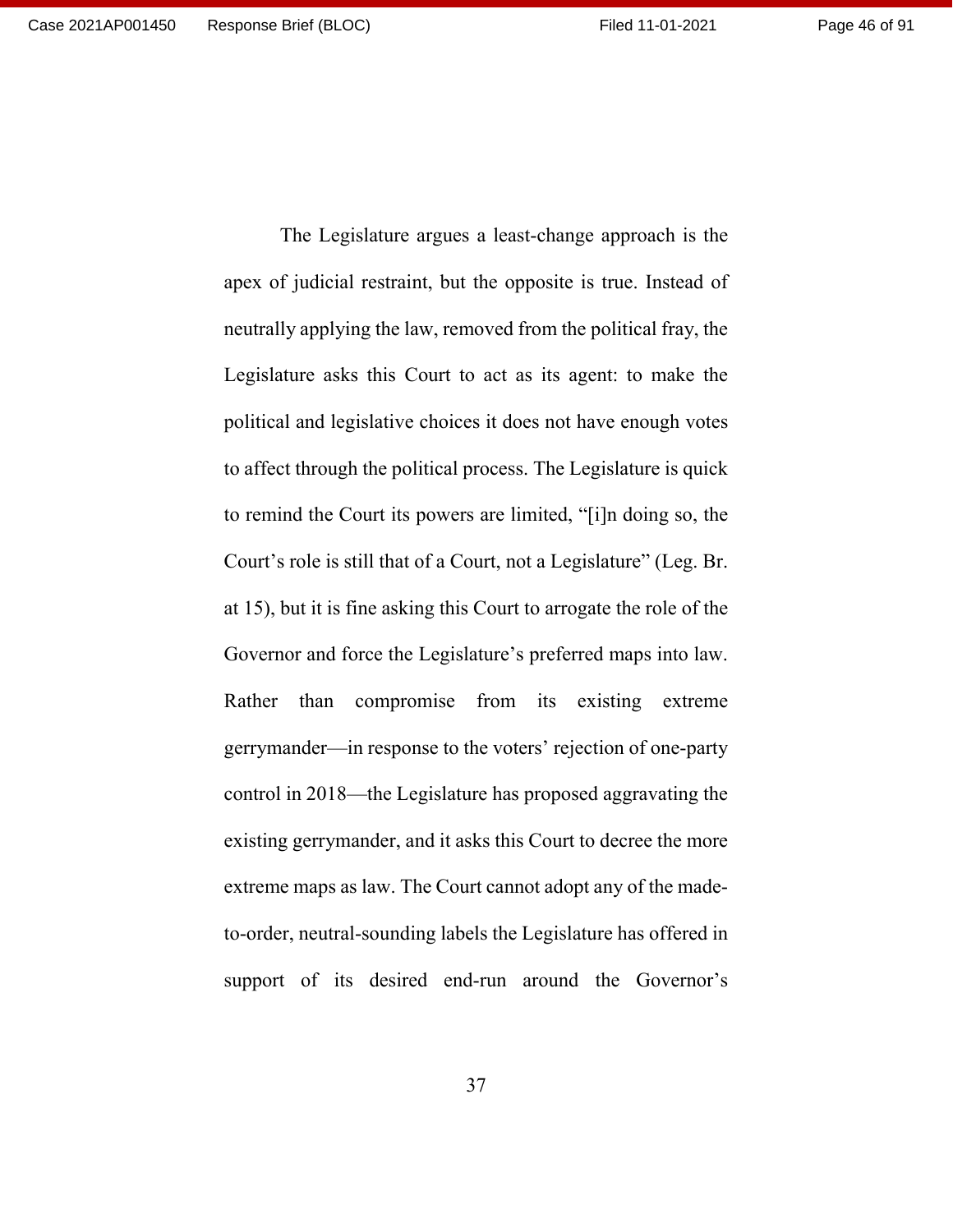constitutional role. To do so would contravene the judiciary's

politically neutral role in our constitutional system.

# **III. THE COURT MUST CONSIDER PARTISAN METRICS TO MEET ITS OBLIGATION TO AVOID IMPOSING—INTENTIONALLY OR OTHERWISE—A PARTISAN GERRYMANDER.**

The Court cannot fulfill its role without considering the partisan implications of proposed maps. The Wisconsin Constitution provides that "[t]he blessings of a free government can only be maintained by a firm adherence to justice, moderation, temperance, frugality and virtue, and by frequent recurrence to fundamental principles." Wis. Const. art. I, § 22. This 'implied inhibition' against governmental action" acts "with quite as much efficiency as would express limitation." *Jacobs v. Major*, 129 Wis. 2d 492, 508-09, 407 N.W.2d 832 (1987). This Court is duty bound to enforce and adhere to this limit. *State ex rel. Milwaukee Med. Coll. v. Chittenden*, 127 Wis. 468, 518, 107 N.W. 500 (1906) (noting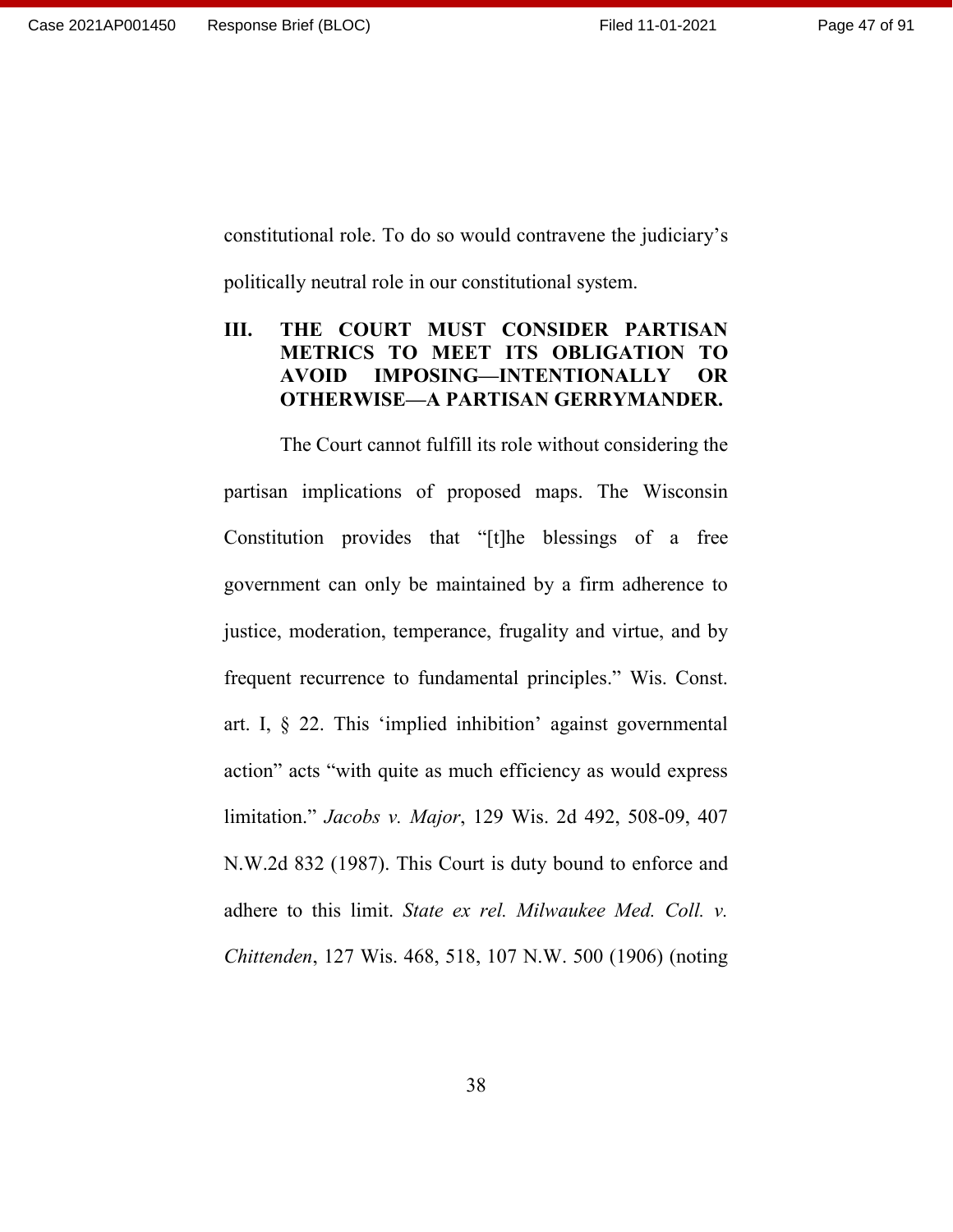that, under Article 1,  $\S 22$ , "the judiciary is the judge as to what is beyond the boundaries of reasonable regulation and in the domain of destruction"). As the U.S. Supreme Court has emphasized, "[e]xcessive partisanship in districting leads to results that reasonably seem unjust," *Rucho v. Common Cause*, 139 S. Ct. 2484, 2506 (2019), and "partisan gerrymanders ... are incompatible with democratic principles," *Ariz. Indep. Redistricting Comm'n*, 576 U.S. at 791.

This limitation accords with federal case law, in which courts have repeatedly held that they must consciously avoid imposing districting plans with partisan bias. *See, e.g.*, *Gaffney*, 412 U.S. at 753 ("It may be suggested that those who redistrict and apportion should work with census, not political, data and achieve population equality without regard for political impact. But this politically mindless approach may produce, whether intended or not, the most grossly gerrymandered results."); *Prosser*, 793 F. Supp. at 867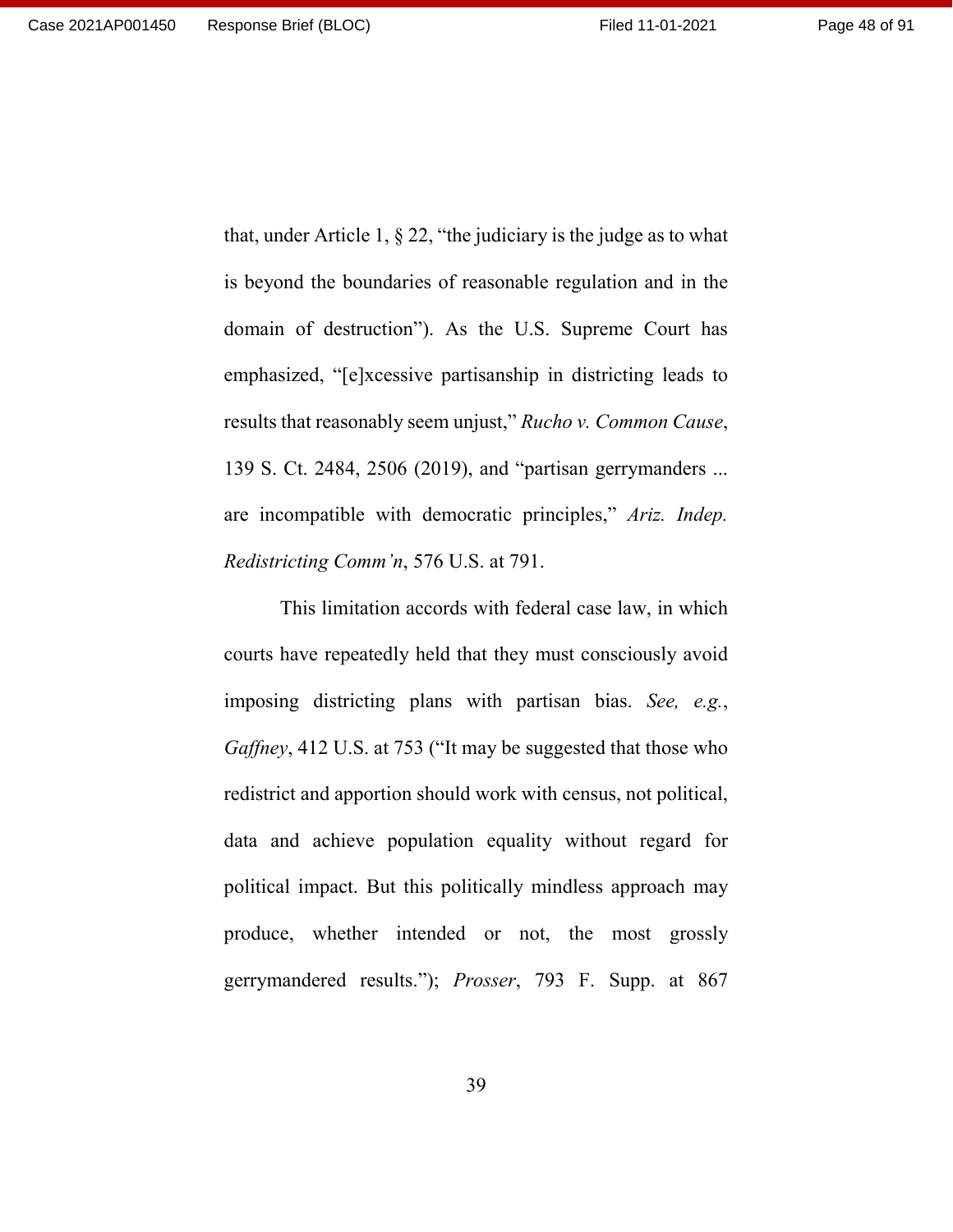("Judges should not select a plan that seeks partisan advantage."); BLOC Br. at 51-52 (collecting cases). Indeed, the U.S. Supreme Court has unanimously agreed that partisan gerrymandering is "unlawful," *Vieth*, 541 U.S. at 293 (Scalia, J., plurality), and therefore likewise violates the equalprotection and free-speech guarantees of the Wisconsin Constitution, Wis. Const. art. I, §§ 1, 3-4.

The Legislature, the Congressmen, and the Johnson Petitioners contend that this Court may not consider the partisan effects of maps. In support of this supposed prohibition, they contend that (1) the U.S. Supreme Court's *Rucho* decision held that partisan gerrymandering is permissible; (2) Wisconsin's political geography is naturally biased in favor of Republicans; (3) this Court is incapable of detecting a partisan gerrymander; and (4) this Court's remedial power is limited to equalizing population. All of these arguments are meritless.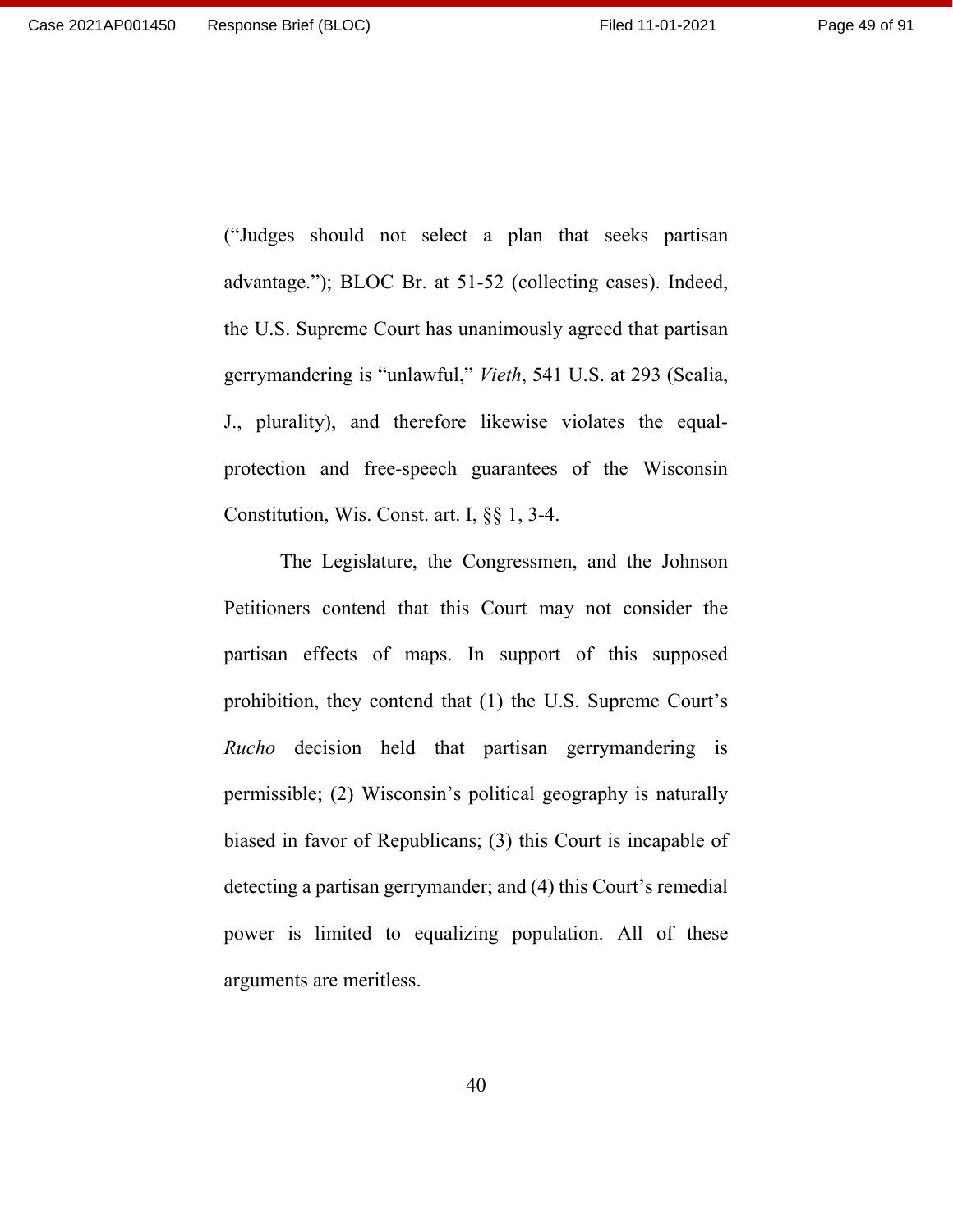Page 50 of 91

**A.** *Rucho***'s Holding that Federal Courts Lack Jurisdiction over Partisan Gerrymandering Claims Did Not Render Partisan Gerrymandering Constitutional.**

The U.S. Supreme Court's holding in *Rucho* that federal courts lack jurisdiction to adjudicate partisan gerrymandering claims did not render partisan gerrymandering constitutional. In *Rucho*, the Court held that "partisan gerrymandering claims present political questions beyond the reach of the *federal courts*." *Rucho*, 139 S. Ct. at 2506 (emphasis added). They are beyond the reach of *federal courts*, the Court explained, because "Article III of the Constitution limits federal courts to deciding 'Cases' and 'Controversies,'" *id.* at 2493, and thus federal courts lack jurisdiction to adjudicate partisan gerrymandering claims.

Citing *Rucho*, the Congressmen contend that "[t]he U.S. Supreme Court has now expressly held that States may constitutionally draw their redistricting maps with partisan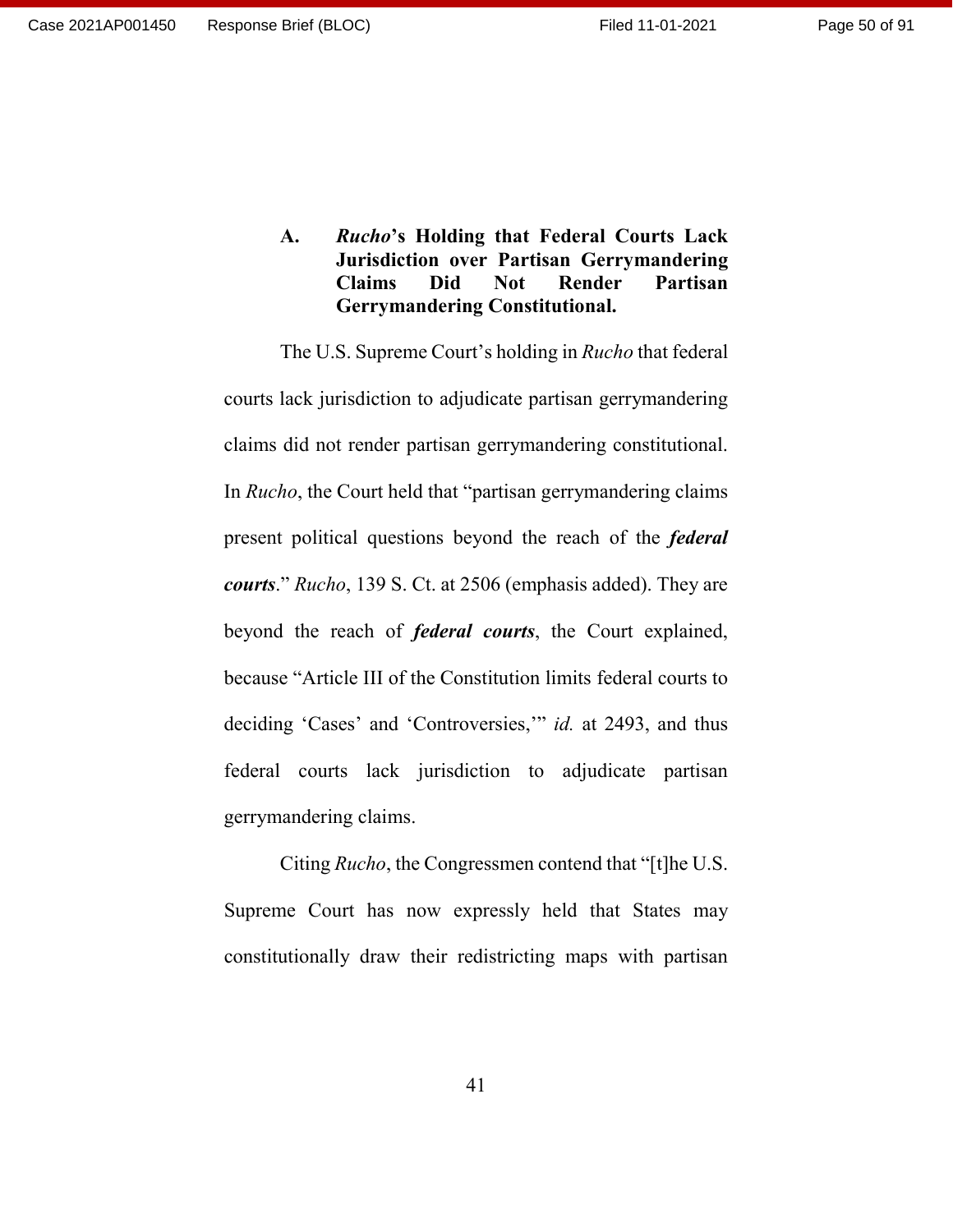considerations in mind." (Congressmen Br. at 25) Likewise, the Johnson Petitioners contend that *Rucho* held that the federal Equal Protection Clause permits partisan gerrymandering, and therefore so must the Wisconsin Constitution's parallel provision. (Pet'rs Br. 29-30)

*First*, *Rucho* merely held that federal courts lack Article III jurisdiction to decide whether a map is an unconstitutional partisan gerrymander. As the Justices unanimously agreed in *Vieth*, "excessive injection of politics" in apportionment "is unlawful," regardless of whether federal courts can adjudicate such a claim. 541 U.S. at 293 (Scalia, J., plurality) (emphasis omitted). The Constitution's commands do not disappear merely because a federal court cannot adjudicate cases regarding them; states are not free, for example, to jettison the republican form of government merely because they cannot be sued in federal court under the Guaranty Clause.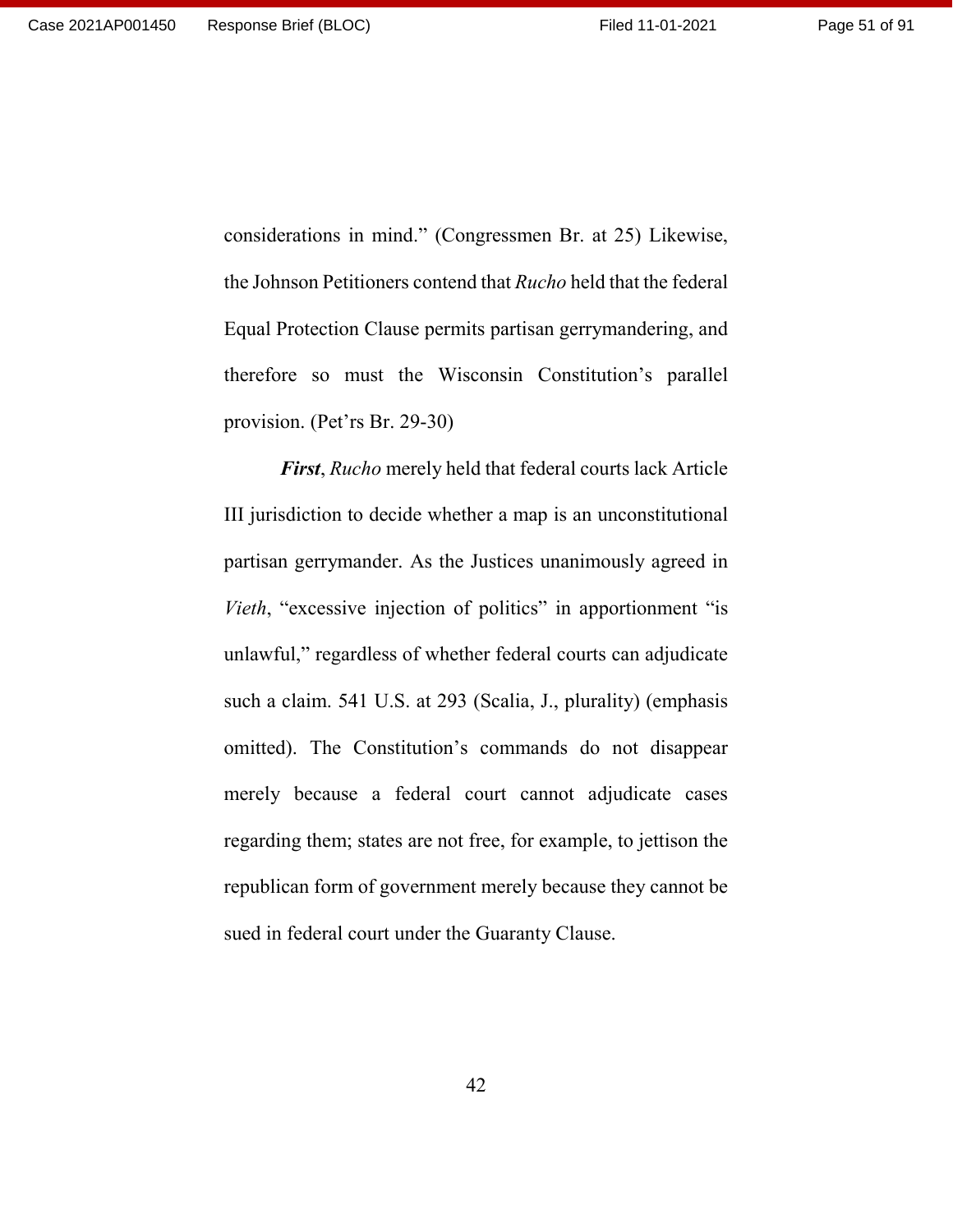Second, this Court has held it "plain" that "interpretations of the United States Constitution do not bind the individual state's power to mold higher standards under their respective state constitutions." *State v. Knapp*, 2005 WI 127, ¶57, 285 Wis. 2d 86, 700 N.W.2d 899. "Correspondingly, this court has stated that when interpreting our constitution, decisions from the United States Supreme Court interpreting analogous provisions in the federal constitution 'are eminent and highly persuasive, but not controlling, authority.'" *Id.* (quoting *McCauley v. Tropic of Cancer,* 20 Wis. 2d 134, 139, 121 N.W.2d 545 (1963)). It therefore does not follow that *Rucho*'s federal justiciability holding renders this Court impotent.

Accordingly, this Court may not impose—intentionally or not—districting plans with unfair partisan bias. *See* Wis. Const. art. I, §§ 1, 22. Nothing in *Rucho* prohibits this Court from adhering to the Wisconsin Constitution's command that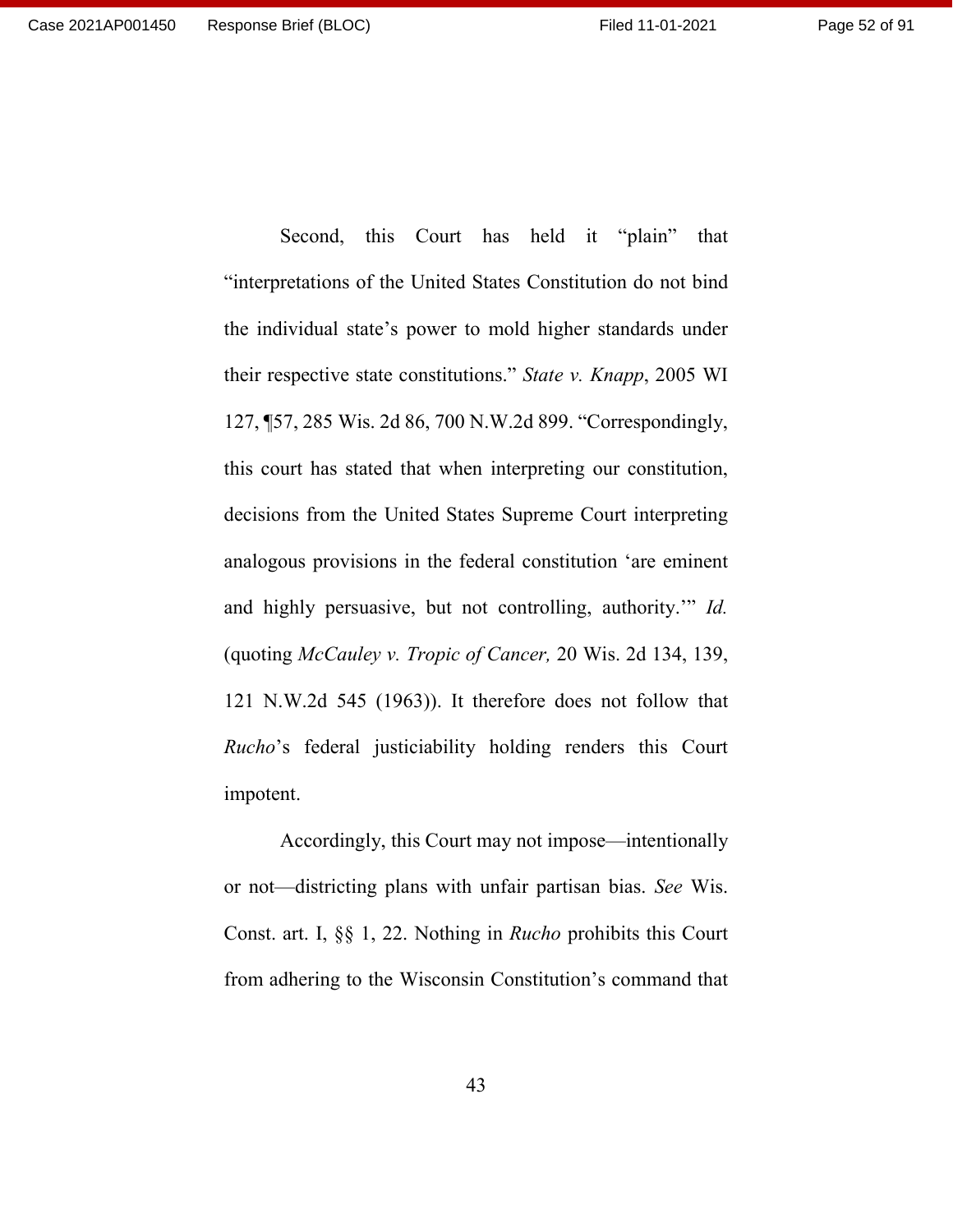it ensure that the maps it adopts adhere to justice, moderation, temperance, and fundamental principles of democracy.[14](#page-52-0) And, given the U.S. Supreme Court's unanimous interpretation that the federal Equal Protection Clause prohibits excessive partisan gerrymandering, *Vieth*, 541 U.S. at 293, this Court should likewise ensure that the remedial map it imposes adheres to the Wisconsin Constitution's corollary provision, *see Funk v. Wollin Silo & Equip., Inc.*, 148 Wis. 2d 59, 61, n.2

<span id="page-52-0"></span><sup>&</sup>lt;sup>14</sup> In fact, nothing in *Rucho* prohibits this Court from adjudicating *federal* partisan gerrymandering claims under the First Amendment and Equal Protection Clause. "[T]he constraints of Article III do not apply to state courts, and accordingly the state courts are not bound by the limitations of a case or controversy or other federal rules of justiciability even when they address issues of federal law, as when they are called upon to interpret the Constitution or ... a federal statute." *ASARCO Inc. v. Kadish*, 490 U.S. 605, 617 (1989); *see also Smith v. Wis. Dep't of Agric., Trade & Consumer Protection*, 23 F.3d 1134, 1142 (7th Cir. 1994) ("While some consider it odd that a state court might have the authority to hear a federal constitutional claim in a setting where a federal court would not ... Article III's 'case or controversy' limitations apply only to federal courts. ... Wisconsin's doctrines of standing and ripeness are the business of the Wisconsin courts, and it is not for us to venture how the case would there be resolved."); *see also Goldwater v. Carter*, 444 U.S. 996, 1005 n.2 (1979) (Rehnquist, J., concurring) (noting that the U.S. Supreme Court "may not prohibit state courts from deciding political questions").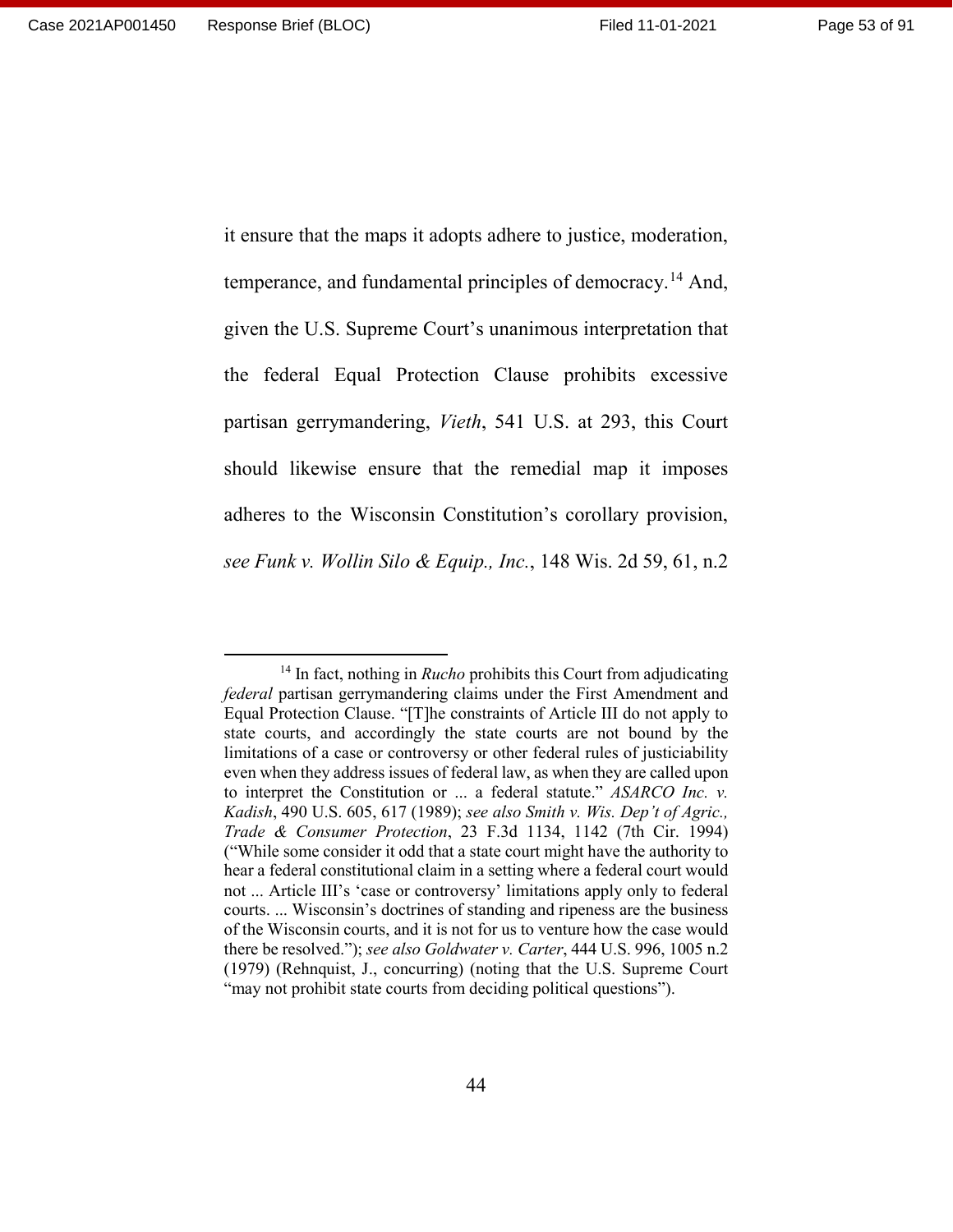435 N.W.2d 244 (1989). *Rucho* does not bless partisan gerrymandering, and it certainly does not require this Court to turn a blind eye to it.

#### **B. Wisconsin's Political Geography Does Not Compel an Extreme Partisan Gerrymander Favoring Republicans.**

Wisconsin's political geography does not compel an extreme partisan gerrymander favoring Republicans. The Johnson Petitioners contend that this Court cannot look to congruence between a party's seat share in the legislature and its statewide vote share because, in Wisconsin "Democratic voters are more heavily geographically concentrated than Republican voters." (Pet'rs Br. at 28-29) The Legislature likewise contends that this Court should not consider the partisan effects of the maps it considers because singlemember districts have "a large measure of unfairness [] baked into" them. (Leg. Br. at 42 (citation omitted)) These arguments are misplaced.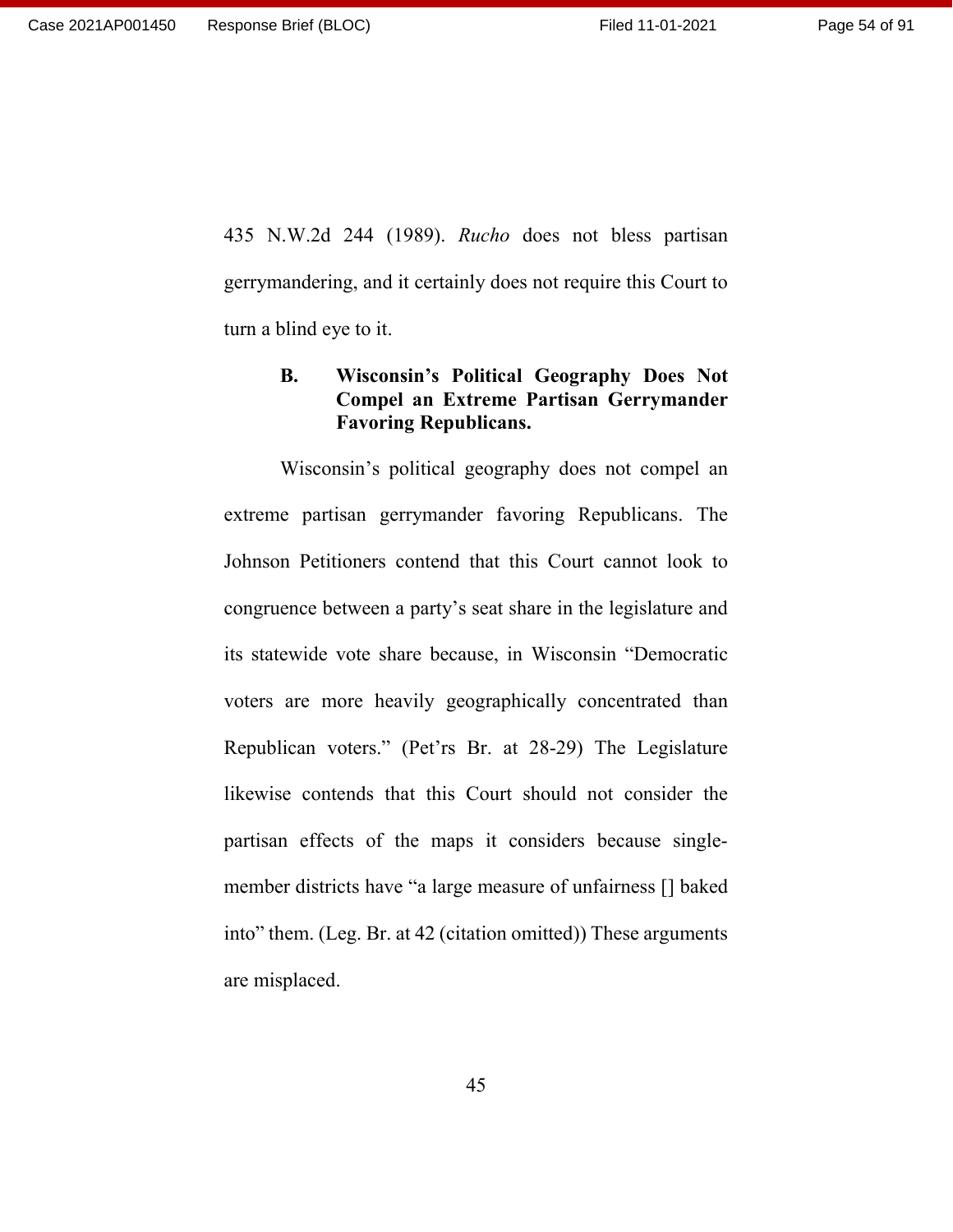*First*, the fact that political geography and the nature of single-member districts makes exact proportionality unattainable does not excuse this Court from its obligation to analyze the maps it imposes for compliance with the requirements of Article 1, § 22 and the equal-protection guarantee of Article I, § 1. Rather, those factors inform *whether* a particular map exceeds the bounds of justice, moderation, temperance, and the fundamental principles of democracy, Wis. Const. art. I,  $\S 22$ , or the guarantees of equal protection, *id.* art. 1, § 1, or free speech, *id.* art. I, §§ 3 & 4.

*Second*, the Legislature and the Johnson Petitioners greatly overstate the "natural" Republican bias in Wisconsin's political geography. Indeed, the current Assembly plan—and the Legislature's newly proposed plan—reach the level of "extreme" partisan gerrymandering largely because of how they sort voters *outside* of Milwaukee and Madison.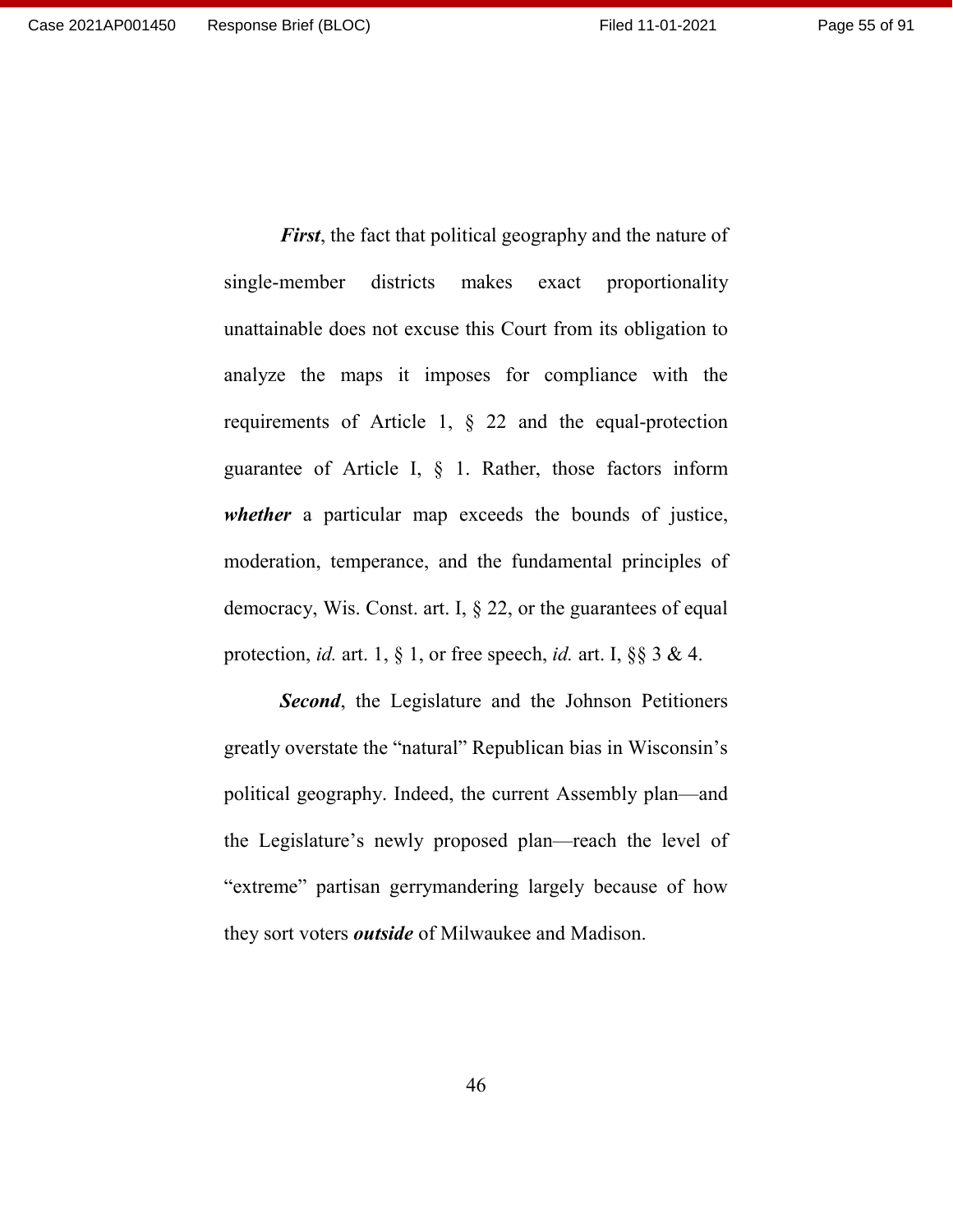For example, the 2011 legislature drew current Assembly Districts 13 and 14 in the Milwaukee suburbs as long, stacked rectangles from Waukesha County into Milwaukee County in an effort to "crack" Democratic voters in Milwaukee County and overpower them with Republican votes. But by 2018, the suburbs shifted in the Democratic direction, and District 14 flipped parties. District 13 followed suit in 2020. The map<sup>[15](#page-55-0)</sup> below shows the current boundaries of Districts 13 and 14, with red and blue shading illustrating the results of the 2020 presidential election.

<span id="page-55-0"></span><sup>&</sup>lt;sup>15</sup> The maps in this brief were taken from Dave's Redistricting App, a publicly available online districting tool. *See*  [http://davesredistricting.org.](http://davesredistricting.org/)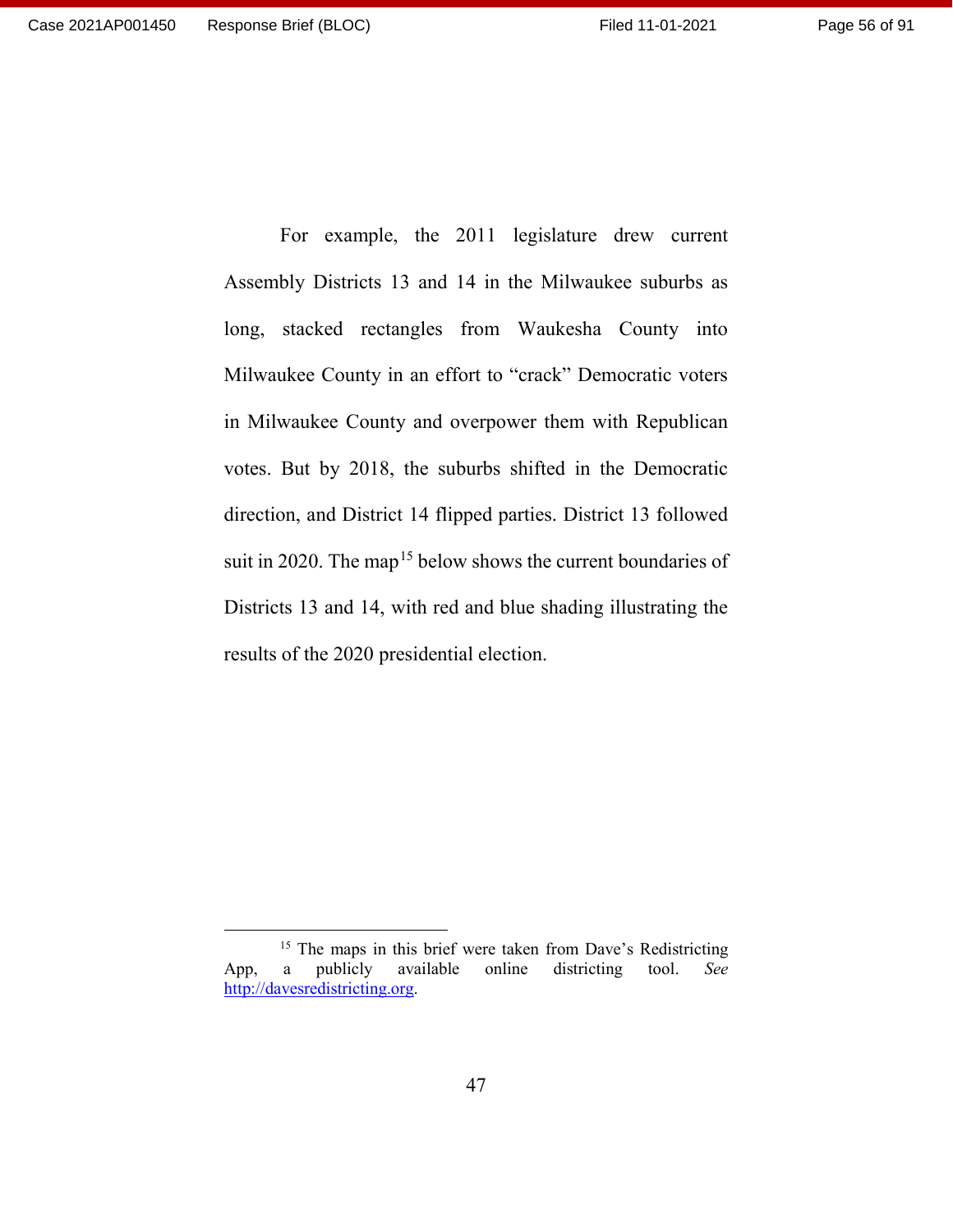

Now that the Legislature's original effort to gerrymander Districts 13 and 14 in the Republicans' favor has failed, it has proposed to radically reshape these districts. Below is how the Legislature now proposes to configure these districts, with a serpentine District 14 packed with Democratic voters in order to create a new, safely Republican District 13.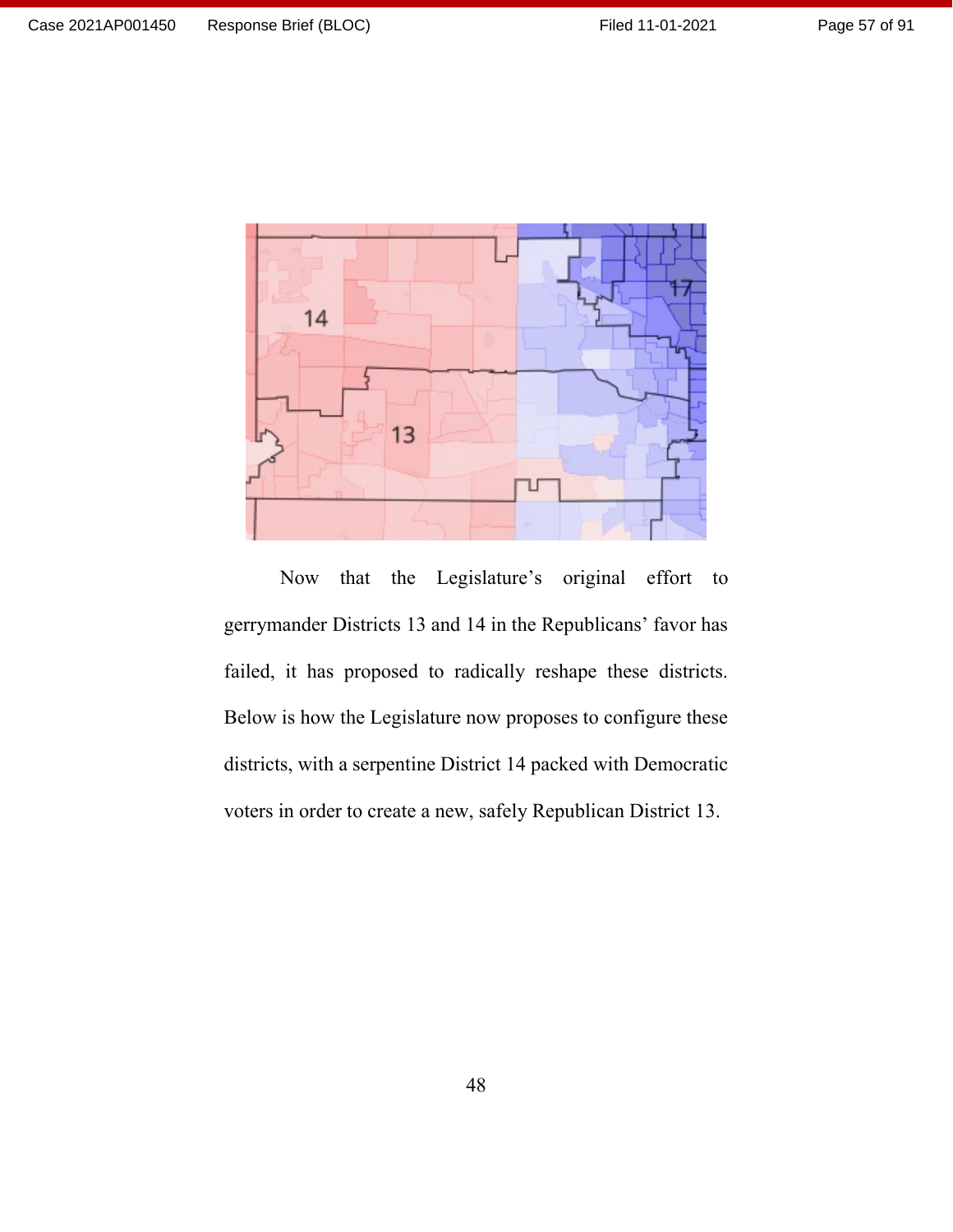

This is neither least-change, the unavoidable result of Wisconsin's political geography, nor the nature of singlemember districts, as the Legislature and the Johnson Petitioners contend. It is an easily identifiable gerrymander. And it is a statewide feature of the Legislature's proposed apportionment plan, SB621.

The Legislature's proposed Districts 33, 37, and 38 in SB621 combine just enough of the suburbs of Madison and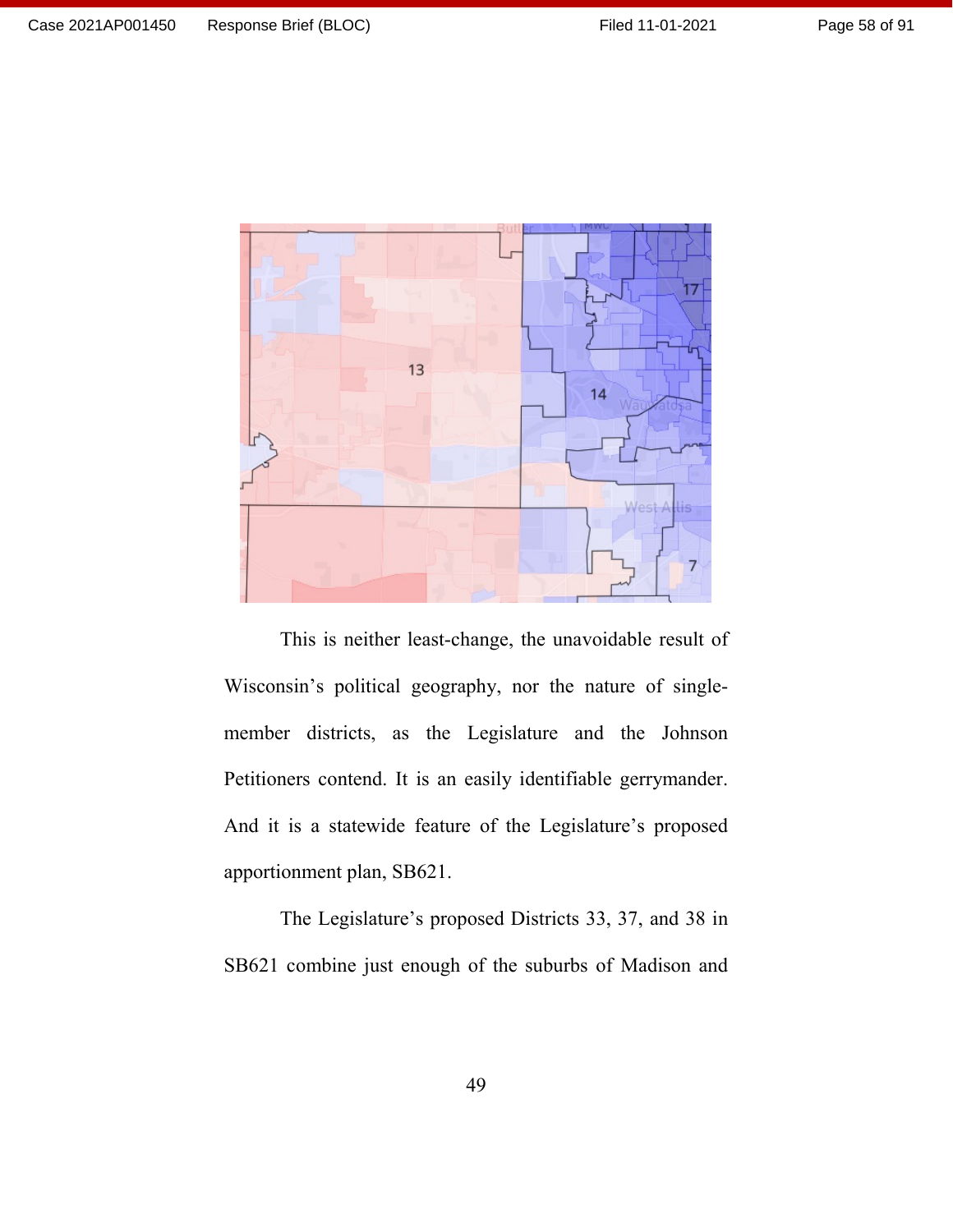Janesville to create three safe Republican districts, while blocking the creation of a Democratic district. One way they do so is to cleave the City of Whitewater in half, diluting its Democratic-leaning votes into two adjoining Republican districts. By contrast, alternative orientations can easily be identified that would permit the suburban voters—with their shared interests—to elect their preferred representative.



As with Whitewater, the Legislature also proposes to splice the City of Sheboygan—with a population around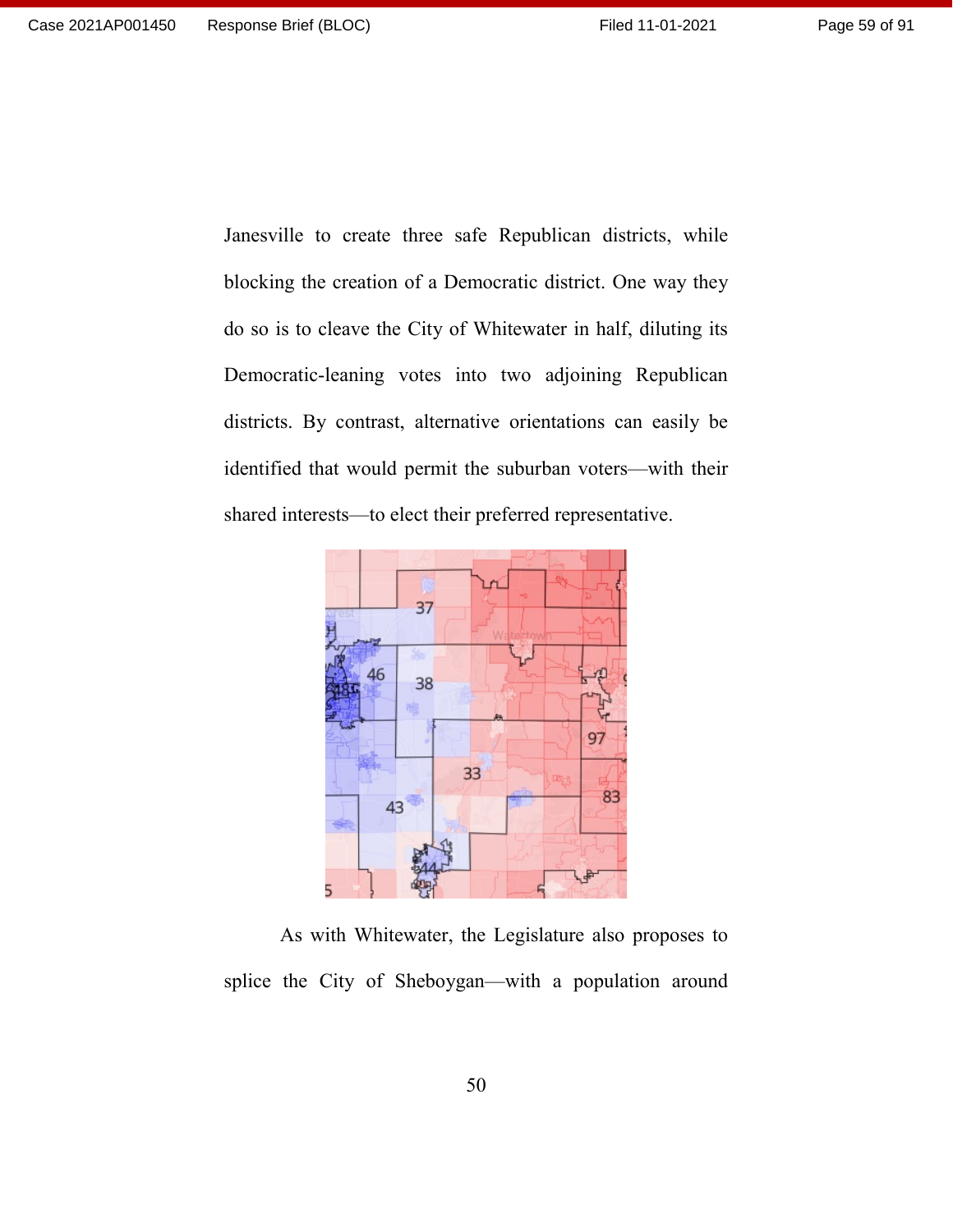10,000 fewer than the ideal district size—in half, in order to create two safe Republican seats rather than one that would lean Democratic.



In the Fox Valley, the Legislature proposes to pack Democrats into a single district, cracking apart other Democratic voters in the area among several heavily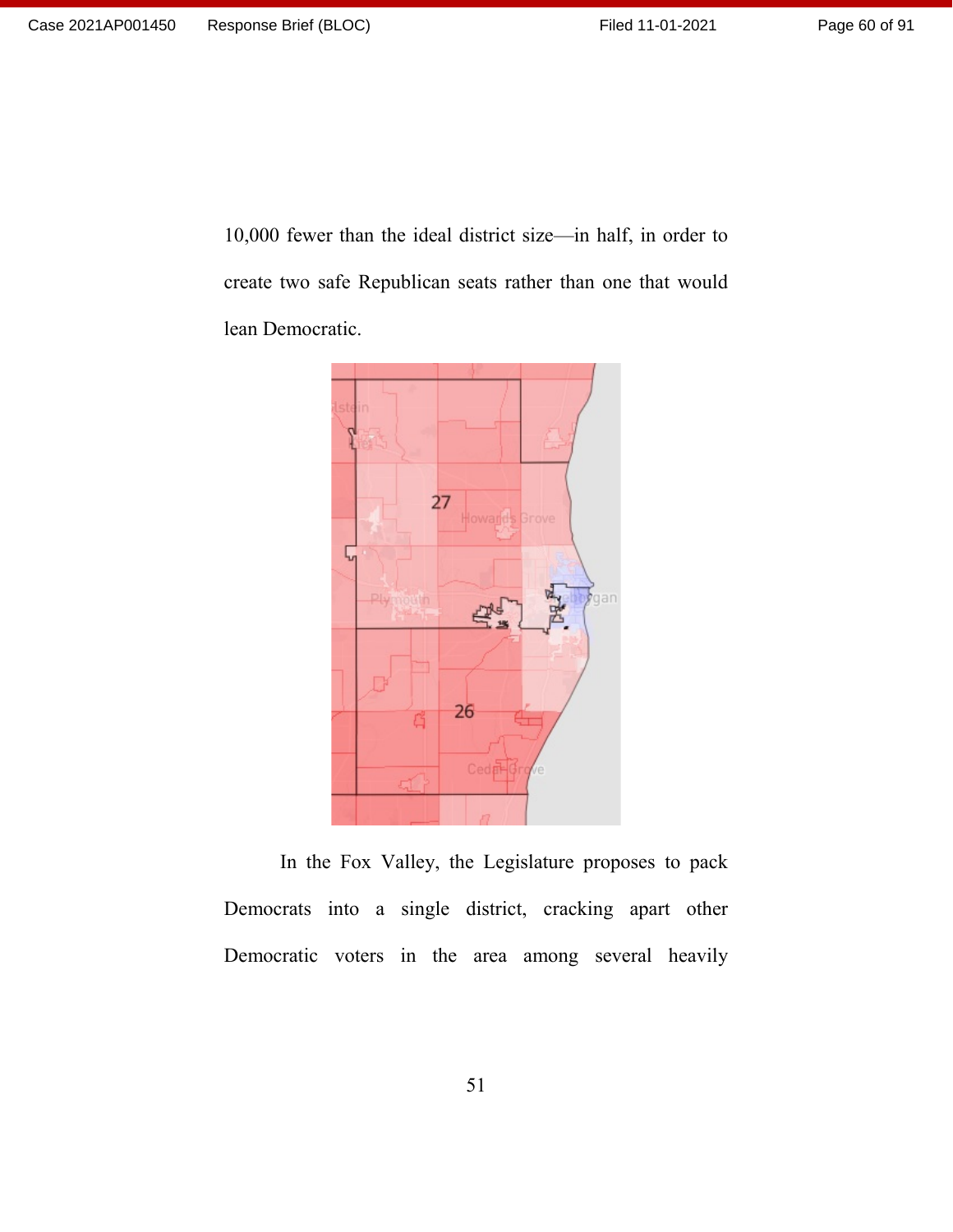Page 61 of 91

Republican districts, breaking apart the twin cities of Neenah

56 57 55

and Menasha in the process.[16](#page-60-0)

In Green Bay, the Legislature proposes packing Democratic voters in Green Bay and cracking apart Democratic voters in neighboring suburbs Allouez and De Pere

<span id="page-60-0"></span><sup>&</sup>lt;sup>16</sup> This is not a function of municipal boundaries. Appleton exceeds the ideal population of an assembly district and must therefore be split.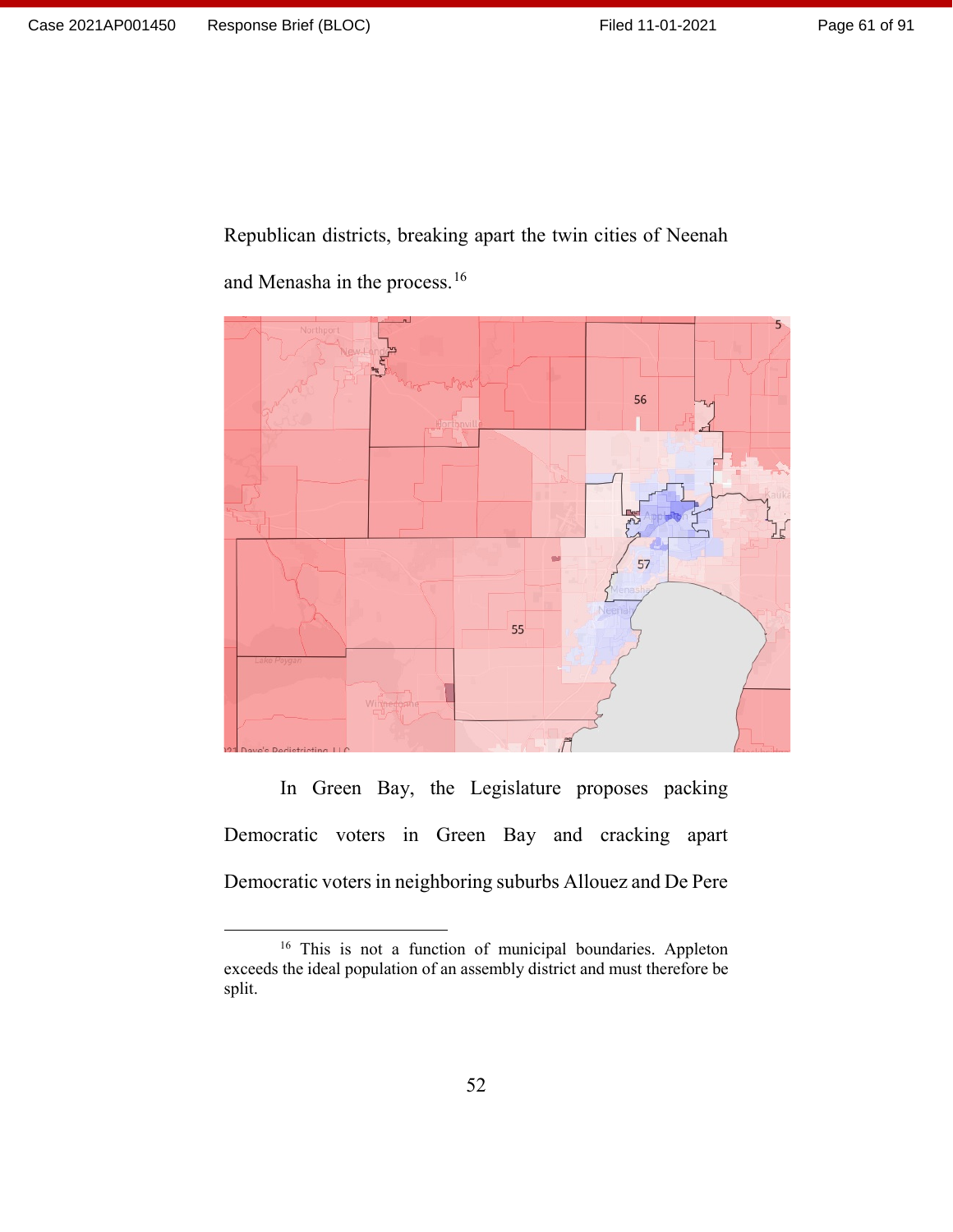Page 62 of 91

into two separate districts, with one stretching to Two Rivers. The result of these lines is one, rather than two, Democratic leaning districts.



In Eau Claire, a city whose population exceeds the ideal district size and must therefore be split, the Legislature proposes to pack the area's Democratic voters in a single district, cracking apart nearby Democratic leaning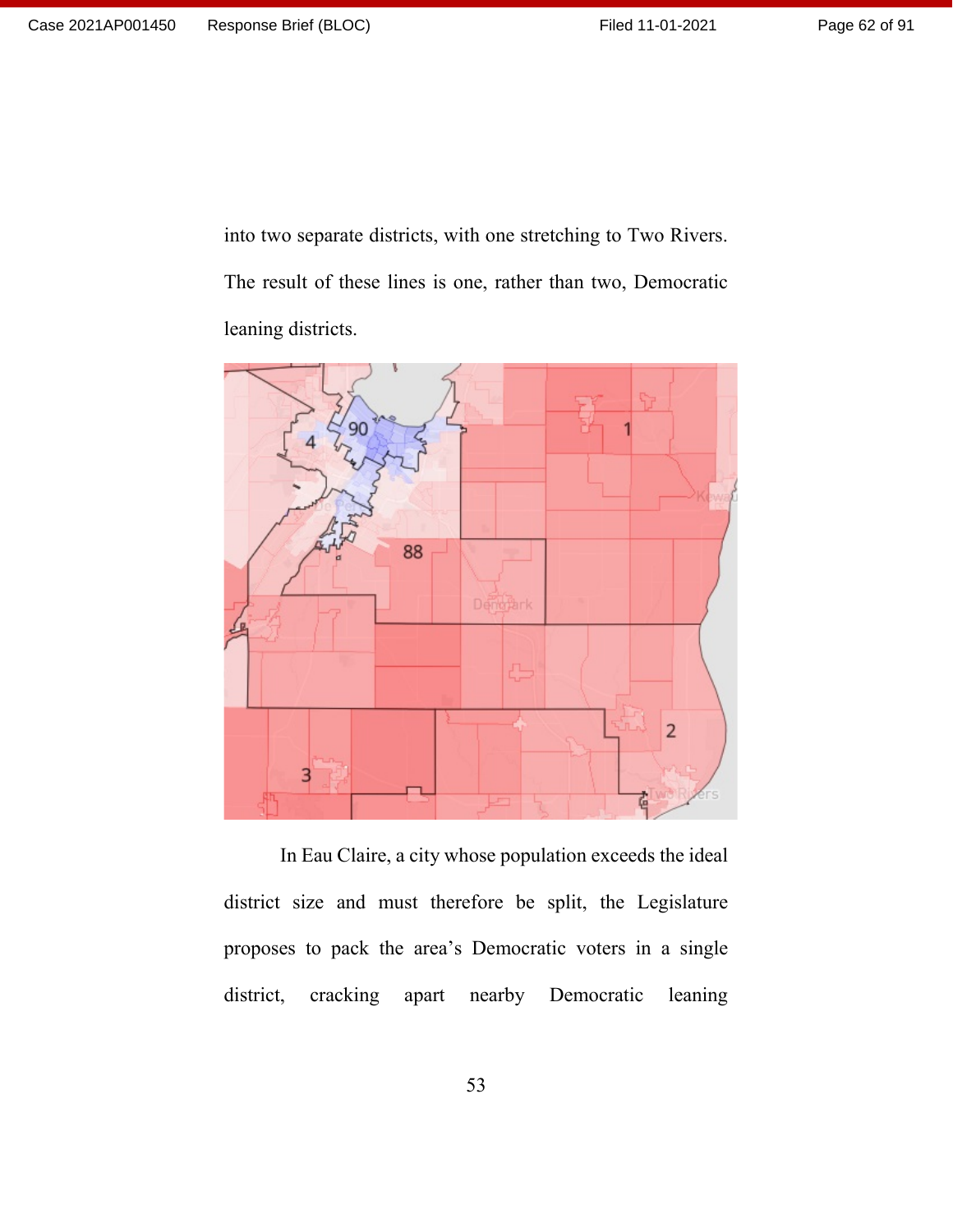communities of Altoona, Chippewa Falls, and Menomonie across three districts dominated by rural Republican voters.



In Wausau, the Legislature proposes to combine the city, which leans Democratic, with heavily Republican rural towns rather than the more urbanized neighboring Rib Mountain or Weston, which share more in common with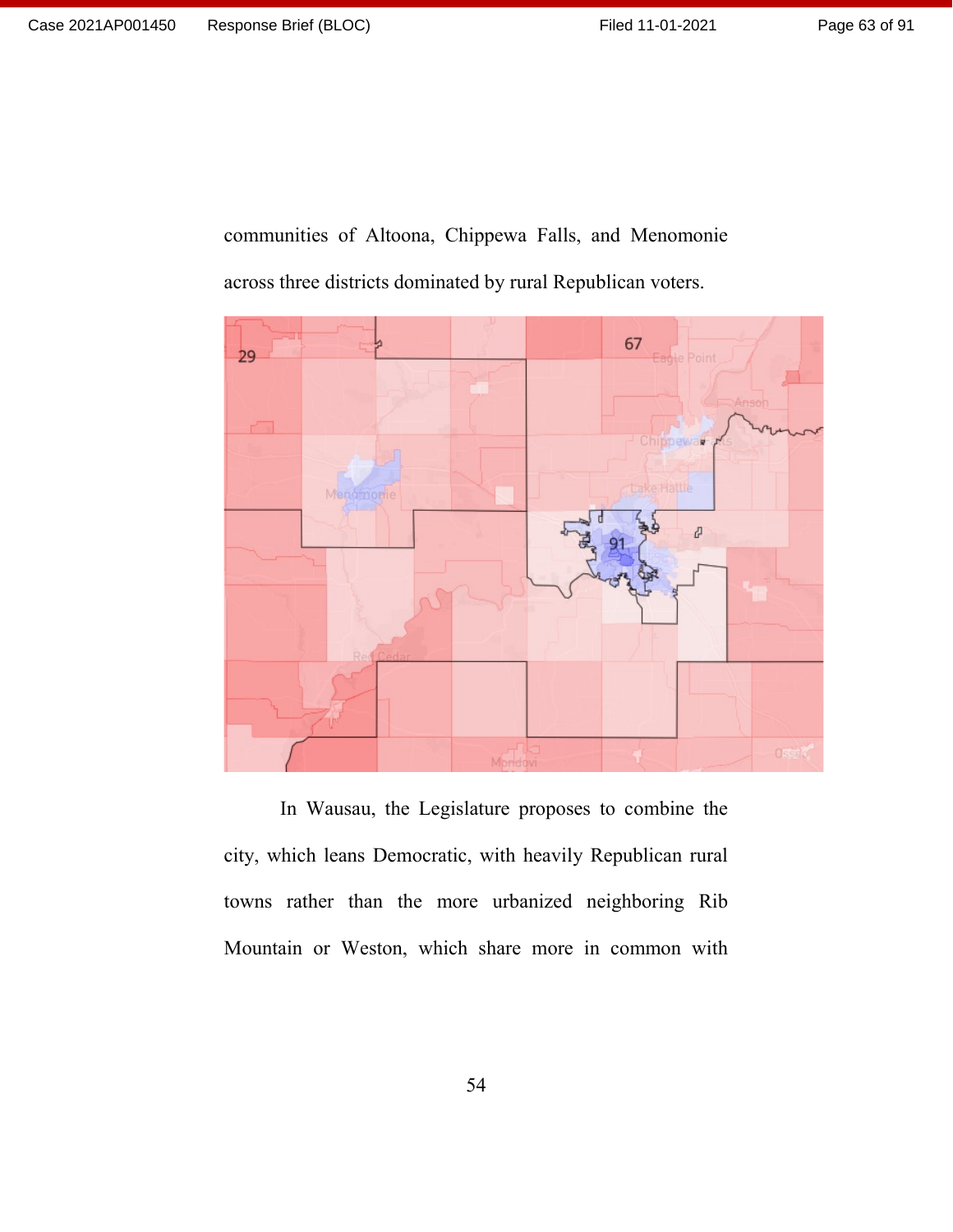Page 64 of 91

Wausau. The result is a district that favors Republicans, rather than a competitive seat that either party could win.



Racine's population exceeds the ideal district size by over 18,000 persons. The Legislature proposes packing Democratic voters in the city and needlessly splitting the city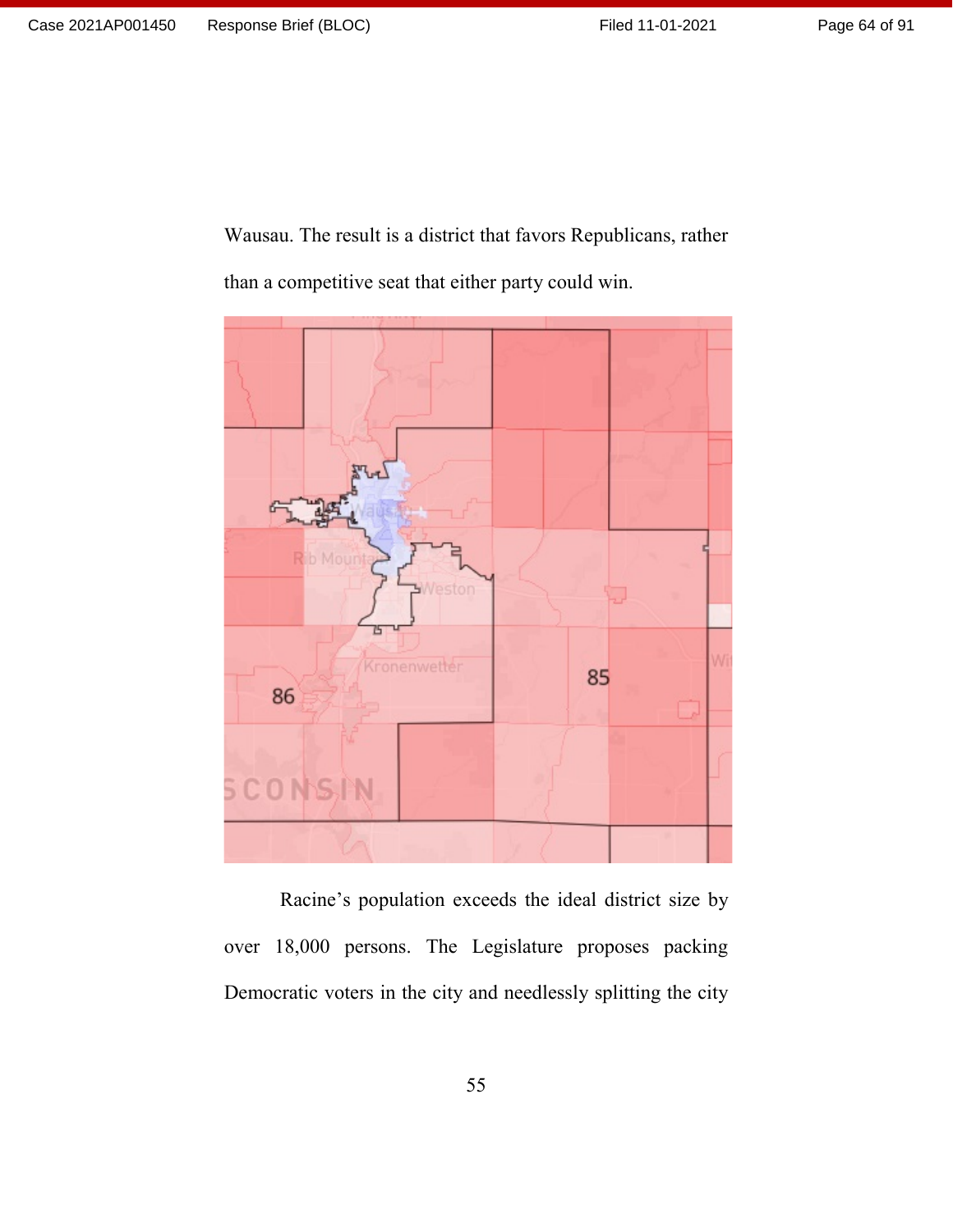across three assembly districts, with the effect of preventing the formation of a second Racine-based Democratic district (like the second Kenosha-based Democratic district) and instead submerging the cracked Democratic voters in a ruraldominated District 62. By cracking and packing, and by adopting excessive municipal splits, the Legislature proposes gerrymandering a Republican district into the area.

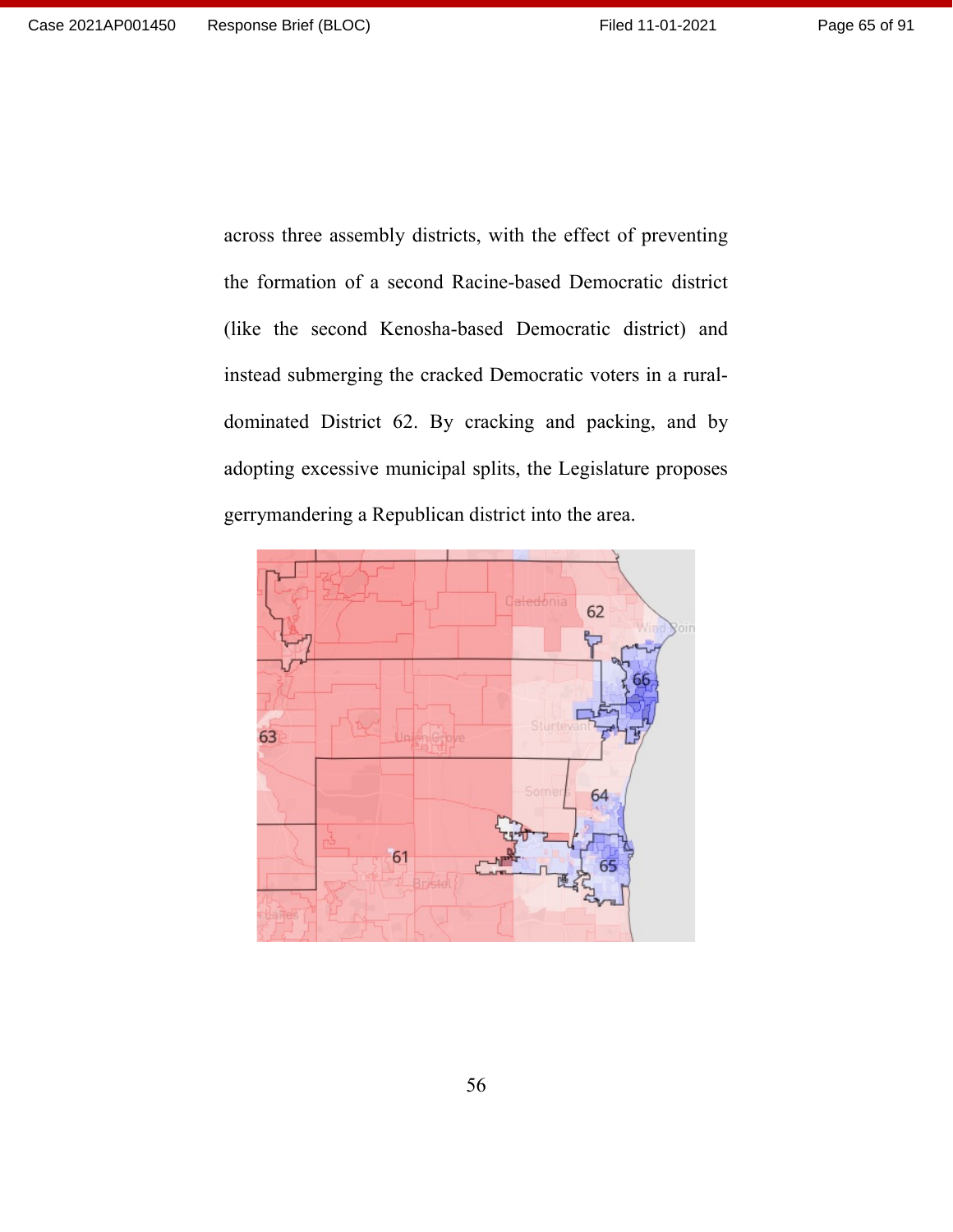The fact that Madison and Milwaukee contain many Democratic voters does not render the State consigned to an extreme Republican bias in the legislature. Nor does the Legislature's observation that "voters tend to live around likeminded voters" (Leg. Br. at 42) mean that the map this Court imposes will unavoidably skew in favor of the Republican Party. That results only from an intentional decision to cleave like-minded voters apart in order to silence their voices in the Legislature—or, as the Legislature, the Johnson Petitioners, and the Congressmen would have it, from an intentional decision by *this Court* to ignore the obvious.

As the Johnson Petitioners note (Pet'rs Br.at 29 n.3), courts have recognized that "Wisconsin's political geography, particularly the high concentration of Democratic voters in urban centers like Milwaukee and Madison, affords the Republican Party a natural, *but modest*, advantage in the districting process. *Gill v. Whitford*, 138 S. Ct. 1916, 1925-26,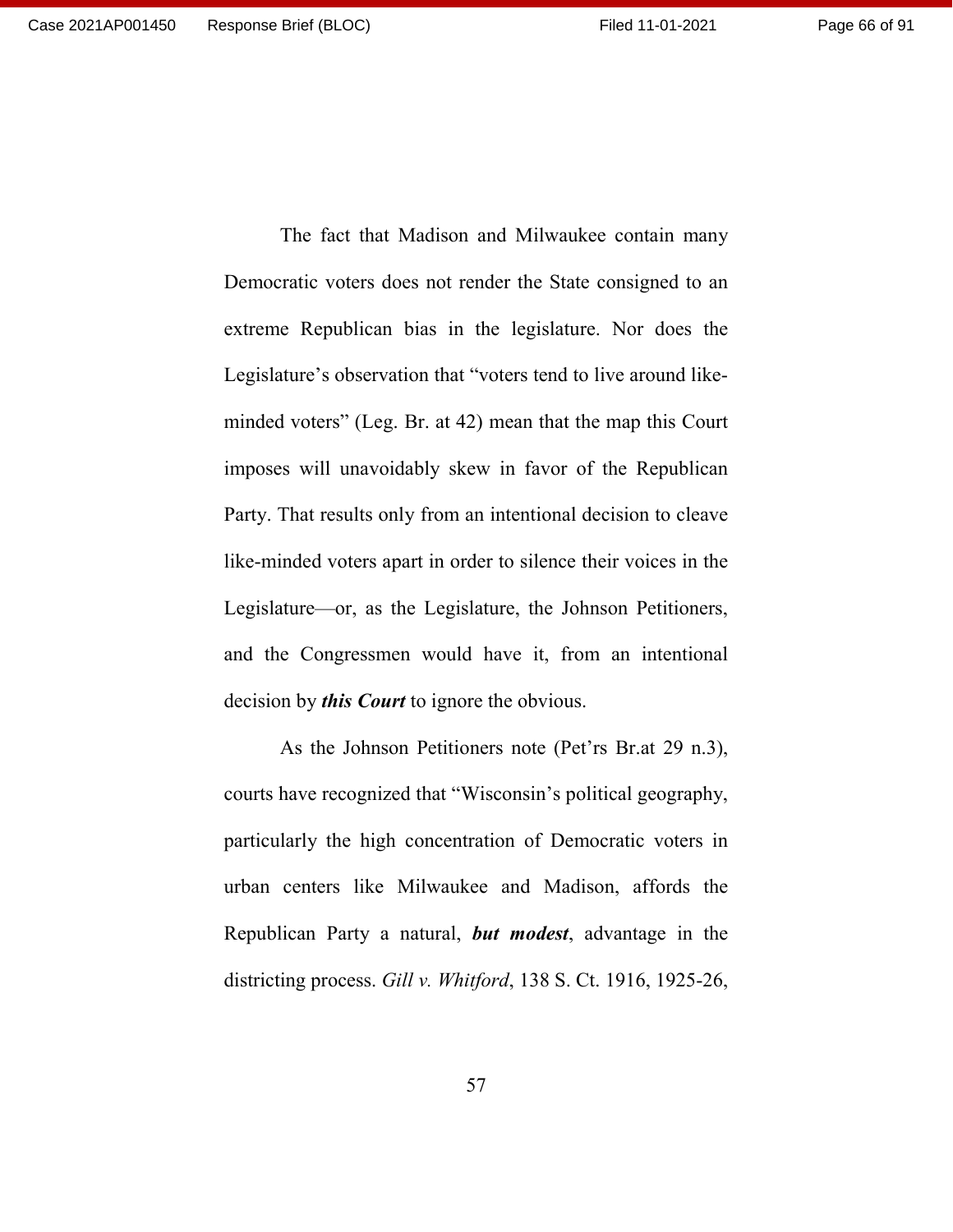Page 67 of 91

(2018)" (quotation marks omitted) (emphasis added). This is true. But the key word is *modest*. Political geography is not why President Biden would have carried just 35 of 99 districts in the Legislature's proposed SB621 despite prevailing in the popular statewide vote 49.5% to 48.8%. The Legislature's manipulation of district lines—largely *outside* of Madison and Milwaukee—is the cause, and it results in a windfall of more than 10 seats for Republicans. That windfall comes at the expense of *citizens*, whose right to political expression and association should not be made—certainly not by this *Court* to depend upon the viewpoints they express through their ballot. *See* Wis. Const. art. I, § 1 (governmental power comes from "the consent of the governed"); *id.* art. I, § 3 ("Every person may freely speak ... and no laws shall be passed to ... abridge the liberty of speech").

This Court cannot decline to assess the partisan implications of the maps it considers and adopts because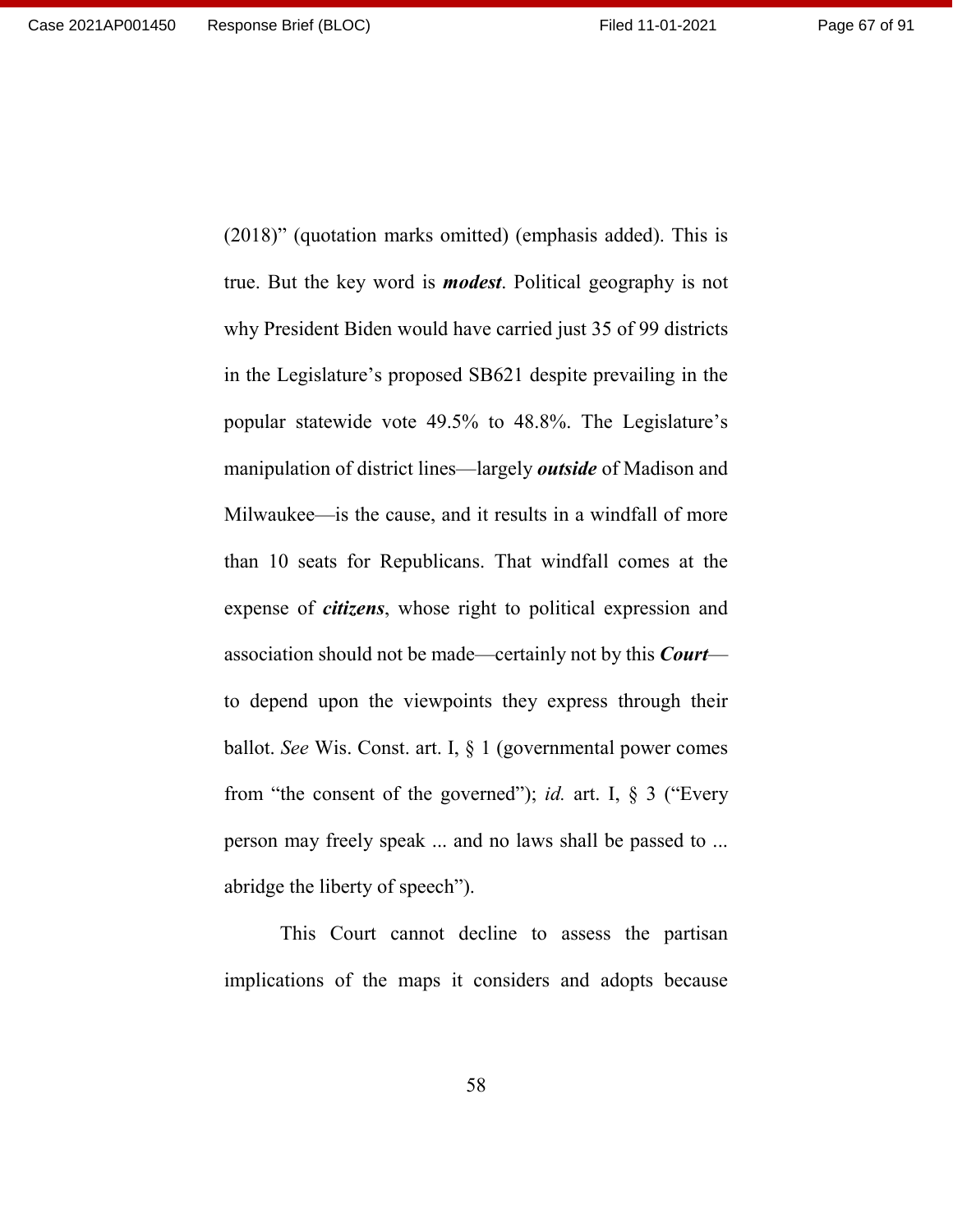political geography or the nature of a single-member district system makes exact congruence with Wisconsinites' political views impossible. Rather, this Court is obligated to ensure the maps it imposes adhere to the confines of Article 1, § 22, lest the Court fail to ensure the "maintenance of free government," *id.*, which "deriv[es its] powers from the consent of the governed," *id.* art. I, § 1. The State's political geography is a fact relevant to this Court's consideration, but it is not an excuse to evade the duty to enforce the limits of the Wisconsin Constitution.

## **C. This Court Is Capable of Distinguishing Between Extreme Partisan Gerrymanders and Just, Moderate, and Temperate Maps.**

This Court is capable of distinguishing between extreme partisan gerrymanders and just, moderate, temperate maps that accord with fundamental principles of democracy, as the Wisconsin Constitution requires. The Legislature and the Johnson Petitioners contend, citing *Rucho*, that there are no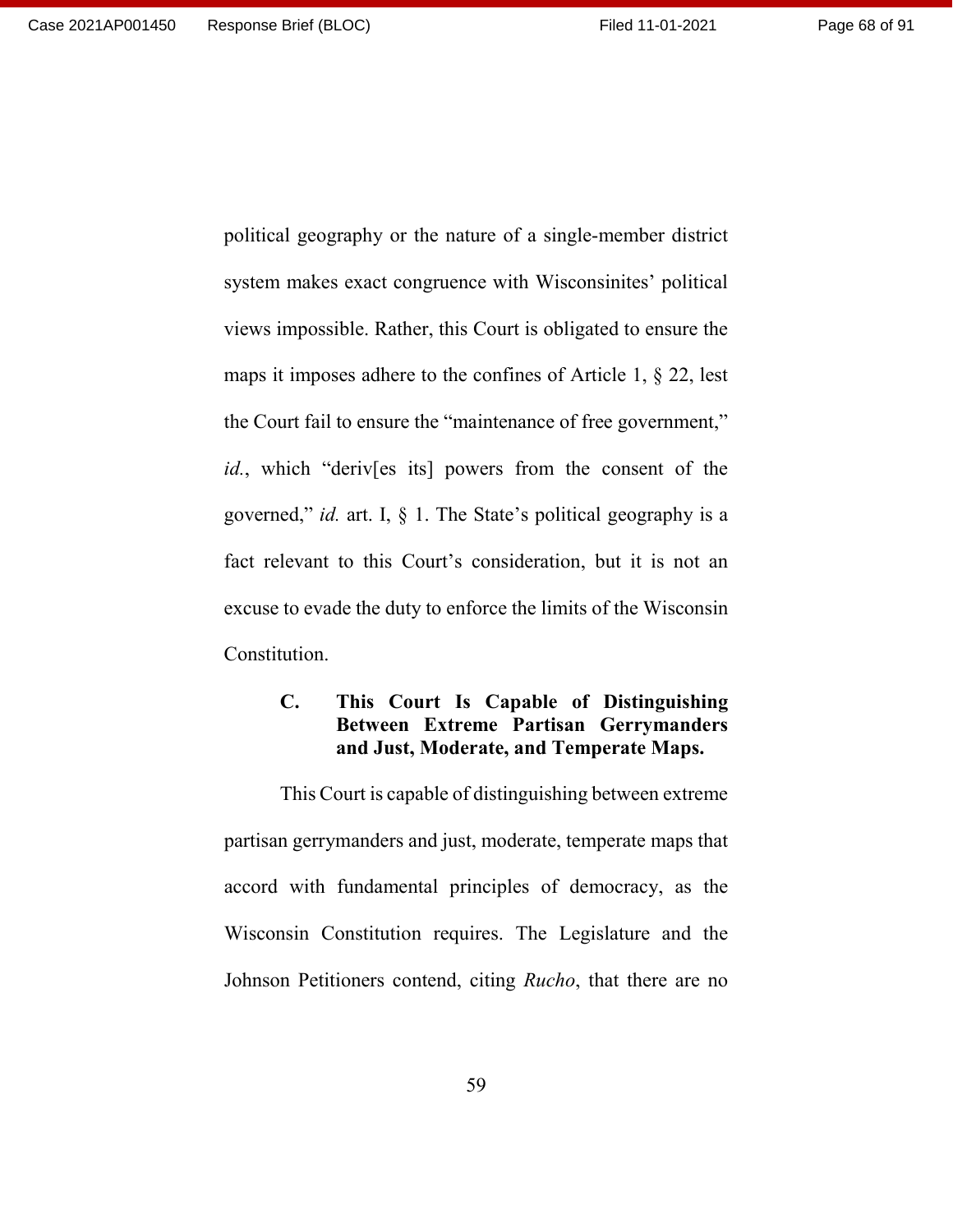judicially manageable standards to adjudicate a partisan gerrymandering claim, and that "[i]mportantly, 'fairness' is not a component of any state or federal equal protection analysis." (Leg. Br. at 41) But *Rucho* made clear that this was because *federal* law failed to provide courts the authority or standards by which to separate an unlawful gerrymander from a lawful plan. The Court said so expressly: "Provisions in state statutes and state constitutions can provide standards and guidance for state courts to apply." *Rucho*, 139 S. Ct. at 2507.

The Pennsylvania Supreme Court found such standards and guidance in the "free and equal elections" clause of its state constitution. *League of Women Voters v. Commonwealth*, 178 A.3d 737 (Pa. 2018). In North Carolina, a three-judge court found such standards and guidance in the state constitutional guarantee that "[a]ll elections shall be free," N.C. Const. art. I, § 10, the Equal Protection Clause, art. I, § 19, Freedom of Speech Clause, *id.* art. I, § 12, and the Freedom of Assembly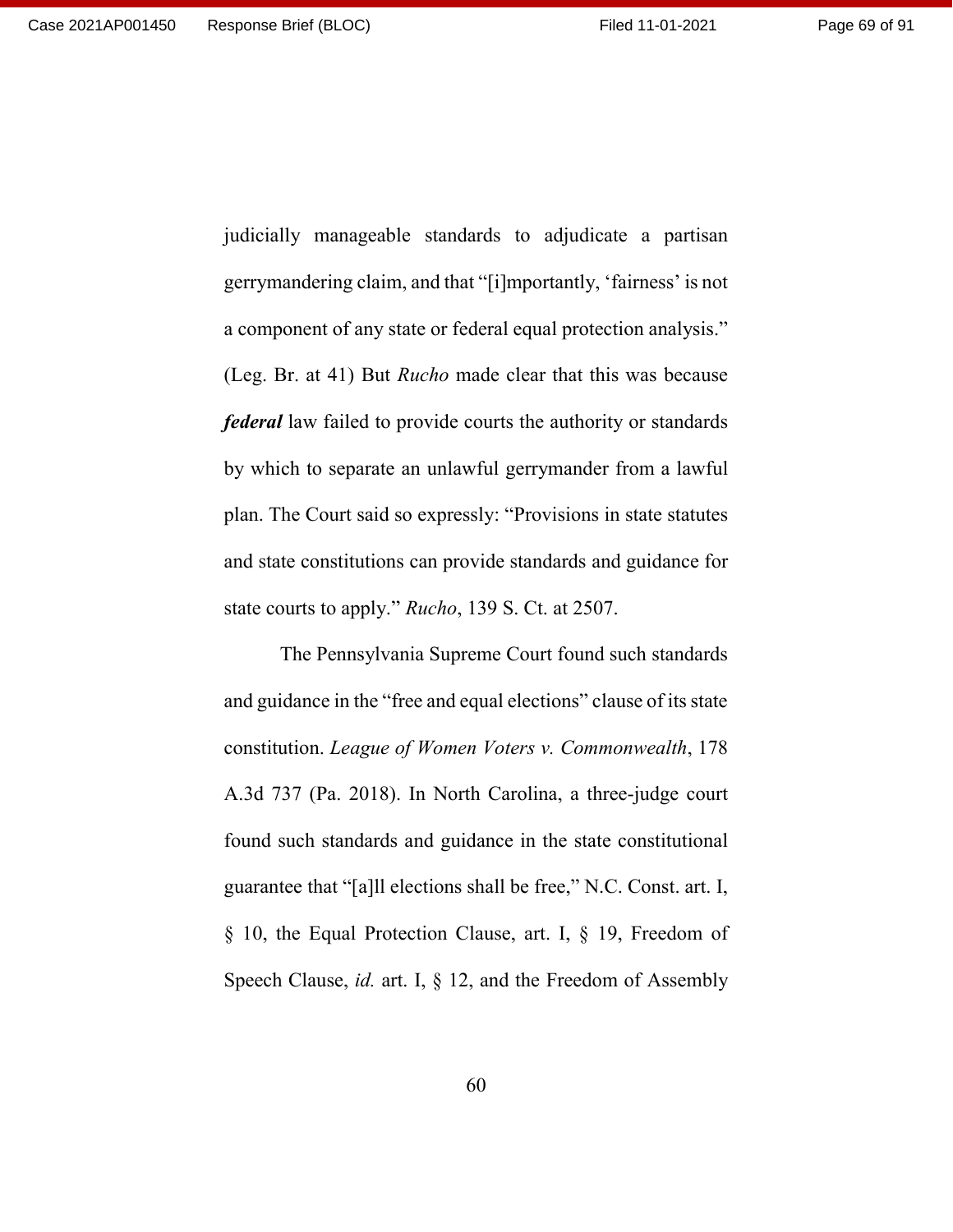Clause, *id.* art. I, § 14. As the North Carolina Supreme Court

reasoned:

In the context of the constitutional guarantee that elections must be conducted freely and honestly to ascertain, fairly and truthfully, the will of the People, these clauses provide significant constraints against governmental conduct that disfavors certain groups of voters or creates barriers to the free ascertainment and expression of the will of the People.

*Common Cause v. Lewis*, No. 18 CVS 014001, 2019 WL 4569584, at \*2 (N.C. Sup. Ct. Sept. 3, 2019). Article I, sections 1 and 22 of the Wisconsin Constitution likewise provide that standard and guidance.

As the maps above illustrate, it is not particularly difficult to ascertain features of a districting plan that are designed to obtain excessive partisan power. This Court will be presented with an array of proposals from the parties, who will no doubt endeavor to satisfy the traditional districting criteria. The parties can accompany those plans with a range of election data from past statewide elections, "reconstituted" to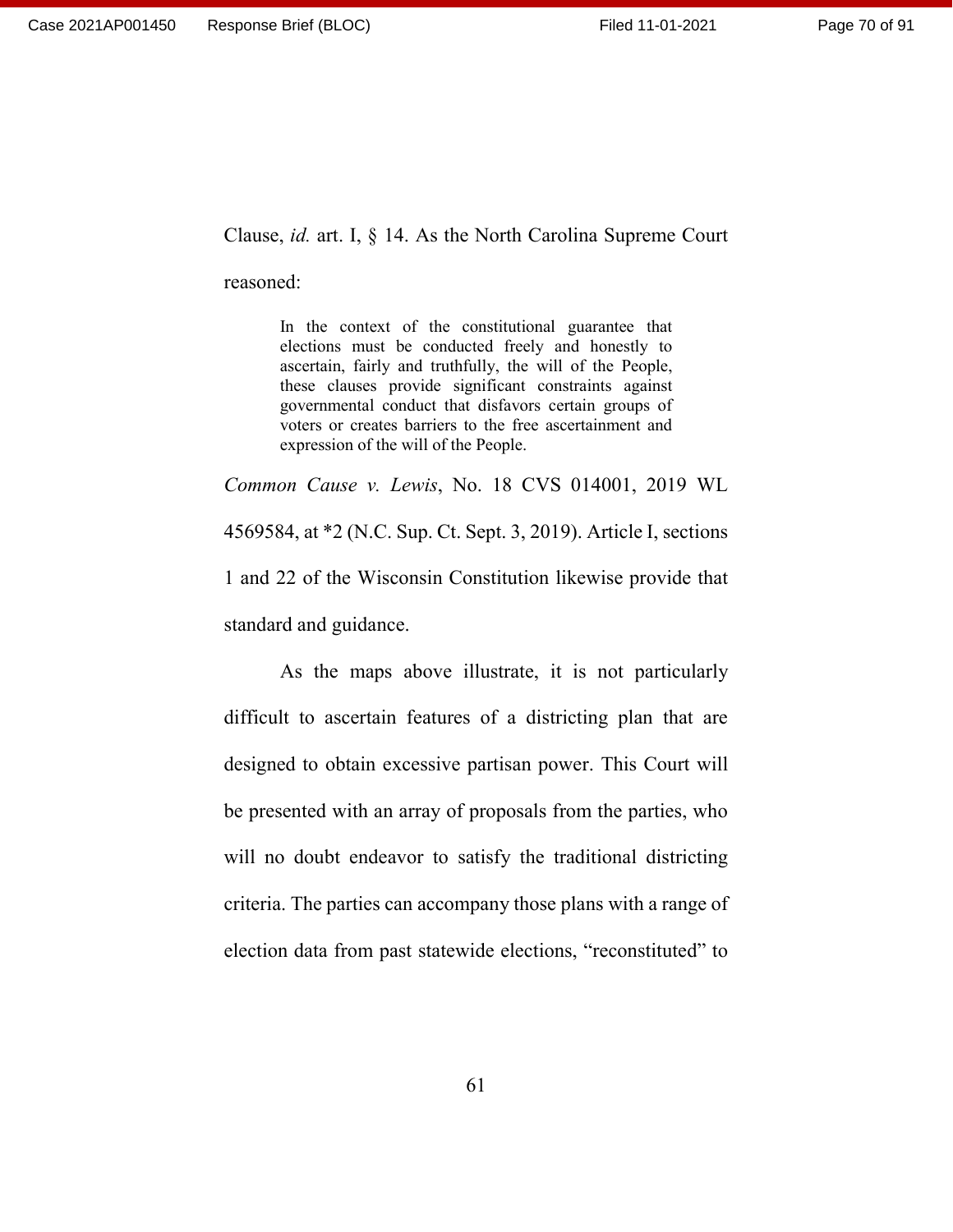Page 71 of 91

show how the candidates fared in the various proposed districts. The parties can also provide analysis using a range of accepted methods of measuring partisan fairness or symmetry.<sup>[17](#page-70-0)</sup> The Johnson Petitioners call these metrics "impressive-sounding statistical terms" named to provide "an air of authority." (Pet'rs Br. at 32) We call them "evidence," which this Court is equipped to weigh and probe. Those metrics may guide the Court. Or the Court can simply compare the maps before it. Those maps will likely be reasonably comparable on the various traditional districting criteria. But some will have an extreme Republican skew, while others will

<span id="page-70-0"></span><sup>&</sup>lt;sup>17</sup> PlanScore, a tool offered by Campaign Legal Center, permits plans to be uploaded and scored using a range of measures of partisan fairness. The site also provides those metrics for historical plans to provide a comparison to current plans and proposals. *See*  [www.planscore.campaignlegal.org.](http://www.planscore.campaignlegal.org/)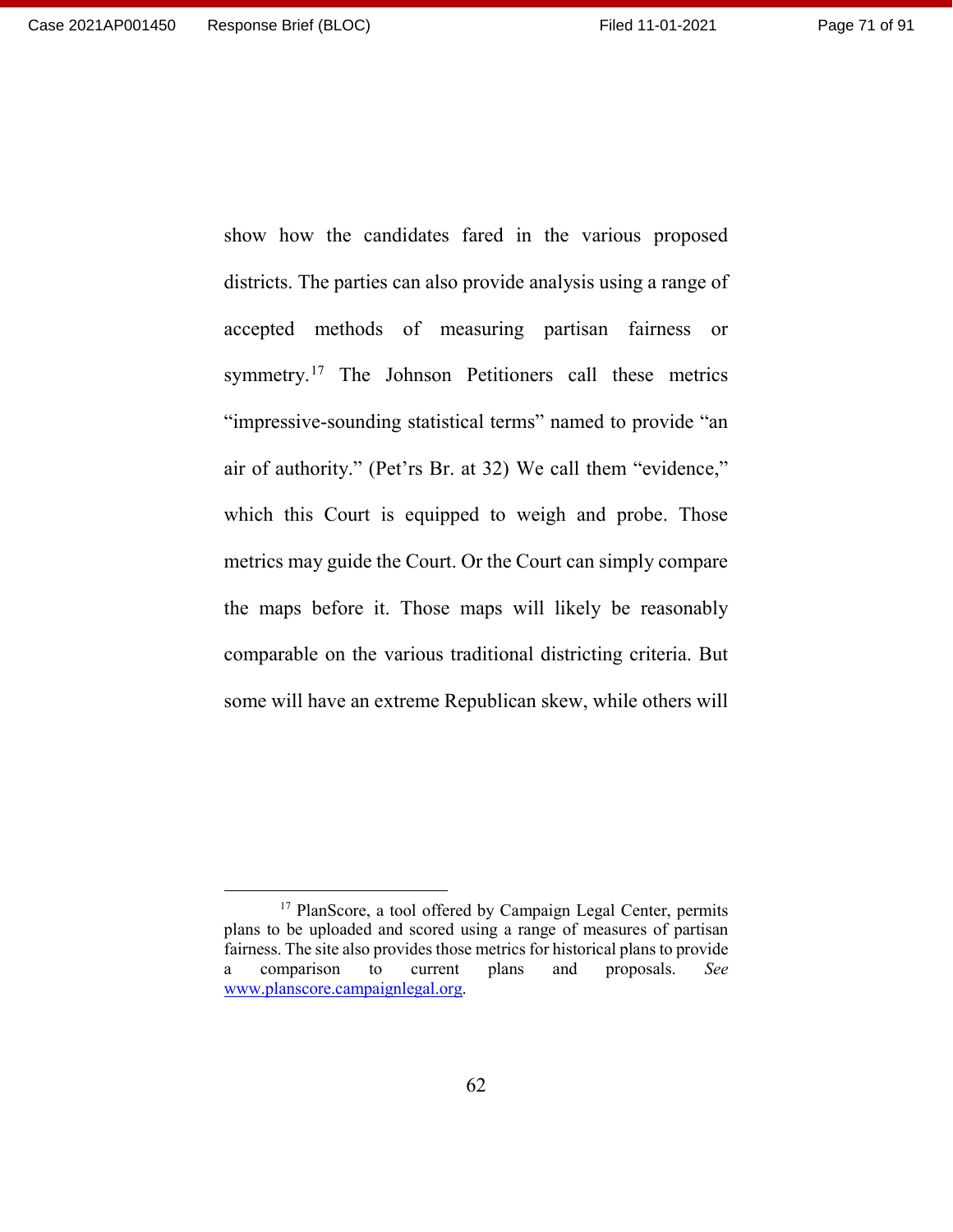have a modest Republican skew. Surely the Court is capable of deciphering between the two.

The Legislature should give this Court more credit. There is nothing judicially unmanageable about comparing plans and picking one—or drawing one—that does not afford an extreme advantage to one political party. And while the Legislature mocks "fairness" as foreign to our law (Leg. Br. at 41), it is a central concept in the Constitution's guarantee of "free government." Wis. Const. art. I, § 22.

This Court is capable of identifying—and rejecting—an extreme partisan gerrymander in imposing districting plans that will determine the structure of our democracy for the next decade.

## **D. The Court's Remedial Authority Is Not Limited to Equalizing Population.**

The Court's remedial authority is not limited to equalizing population. The Legislature and Congressmen contend that the sole claim before the Court is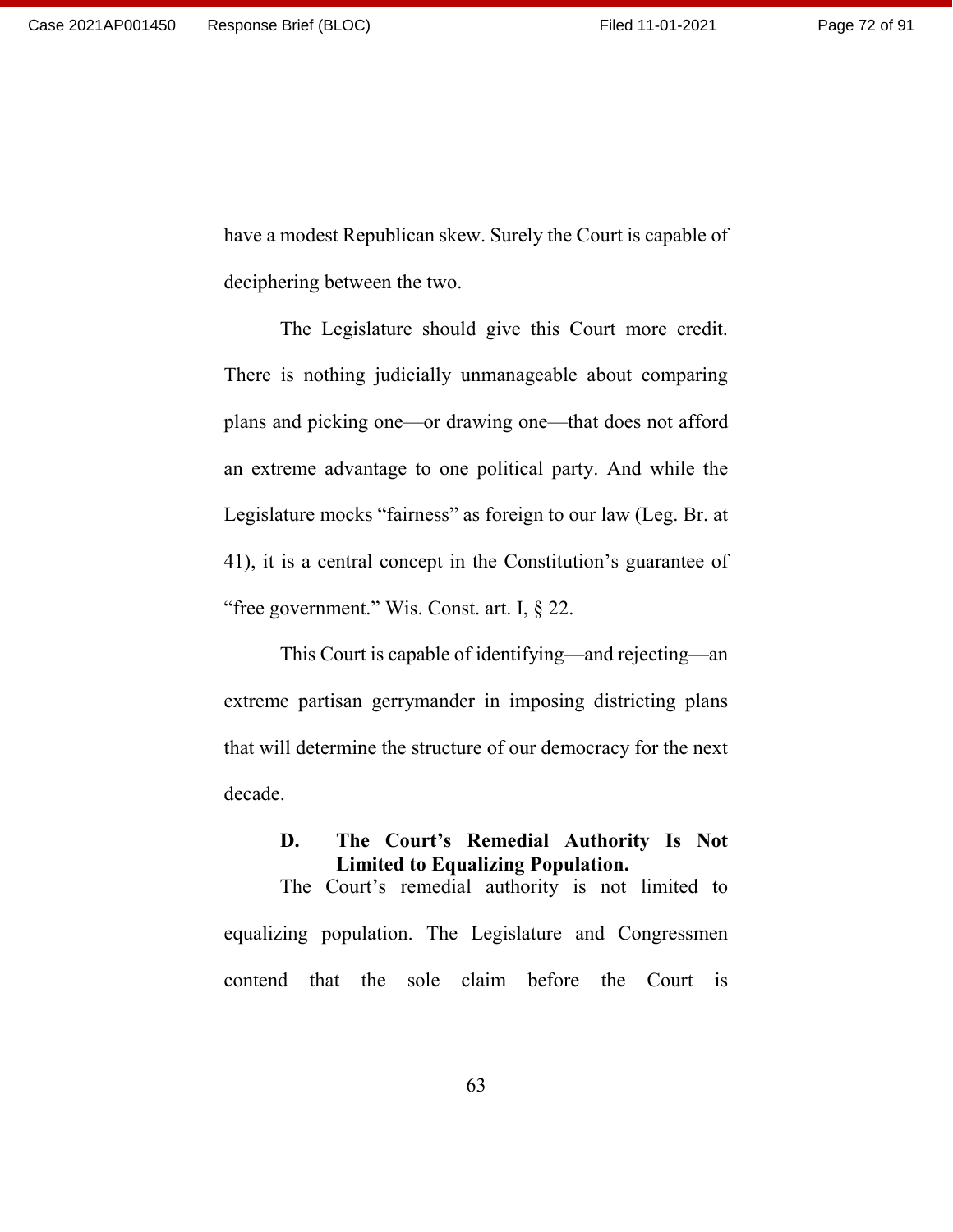malapportionment, and thus this Court may address only the malapportionment. (Congressmen Br. at 23; Leg. Br. at 43) These arguments are mistaken.

*First*, malapportionment is not the only legal claim before the Court. Rather, the parties also allege a violation of Article IV, Section 3—the obligation to apportion "anew" each decade. The plain text of this obligation is different from the obligation to equalize population, and a violation of this provision is remedied by the Court districting "anew" and consistent with the limits Article 1, § 22 places on this Court's actions.

**Second**, there are innumerable ways to equalize population among districts. If the Court can consider *only* population equality, and nothing else, then the Court's remedial power would be unconstrained. It would also equalize population to draw thin spaghetti-shaped districts out from Madison and Milwaukee and into rural Wisconsin. But doing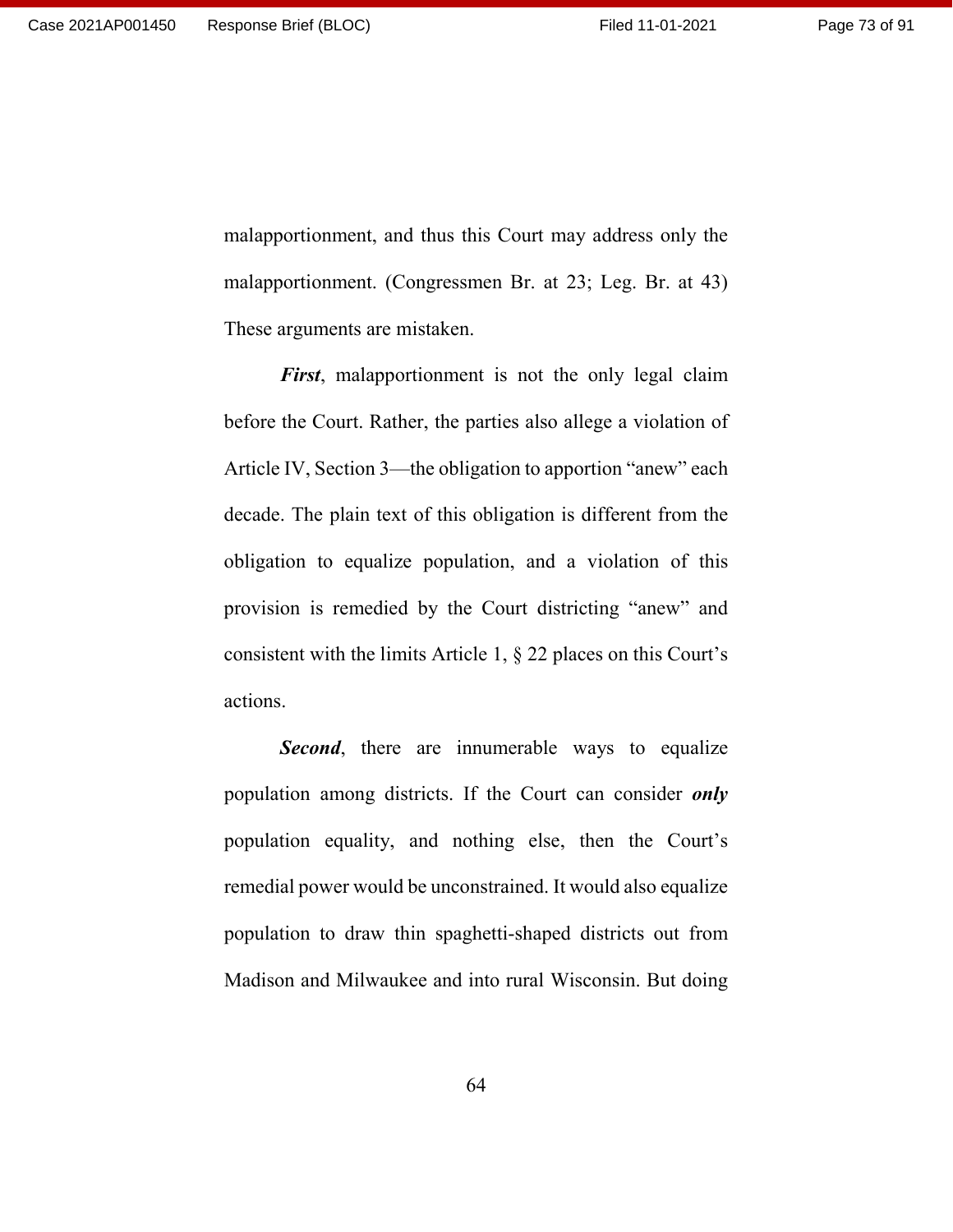blinded itself to the political data while drawing the lines. Especially when this Court issues orders bearing on the structure of our democracy, its remedial power is constrained—regardless of the claims before it—by the obligation to maintain a "free government" through "a firm adherence to justice, moderation, temperance, frugality and virtue, and by frequent recurrence to fundamental principles." Wis. Const. art. I, § 22. This Court is powerless to issue a remedy that independently violates the Wisconsin Constitution, regardless of the nature of the claim before it. The Court can adhere to that constraint only by opening its eyes to the facts before it, not blinding itself to them.

so would result in a *Democratic* gerrymander, even if the Court

**IV. ANY LITIGATION PROCESS MUST ALLOW FOR DEVELOPING EVIDENCE, HOLDING A TRIAL, AND ISSUING AN APPORTIONMENT PLAN BY JANUARY 21, 2022.**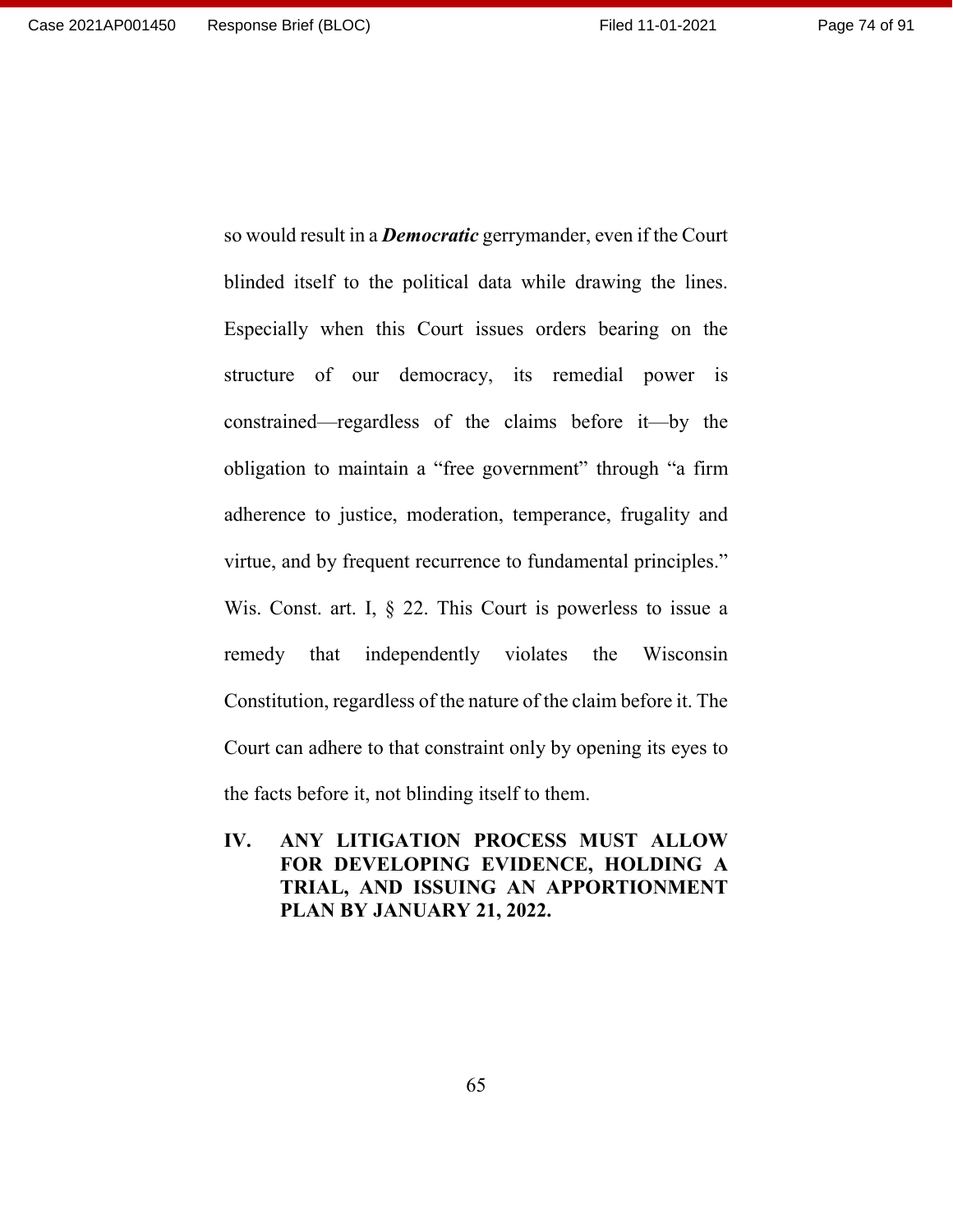The BLOC Petitioners' original brief detailed a process consistent with previous apportionment cases and proposed deadlines to ensure timely adoption of new maps. [18](#page-74-0) The BLOC Petitioners' proposed schedule is reasonable, practical, allows for full presentation of evidence and argument, and does not deprive any party of the opportunity for future appellate review. The Court should adopt the proposed plan.

## **A. This Case Requires a Trial and Full Pre-trial Discovery.**

The Johnson Petitioners, Legislature, and Congressmen would give short shrift to the adversarial process and eliminate a critical element in apportionment litigation: trials.

Trials have been an element in all recent Wisconsin apportionment proceedings. *See Whitford v. Gill*, 218 F. Supp. 3d 837 (W.D. Wis. 2016) (four-day trial on unlawful partisan

<span id="page-74-0"></span><sup>&</sup>lt;sup>18</sup> Many parties echo the BLOC Petitioners' request for the Court to identify the relevant districting criteria it will be considering, including the Legislature. (*See* Leg. Br. at 44.)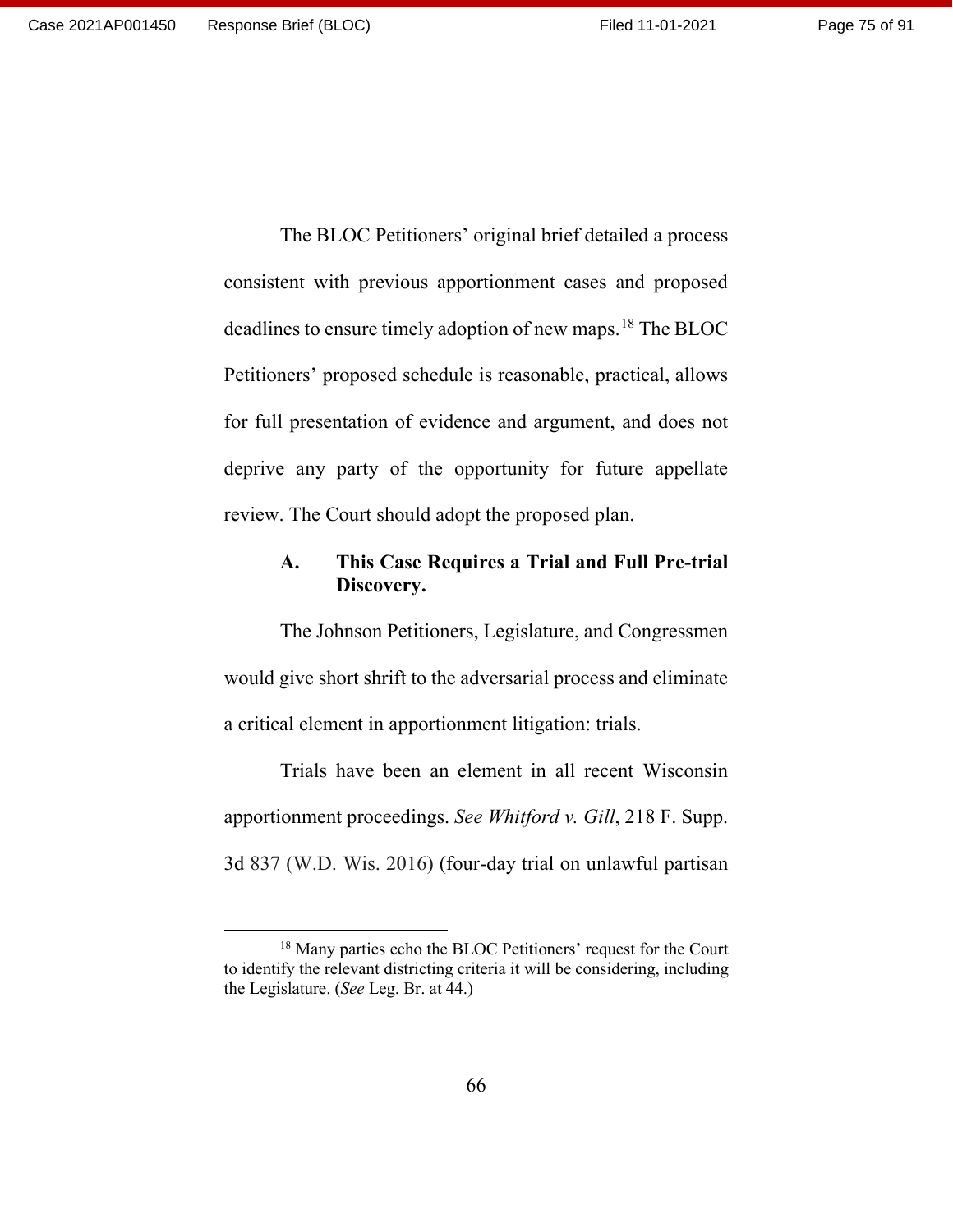Page 76 of 91

gerrymander of Wisconsin's existing legislative districts); *Baldus*, 849 F. Supp. 2d 840 (two-day trial on constitutionality of Milwaukee area assembly districts); *Baumgart*, 2002 WL 34127471 (two-day districting trial); *Prosser*, 793 F. Supp. 859 (two-day districting evidentiary hearing). This Court previously recognized that any apportionment procedure should include "at a minimum, deadlines for the development and submission of proposed plans, *some form of factfinding (if not a full-scale trial)*, legal briefing, public hearing, and decision." *Jensen*, 2002 WI 13, ¶20 (emphasis added). There is no reason to stray from the trial formula.

The parties and the Court need to understand the underlying algorithms and metrics used to draw a proposed map. This requires a trial. During trial, experts will be crossexamined and the Court can pose its own questions to those experts. That provides the Court a first-hand opportunity to weigh—and compare—each expert's methodology and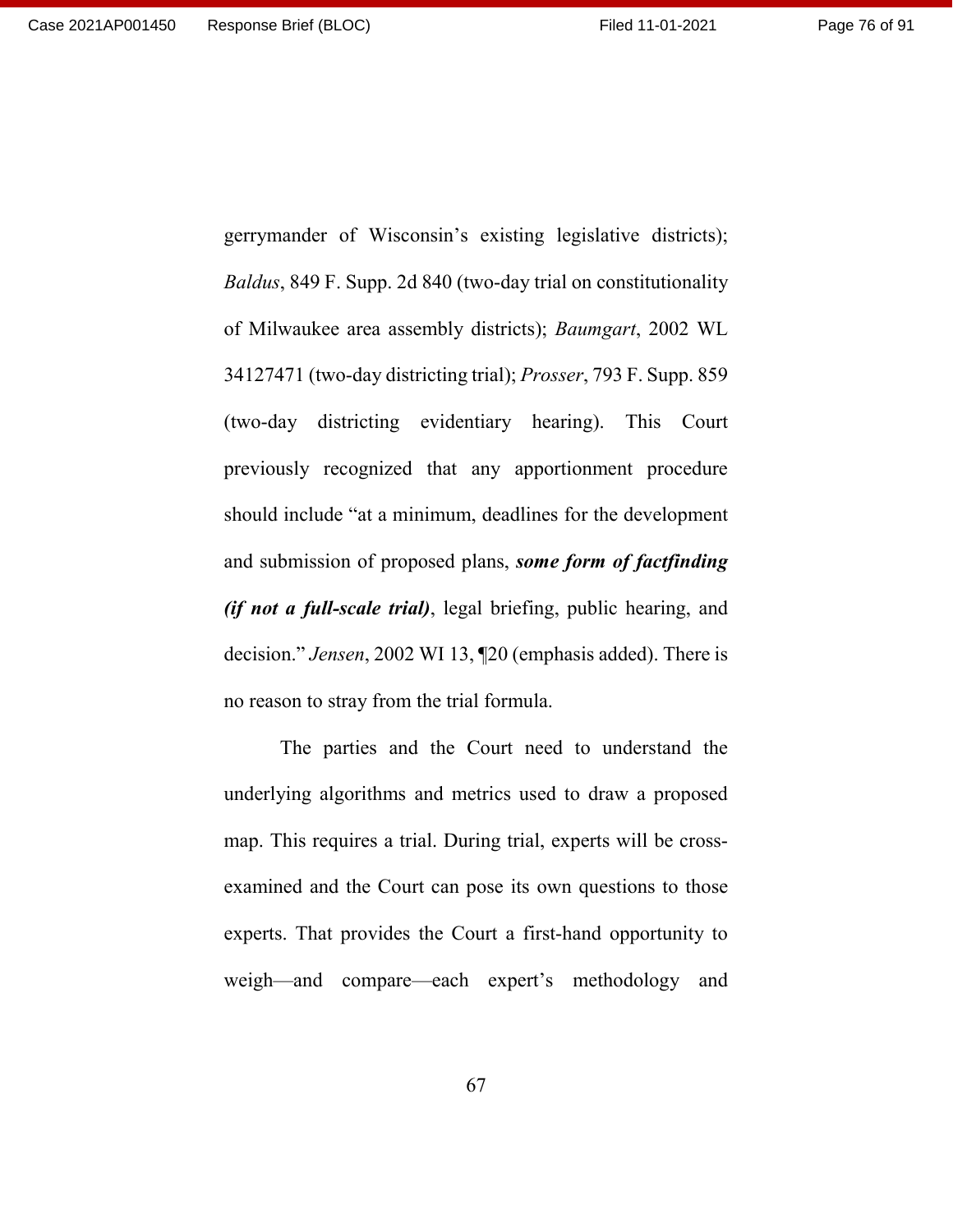credibility. Yet the Congressmen argue a trial is unnecessary. (Congressmen Br. at 25-29) The Legislature and the Johnson Petitioners seem to believe that, at most, a very limited evidentiary hearing would suffice. (Leg. Br. at 45; Johnson Pet'rs Br. at 33) The procedure proposed by the Johnson Petitioners, Legislature, and Congressmen would contravene the standard practice for apportionment litigation, and improperly deprive the parties and the Court the opportunity to fully test proposed maps through adversarial litigation. *See Wis. Legislature v. Palm*, 2020 WI 42, ¶254, 391 Wis. 2d 497, 942 N.W. 2d 900 (Hagedorn, J., dissenting) ("We risk serious error when we issue broad rulings based on legal rationales that have not been tested through the crucible of adversarial litigation.").

The need for a trial necessitates pre-trial depositions of experts and, if necessary, fact witnesses. Simply submitting maps with expert reports, and not subjecting anyone to cross-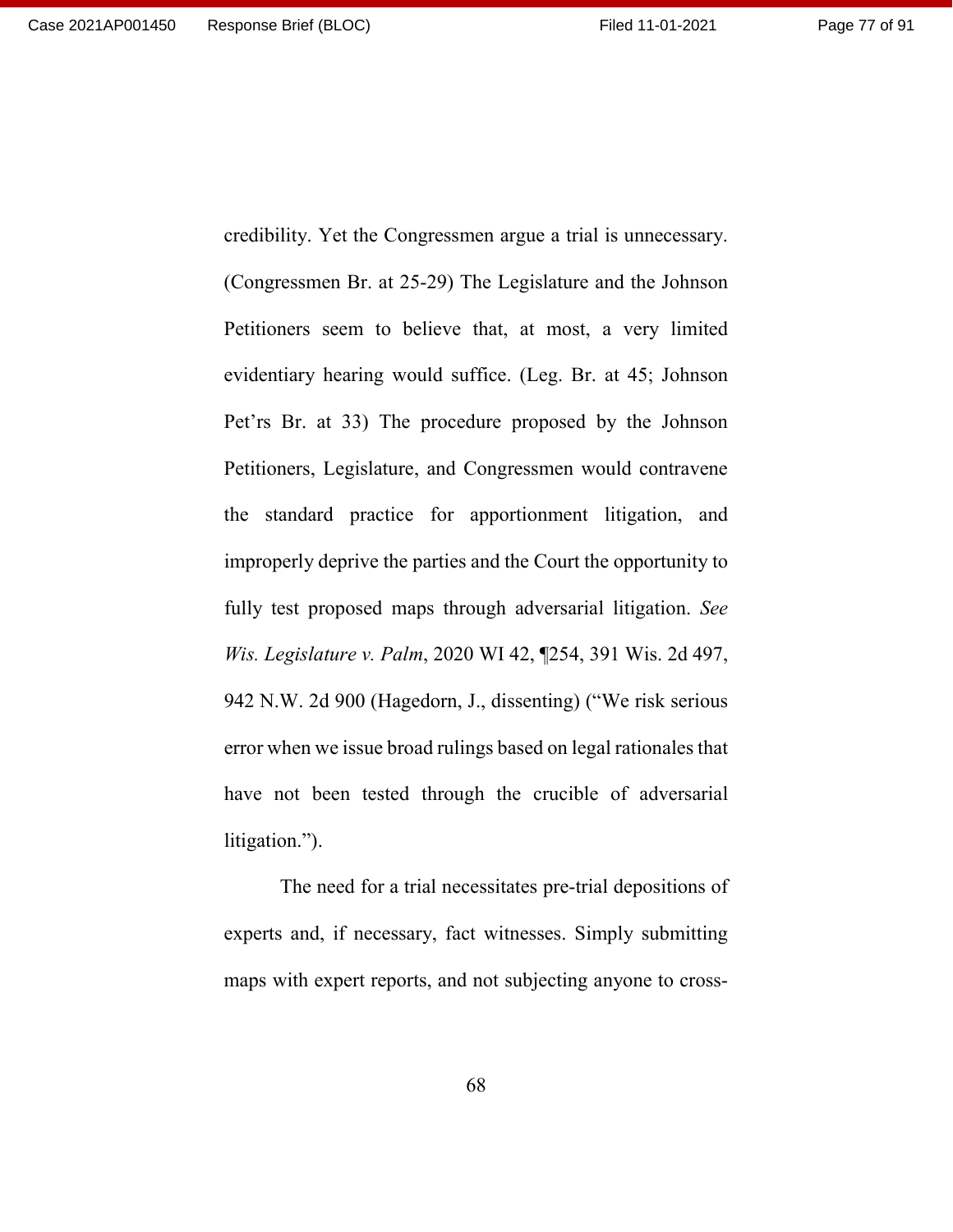examination, would be unheard of and would impede the Court's work. The Court and parties must know what criteria an expert used in drawing a particular map and if any additional criteria was used. Experts may weight certain factors more heavily than others in drawing a legislative map. For instance, if a map emphasizes core retention over compactness, the Court and parties must know to what extent that factor was prioritized and why. The only way to fully understand how an expert weighed those factors is through discovery and crossexamination.

## **B. The Legislature's Proposed Procedure is Unworkable.**

The Legislature's procedural suggestions (Leg. Br. at 43-46) are ill-conceived and inconsistent with *Growe* and *Jensen.* The Court should disregard the Legislature's proposed procedural timeline altogether.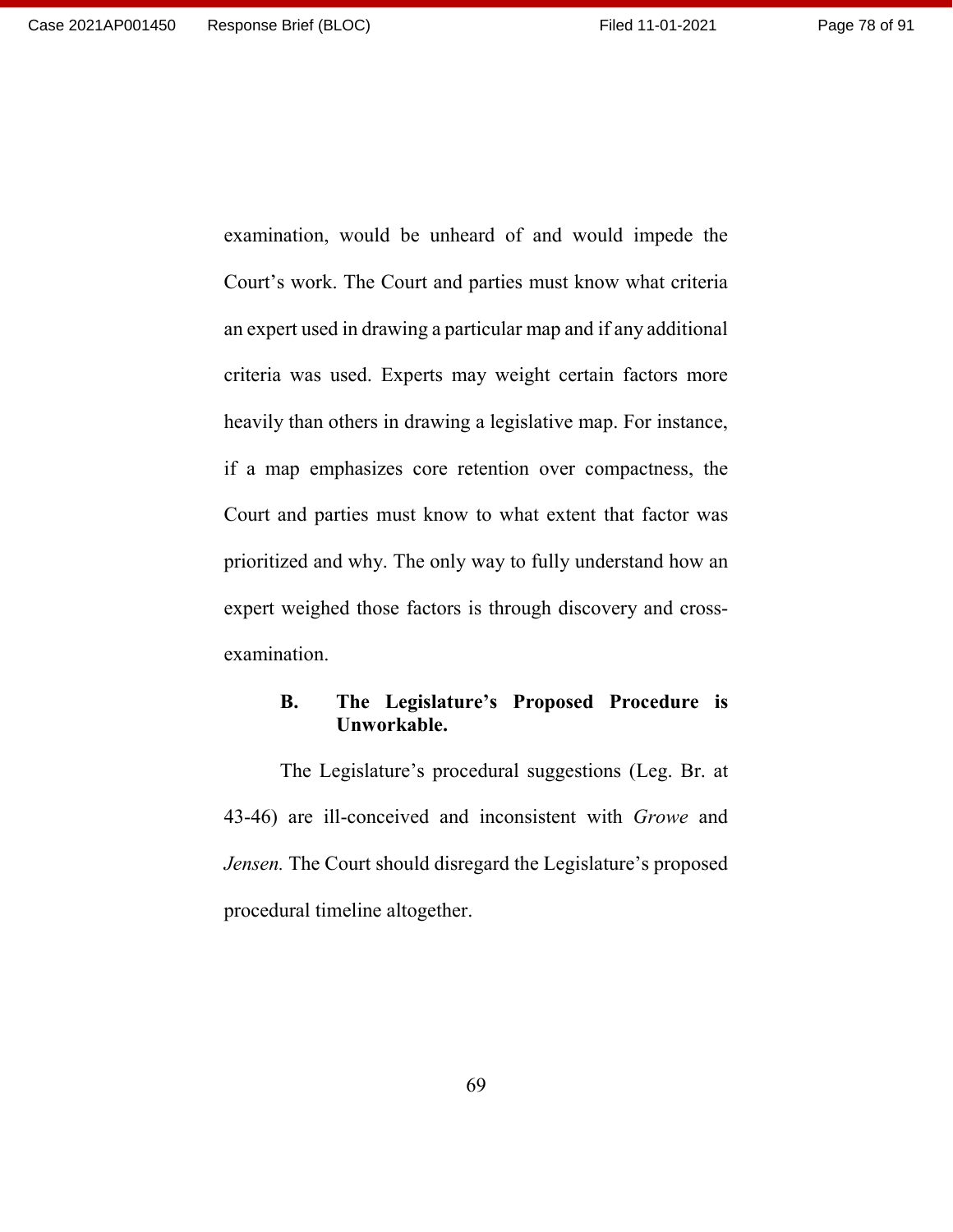this Court's maps are not subject to federal district court review. (Leg. Resp/ Letter Br. at 4) This premise overlooks the U.S. Supreme Court's express guidance in *Growe* that a district court must give state court plans legal effect, but that "federal court[s] [are] empowered to entertain … claims relating to legislative redistricting only to the extent those claims challenged the state court's plan." 507 U.S. at 36 (emphasis removed). As this Court previously acknowledged, "redistricting remains an inherently political and legislative not judicial—task. Courts called upon to perform redistricting are, of course, judicially legislating, that is, writing the law rather than interpreting it, which is not their usual—and usually not their proper—role." *Jensen*, 2002 WI 13, ¶10. Consequently, any decision by this Court is subject to review by a federal court. *See D.C. Ct. of Appeals v. Feldman*, 460 U.S. 462, 476-77 (1983).

The Legislature's plan is based on the incorrect premise

70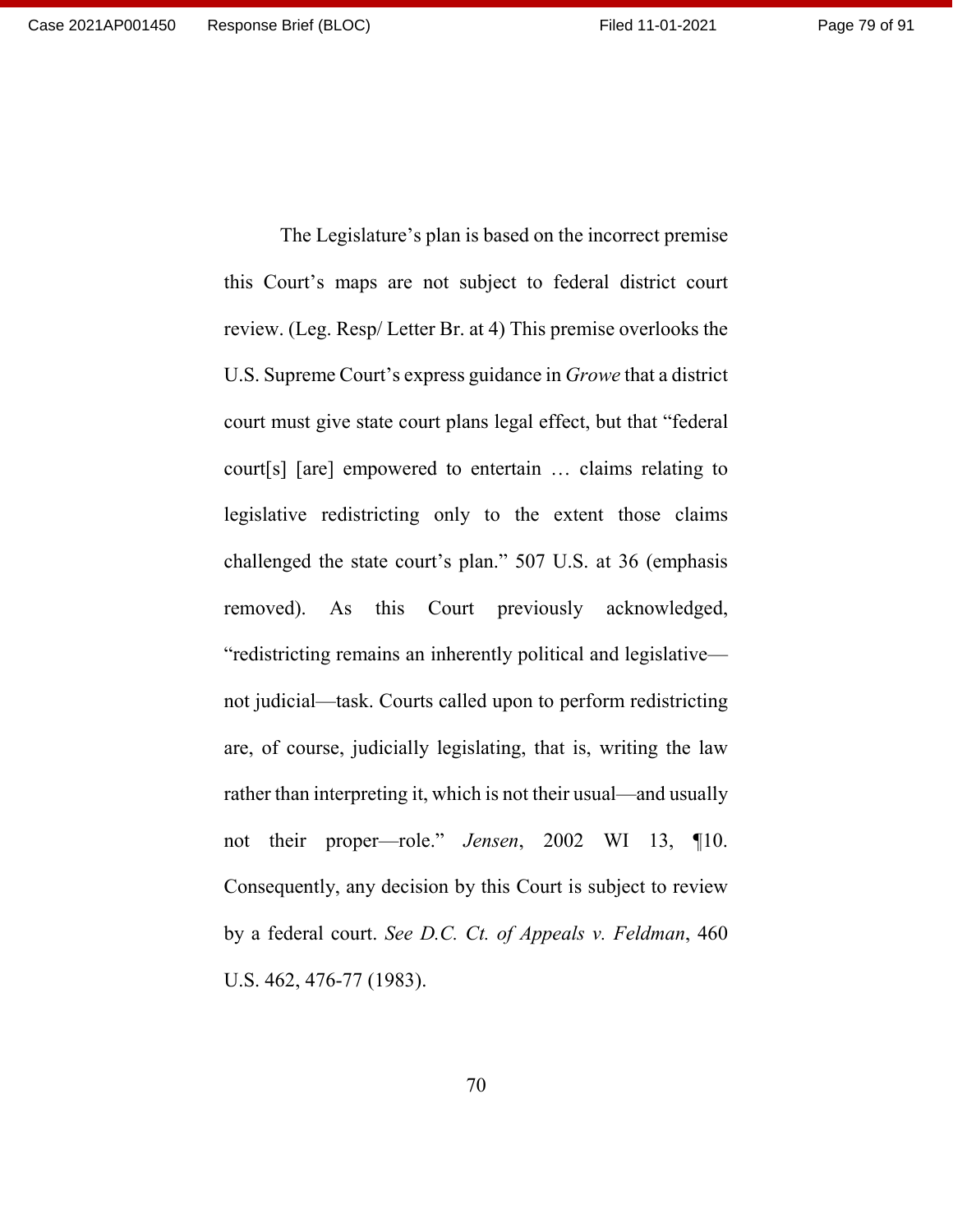jurisdiction almost twenty years ago is particularly instructive. *Jensen* acknowledged that "[a] redistricting plan adopted by this court—like one adopted by the legislature—would be subject to collateral federal court review for compliance with federal law." 2002 WI 13, ¶16. For that reason, the Court recognized, even "if the federal court were to stay its hand under *Growe* and wait for the outcome of this case, the likelihood of followup federal court review, and, therefore, continued uncertainty and delay remains." *Id.*, ¶20. The Court determined that adopting legislative maps "would necessarily put this case and any redistricting map it would produce on a collision course with the case now pending before the federal three-judge panel." *Id.*, ¶16. Recognizing the right of federal review, and in an effort to avoid undermining "principles of cooperative federalism and federal-state comity" the Court

The *Jensen* Court's decision declining original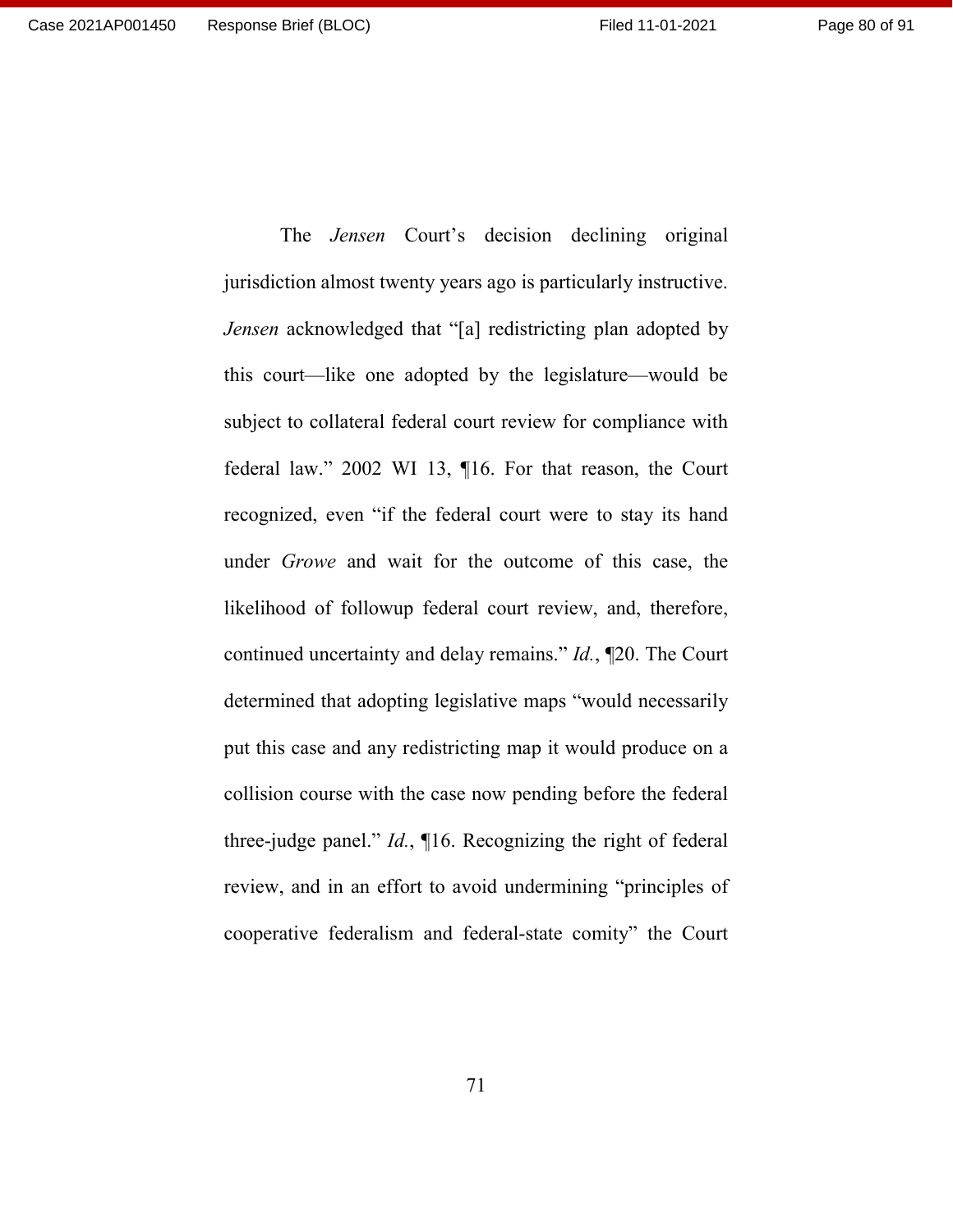declined to invoke original jurisdiction. *Id.*, ¶18 (footnote omitted).

Given that a decision by this Court is still subject to federal district court review, it is imperative that the Court set a trial schedule leading to adoption of a final apportionment plan by January 21, 2022. That allows the federal court to conduct a trial the week it has put aside, starting January 31, 2022, if necessary. The Legislature's suggestion that the Court issue a final decision by April 4, 2022 not only violates Wisconsin statutory deadlines that necessitate new maps earlier (BLOC Resp. Letter Br. at 3-5), but also would preclude any federal review and could lead to the federal panel enjoining this proceeding. Worse yet, delaying adoption of new maps could substantially disrupt the administration of upcoming elections, or even lead to a federal court invalidating maps *after* the fall 2022 election.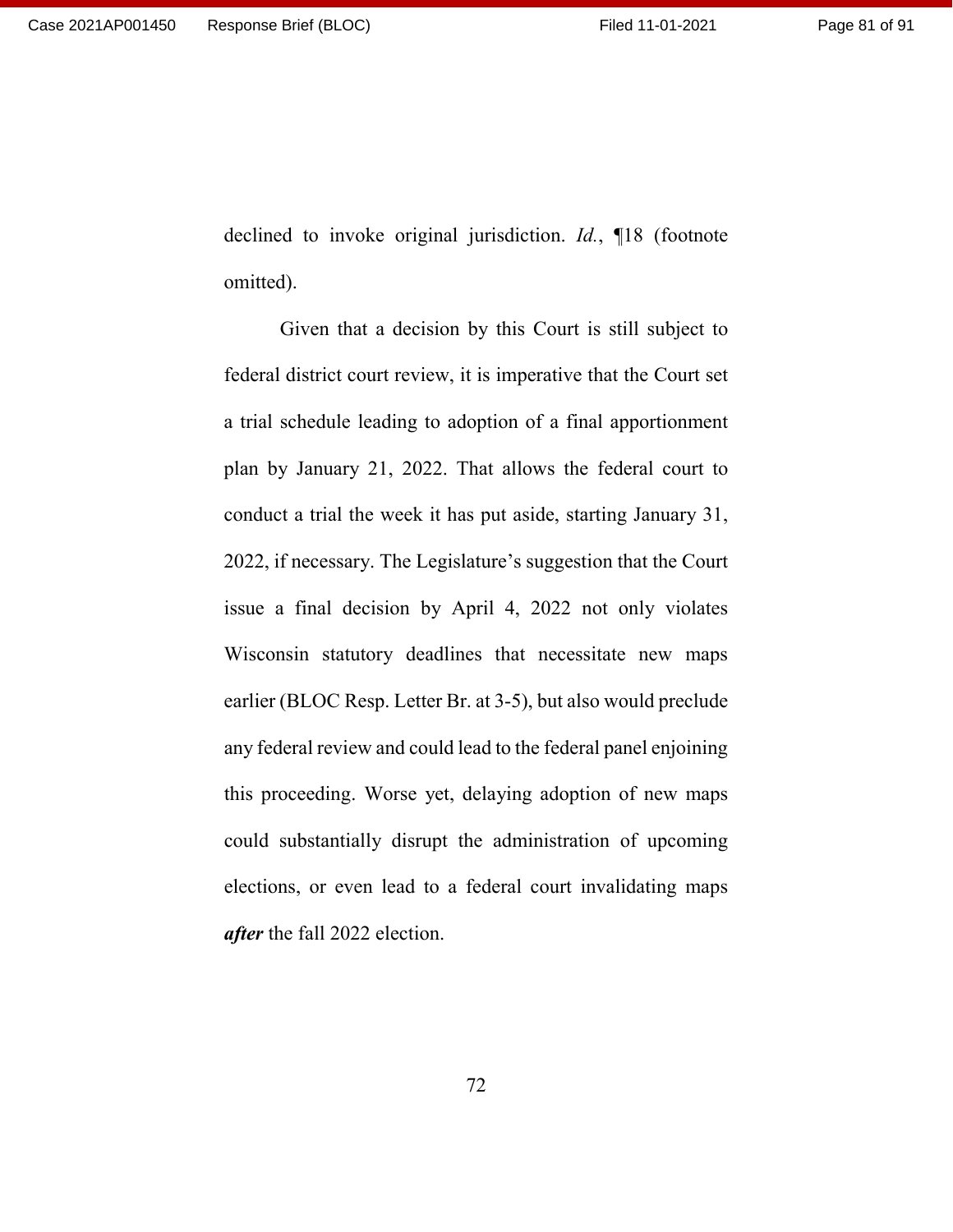# **C. The Court Should Not Appoint a Special Master.**

The Court should decline the wholly unnecessary suggestion of a special master.<sup>[19](#page-81-0)</sup> A special master would not aid the Court in any capacity, nor would it be a judicious use of the Court's time and resources.

The Hunter Petitioners suggest the Court appoint a special master "to evaluate the proposed maps and identify the submission that best complies with the prescribed criteria." (Hunter Br. at 32) The Hunter Petitioners also suggest soliciting submissions from the parties nominating potential special masters for this case. The Legislature and the Johnson Petitioners also briefly mention a special master or "referee" in their briefs, but provide no specifics of the special master's

<span id="page-81-0"></span><sup>&</sup>lt;sup>19</sup> In addition to being superfluous and unworkable, the proposal of a special master contravenes Wisconsin's public policy of avoiding a single factfinder in apportionment litigation. Wis. Stat. § 751.035(1).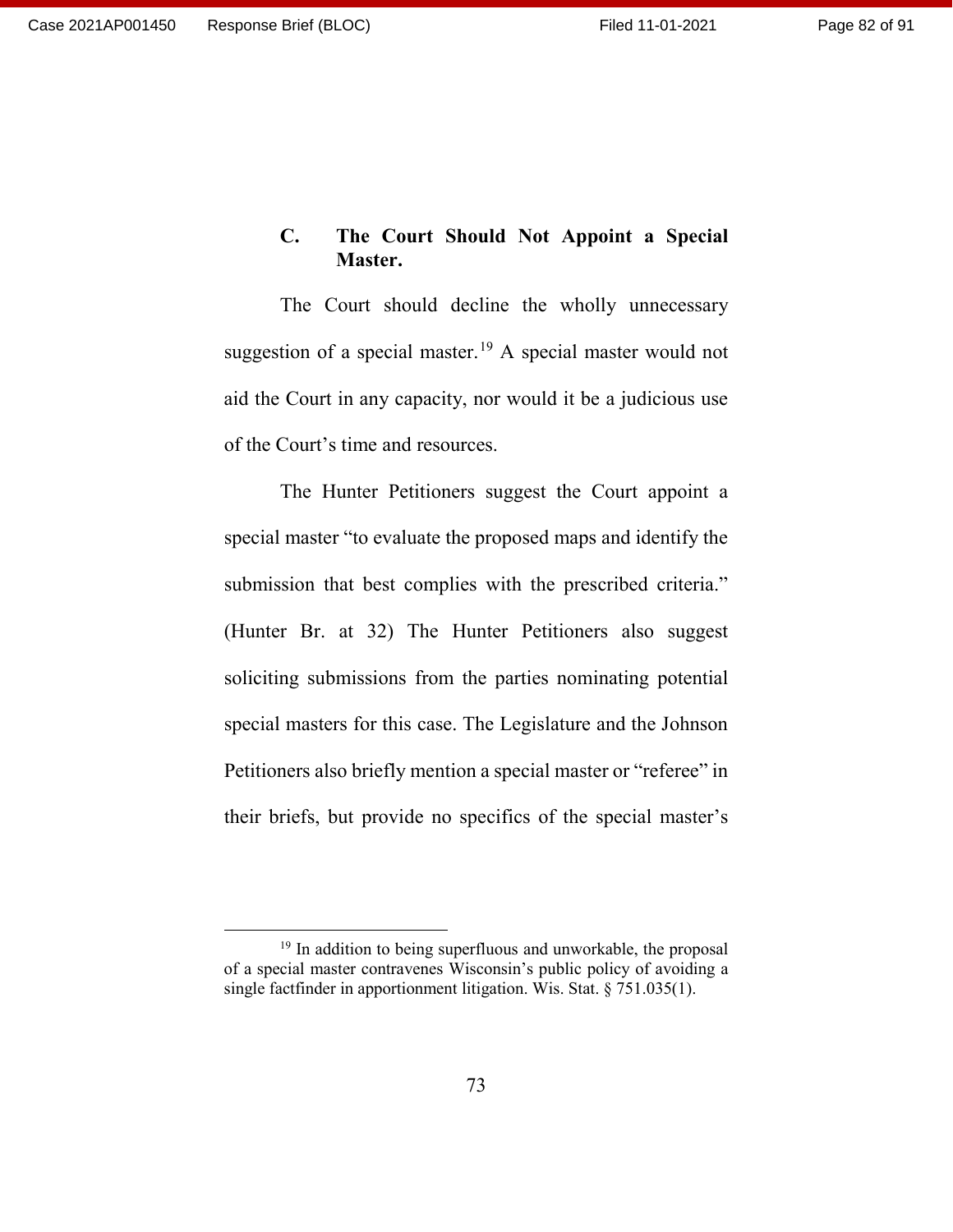role. (*See* Leg. Br. at 44 and Pet'rs Br. at 33.) None of these proposals are availing.

A special master is unnecessary. The Court will be dealing mostly with expert submissions and crossexaminations. The BLOC Petitioners do not foresee numerous mediation-amenable discovery disputes that would justify the addition of a special master. And the process of fairly identifying and appointing a special master would be an illadvised use of the Court's time and resources.

Just identifying a special master would be an arduous and time-consuming process. A 2000 report issued by the Federal Judicial Center and 2019 guidance from the American Bar Association provide guidance on appointing a special master. According to the Federal Judicial Center, the most common method for selecting a special master is for parties to submit nominations, since they are "generally were more familiar with individuals who possessed the requisite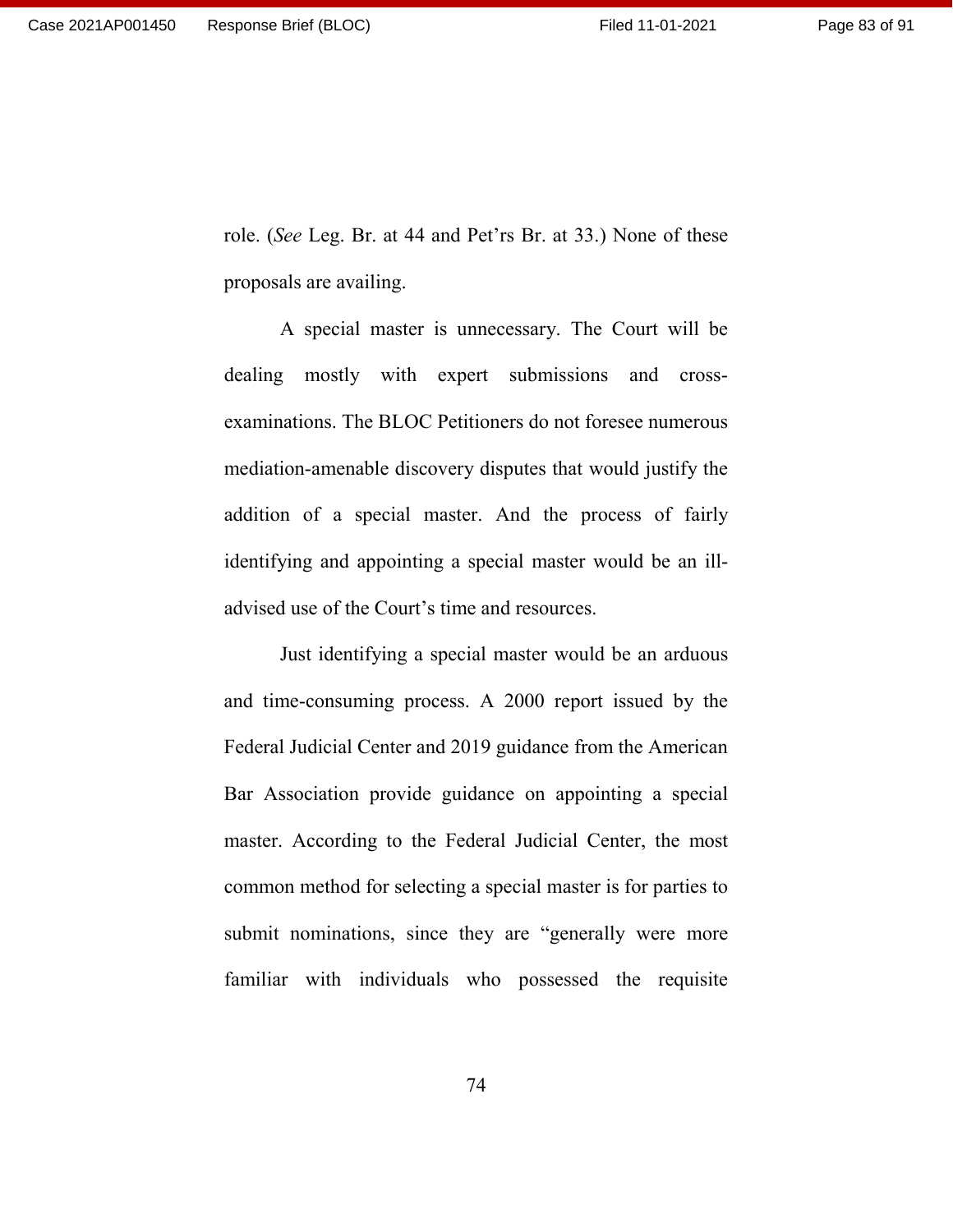Page 84 of 91

background or skills." Thomas E. Willging, *et al.*, *Special Masters' Incidence and Activity* (Fed. Judicial Ctr. 2000) (report to the Judicial Conference's Advisory Committee on Civil Rules) at 37.[20](#page-83-0) The American Bar Association echoes this sentiment, stating the "choice of who is to serve as a special master … requires careful consideration. Courts need to ensure that the selection and use of special masters is fair. Courts should afford parties the opportunity to propose acceptable special master candidates." American Bar Association, *ABA Guidelines for the Appointment and Use of Special Masters in Federal and State Civil Litigation* at 11 (Jan. 2019). [21](#page-83-1)

Additionally, the Federal Judicial Center noted parties typically examine the proposed nominees and raise the raise of conflicts of issues. Federal Judicial Center, *supra*, at 37. *See* 

<span id="page-83-0"></span> <sup>20</sup> Available at [https://www.uscourts.gov/sites/default/files/](https://www.uscourts.gov/sites/default/files/specmast.pdf) [specmast.pdf.](https://www.uscourts.gov/sites/default/files/specmast.pdf)

<span id="page-83-1"></span><sup>21</sup> Available at [https://www.americanbar.org/content/dam/aba/](https://www.americanbar.org/content/dam/aba/directories/policy/midyear-2019/100-midyear-2019.pdf) [directories/policy/midyear-2019/100-midyear-2019.pdf.](https://www.americanbar.org/content/dam/aba/directories/policy/midyear-2019/100-midyear-2019.pdf)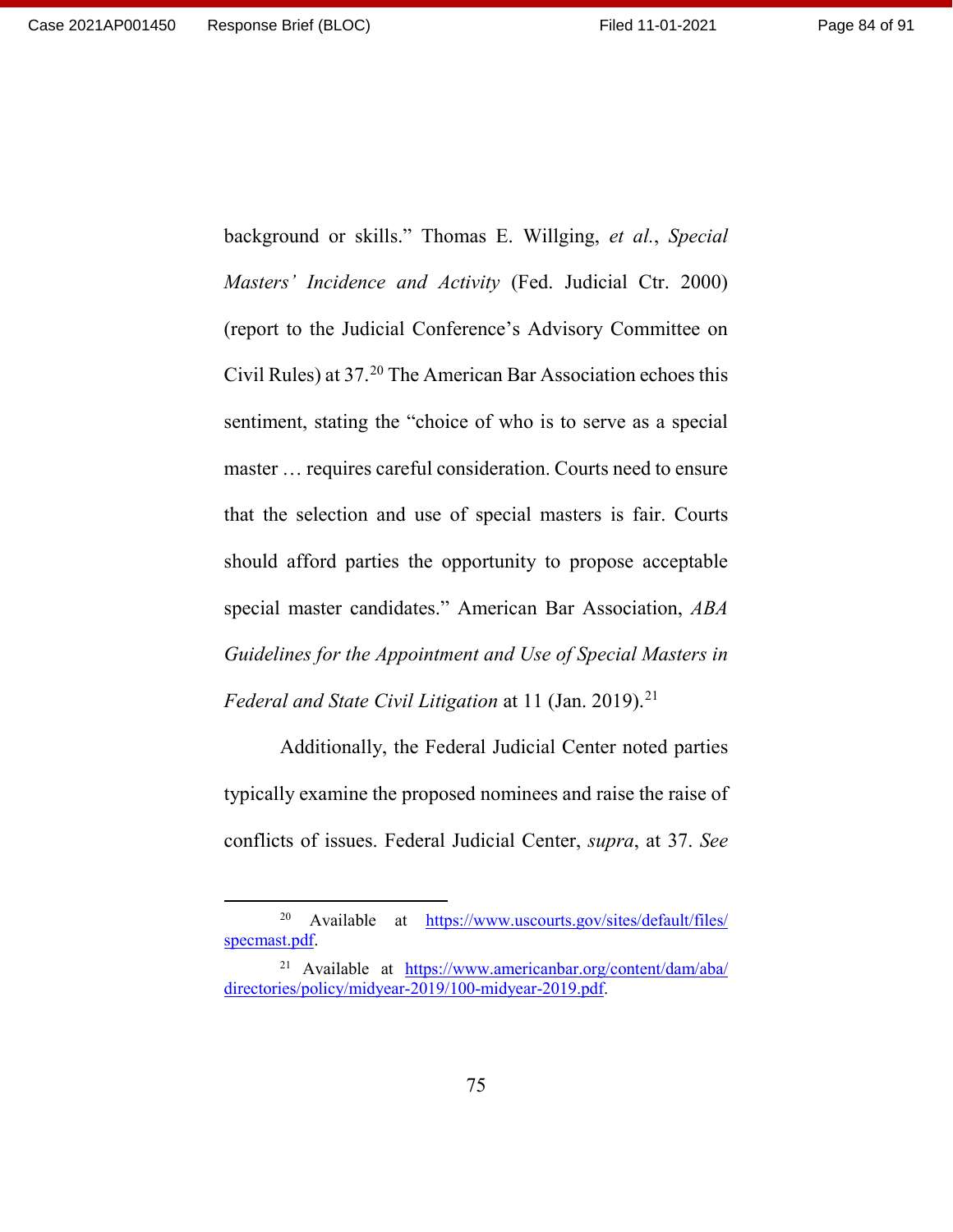*also* ABA, *supra*, at 11 ("Courts should choose special masters … *in a manner that promotes confidence in the process and the choice* by helping to ensure that qualified and appropriately skilled and experienced candidates are identified and chosen." (emphasis added)).

While the BLOC Petitioners do not believe the Court should appoint a special master, they nonetheless suggest that, if the Court were to appoint a special master, it should allow each party to submit 1-3 nominees, allow the parties to file letter briefs objecting to any proposed special masters for good cause, including, but not limited to, partisan affiliation or conflicts of interests, [22](#page-84-0) and make a selection in time to keep on track with the already truncated litigation schedule. These extra filings and decisions are not a judicious use of the Court's time

<span id="page-84-0"></span><sup>&</sup>lt;sup>22</sup> The Court would need to provide the parties with clear guidelines for nominations and objections. Since a special master must be truly independent, the BLOC Petitioners would propose that, in addition to other criteria, a special master should have minimal connection to Wisconsin.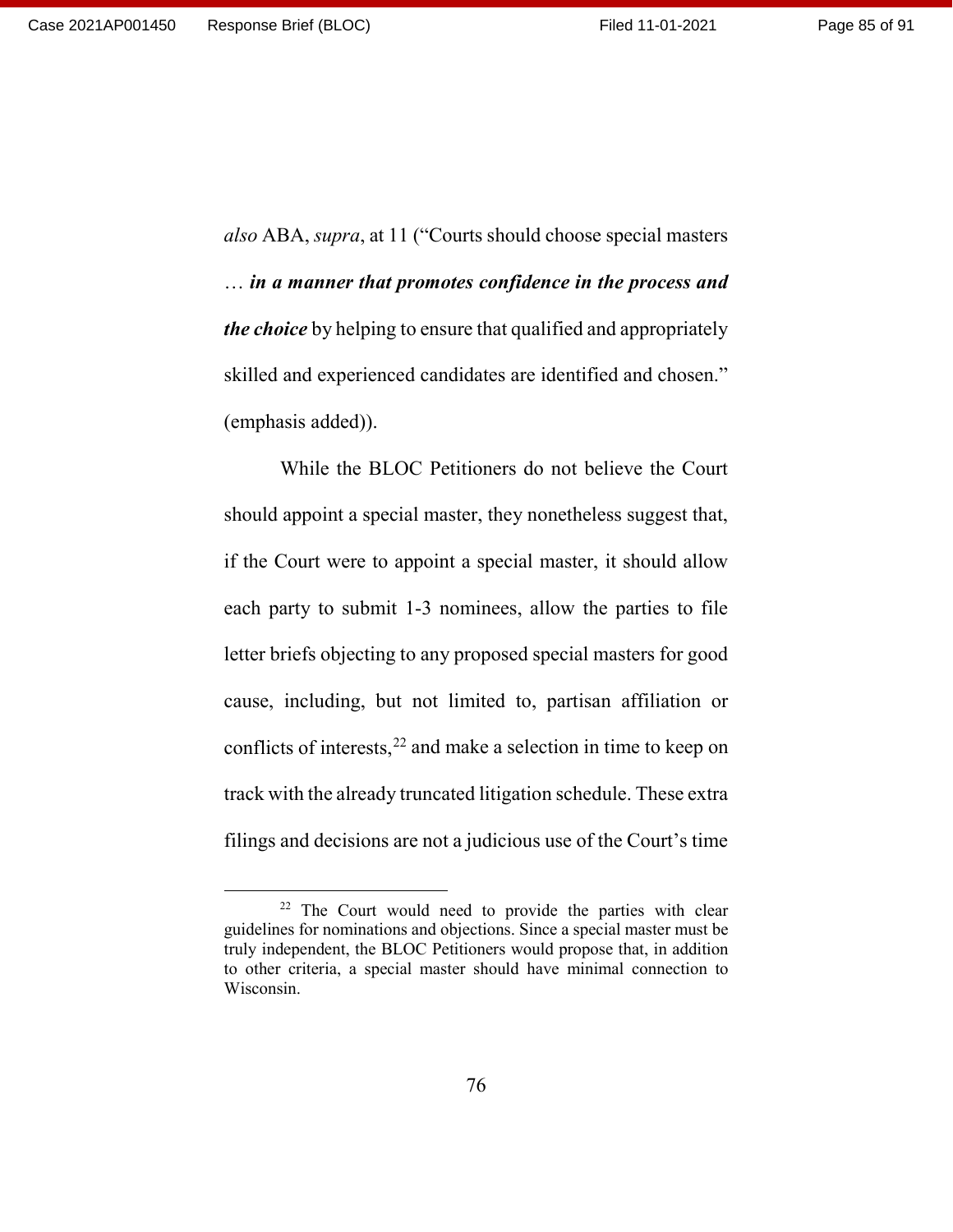and resources. Instead, inserting a special master into the mix would simply add an additional layer of complexity (not to mention more deadlines and additional filings) to the already time-consuming and time-sensitive litigation process necessary for this case.

#### **CONCLUSION**

For the reasons above and in the BLOC Petitioners' prior brief, the Court should apply mandatory and traditional redistricting criteria, should reject the atextual least-change approach, must assess the partisan implications of proposed maps, and should adopt the litigation process proposed by the BLOC Petitioners.

Dated: November 1, 2021.

By *Electronically signed by Douglas M. Poland* Douglas M. Poland, SBN 1055189 Jeffrey A. Mandell, SBN 1100406 Rachel E. Snyder, SBN 1090427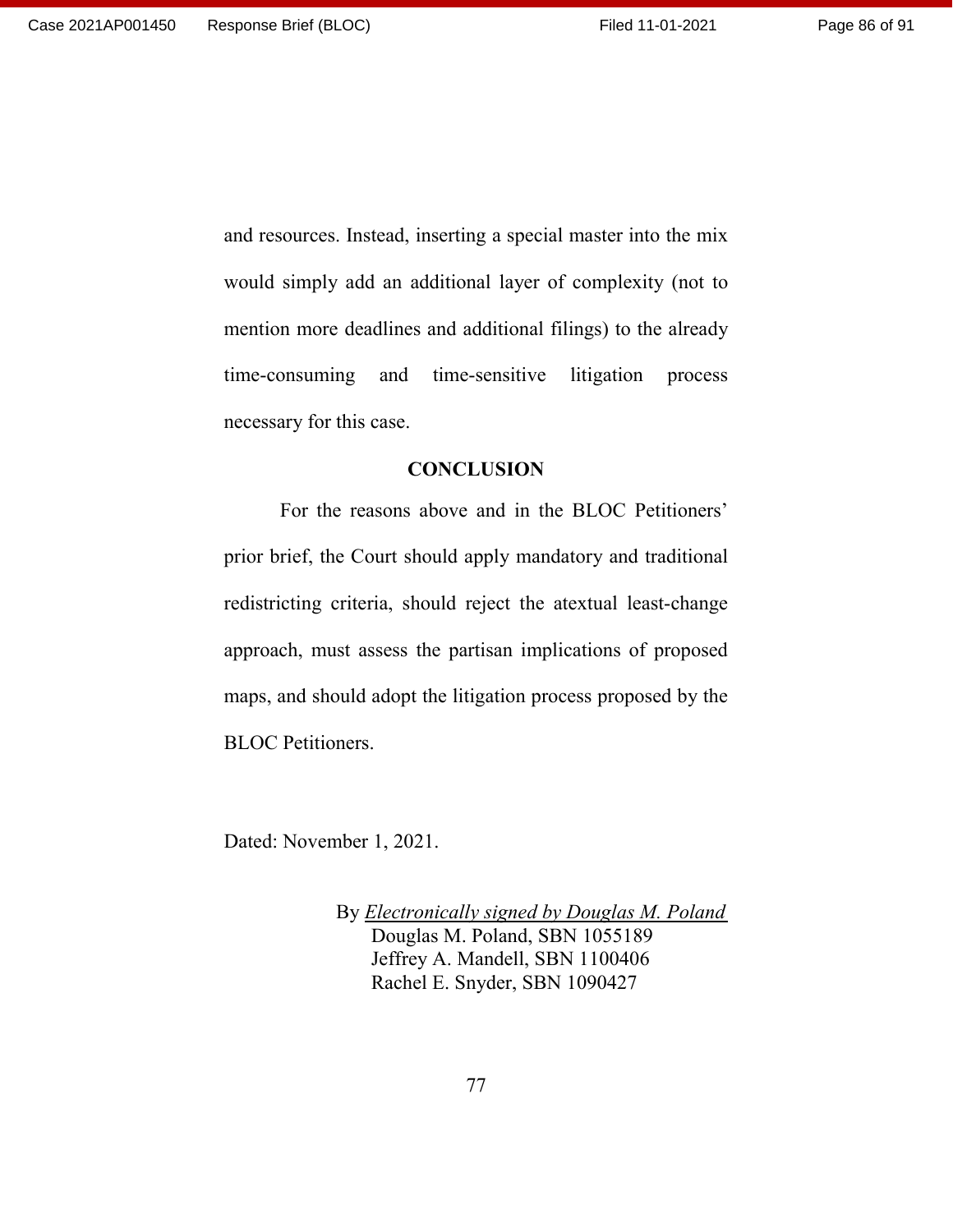Page 87 of 91

Richard A. Manthe, SBN 1099199 Carly Gerads, SBN 1106808 STAFFORD ROSENBAUM LLP 222 West Washington Avenue, Suite 900 P.O. Box 1784 Madison, WI 53701-1784 dpoland@staffordlaw.com jmandell@staffordlaw.com rsnyder@staffordlaw.com rmanthe@staffordlaw.com cgerads@staffordlaw.com 608.256.0226

Mel Barnes, SBN 1096012 LAW FORWARD, INC. P.O. Box 326 Madison, WI 53703-0326 mbarnes@lawforward.org 608.535.9808

Mark P. Gaber\* Christopher Lamar\* CAMPAIGN LEGAL CENTER 1101 14th St. NW Suite 400 Washington, DC 20005 mgaber@campaignlegal.org clamar@campaignlegal.org 202.736.2200

Annabelle Harless\* CAMPAIGN LEGAL CENTER 55 W. Monroe St., Ste. 1925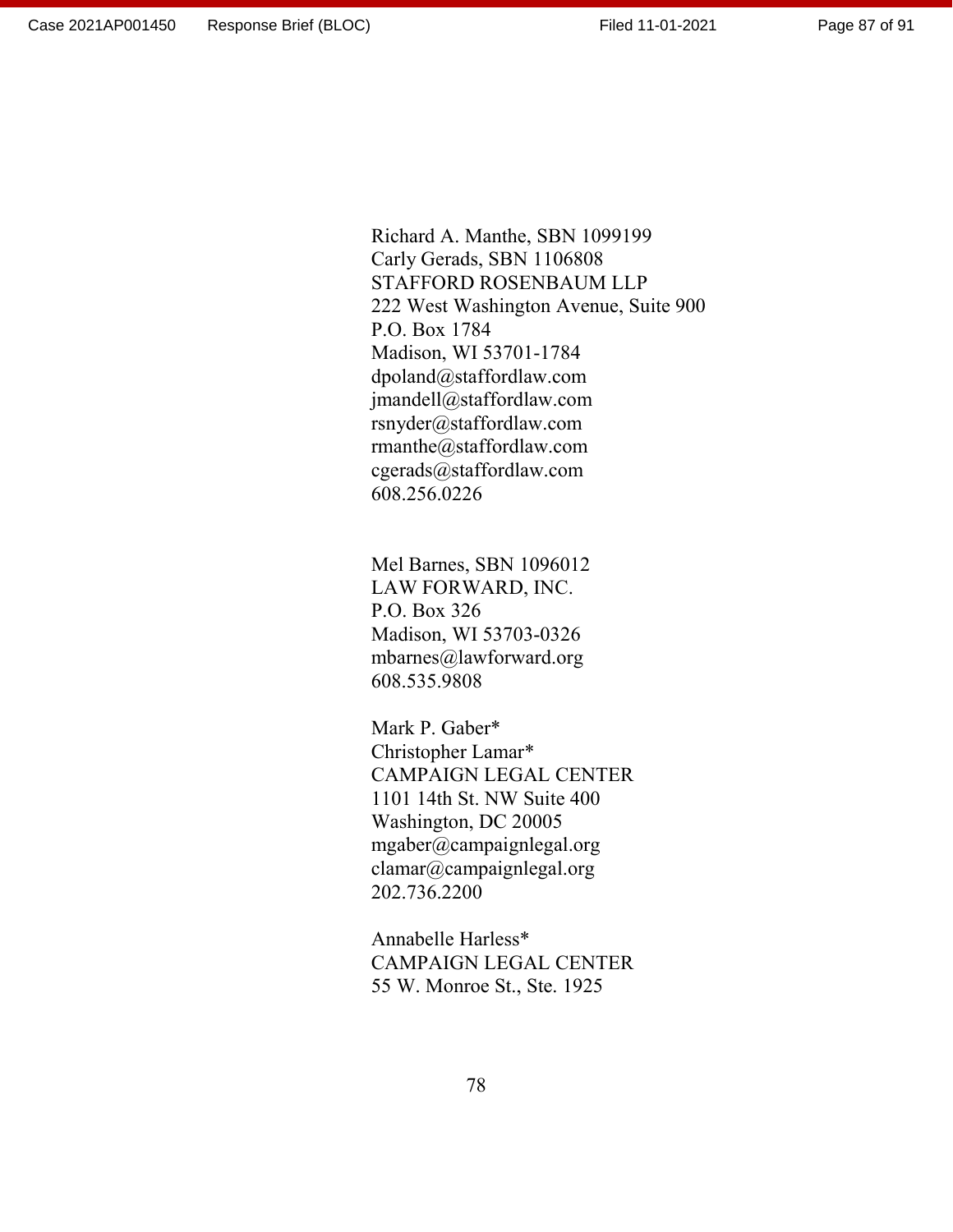Chicago, IL 60603 aharless@campaignlegal.org 312.312.2885

\*Admitted *pro hac vice*

*Attorneys for Intervenor-Petitioners, Black Leaders Organizing for Communities, Voces de la Frontera, the League of Women Voters of Wisconsin, Cindy Fallona, Lauren Stephenson, and Rebecca Alwin*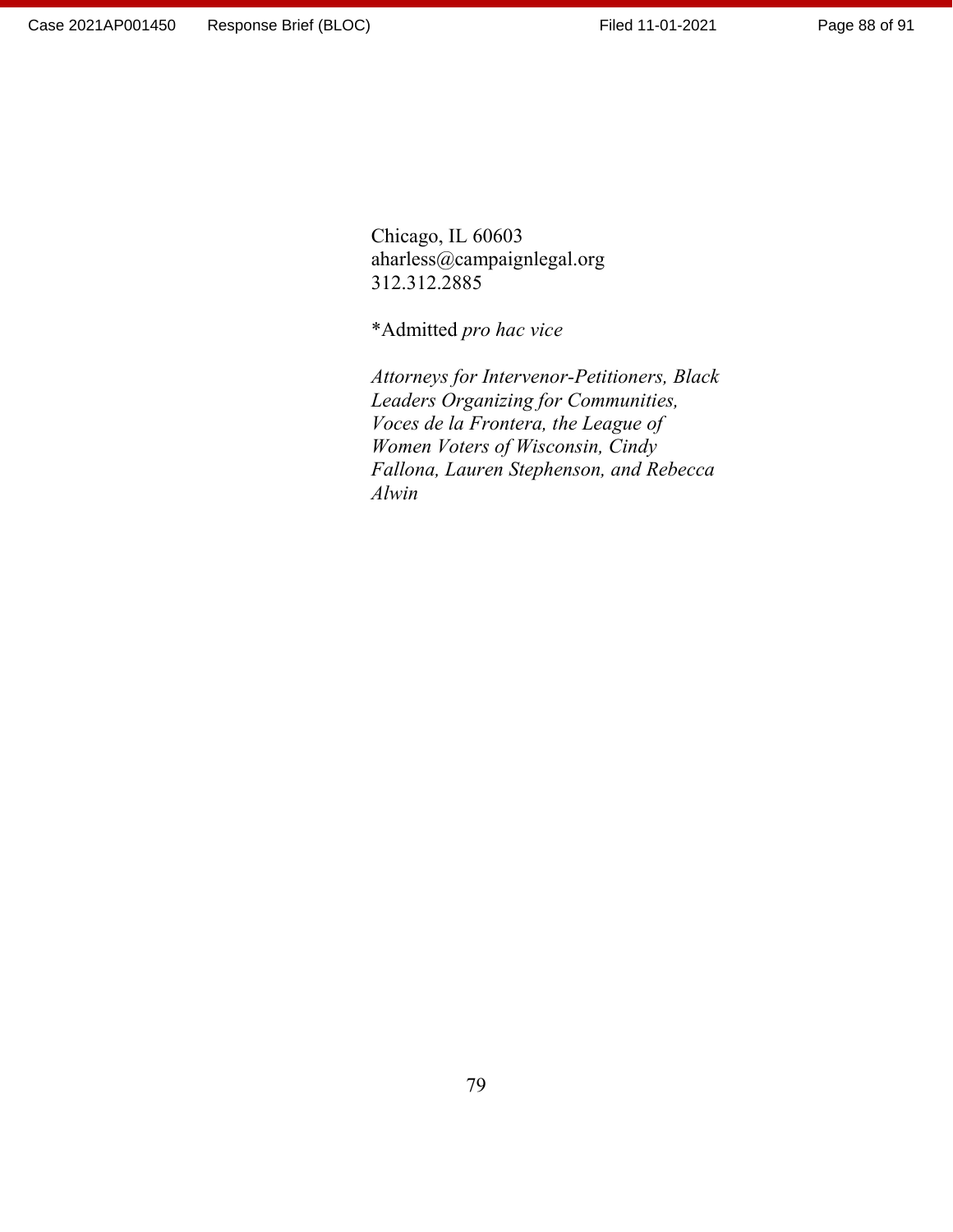## **CERTIFICATION OF COMPLIANCE WITH WIS. STAT. § 809.19(8g)(a)**

I hereby certify that this brief conforms to the rules contained in Wis. Stat.  $\S$  (Rule) 809.19(8)(b), (bm), and (c) for a brief produced with a proportional serif font. The length of this brief, exclusive of the caption, Table of Contents, and Table of Authorities, is 10,948 words.

Dated: November 1, 2021.

*Electronically signed by Douglas M. Poland* Douglas M. Poland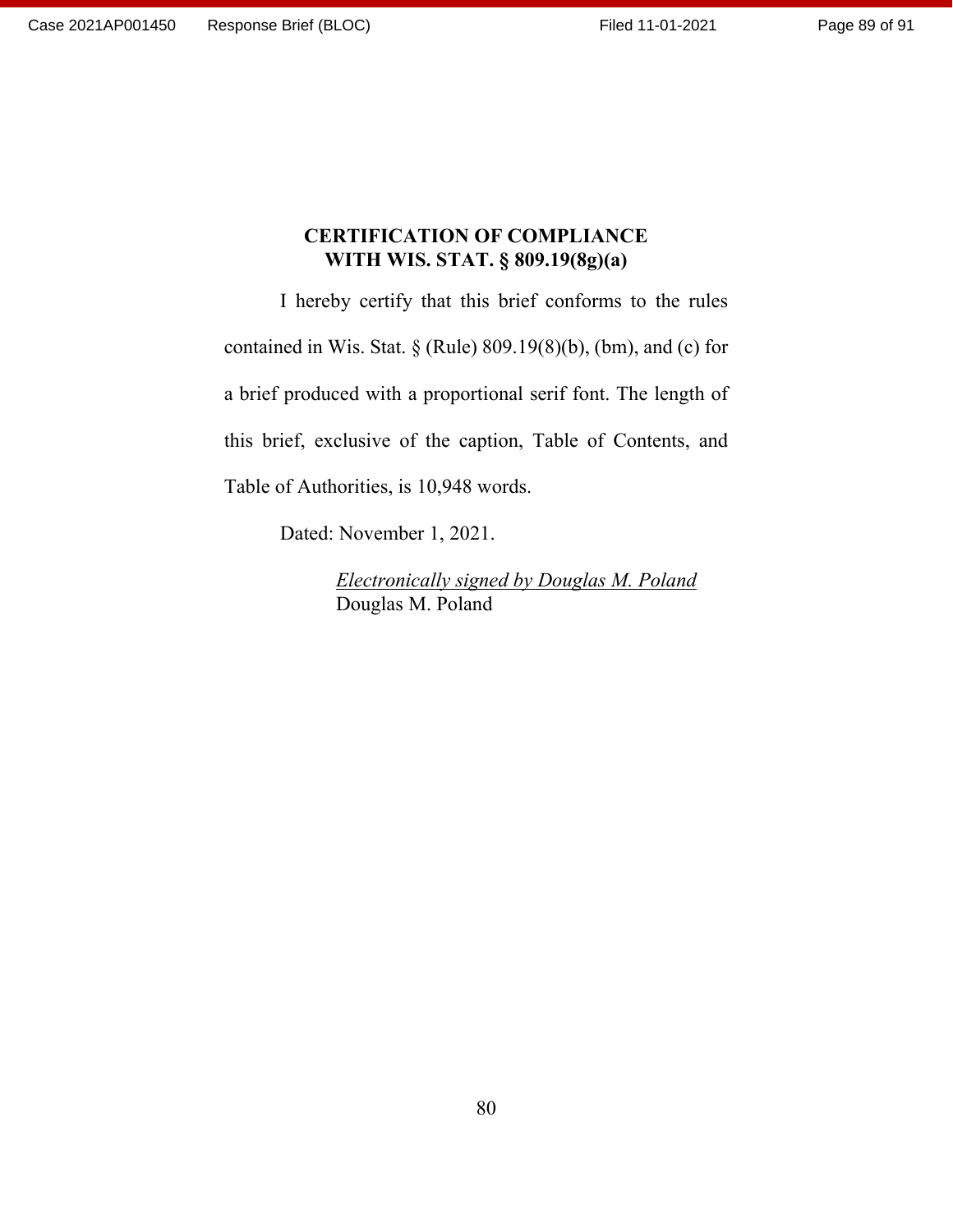### **CERTIFICATION OF FILING AND SERVICE**

I certify that I caused the foregoing brief to be filed with the Court as attachments to an email to clerk@wicourts.gov, sent on or before 12:00 noon and dated this day. I further certify that I will cause a paper original and 10 copies of these materials with a notation that "This document was previously filed via email" to be filed with the clerk no later than 12:00 noon on Tuesday, November 2, 2021.

I further certify that on this day, I caused service copies of these documents to be sent by email to all counsel of record who have consented to service by email. I caused service copies to be sent by U.S. mail and email to all counsel of record who have not consented to service by email.

> *Electronically signed by Douglas M. Poland* Douglas M. Poland